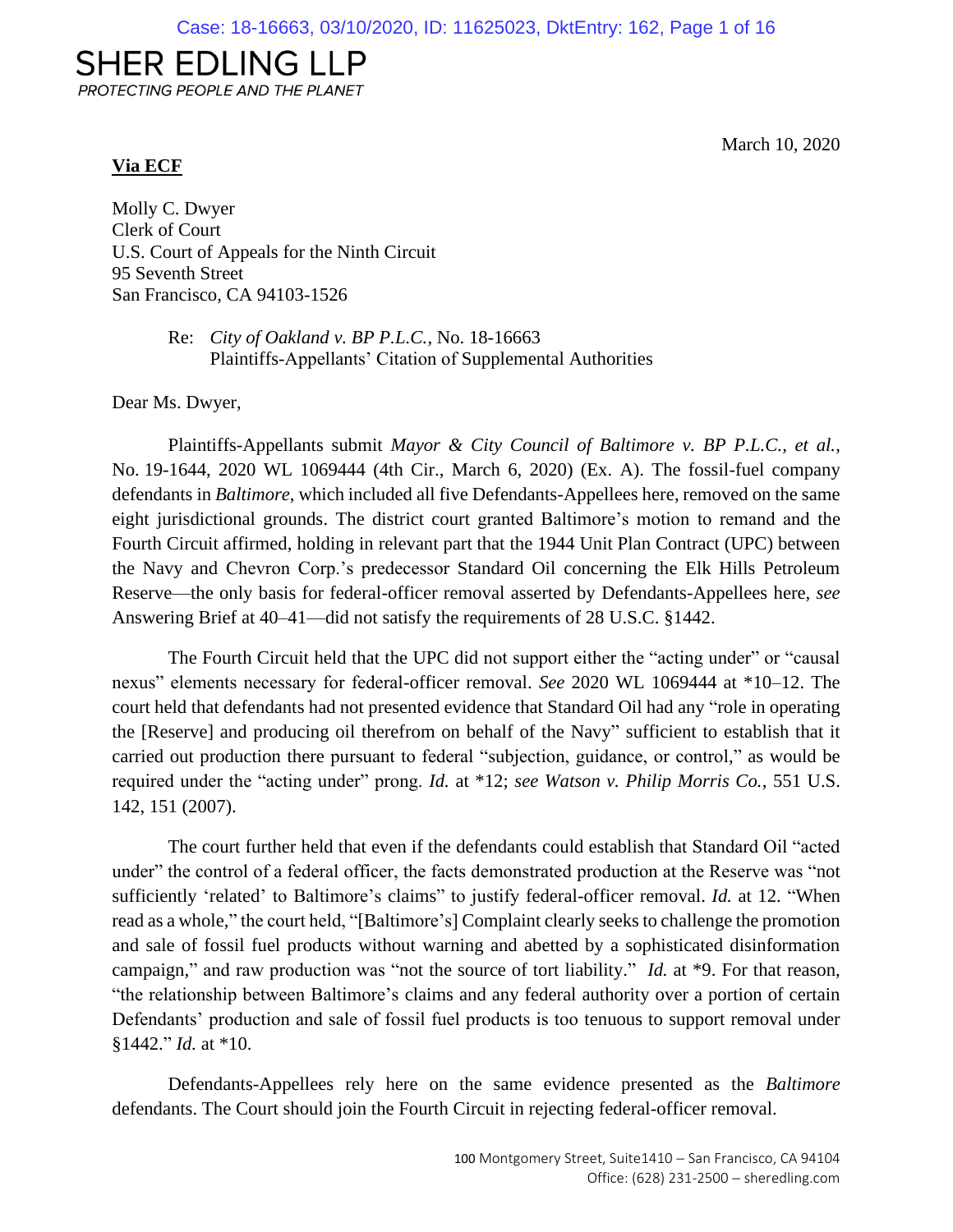# Case: 18-16663, 03/10/2020, ID: 11625023, DktEntry: 162, Page 2 of 16

Molly C. Dwyer Clerk of Court March 10, 2020 Page 2

Respectfully submitted,

*/s/ Victor M. Sher*  Victor M. Sher **Sher Edling LLP**

*Counsel for Plaintiffs-Appellants*

cc: All Counsel of Record (via ECF)

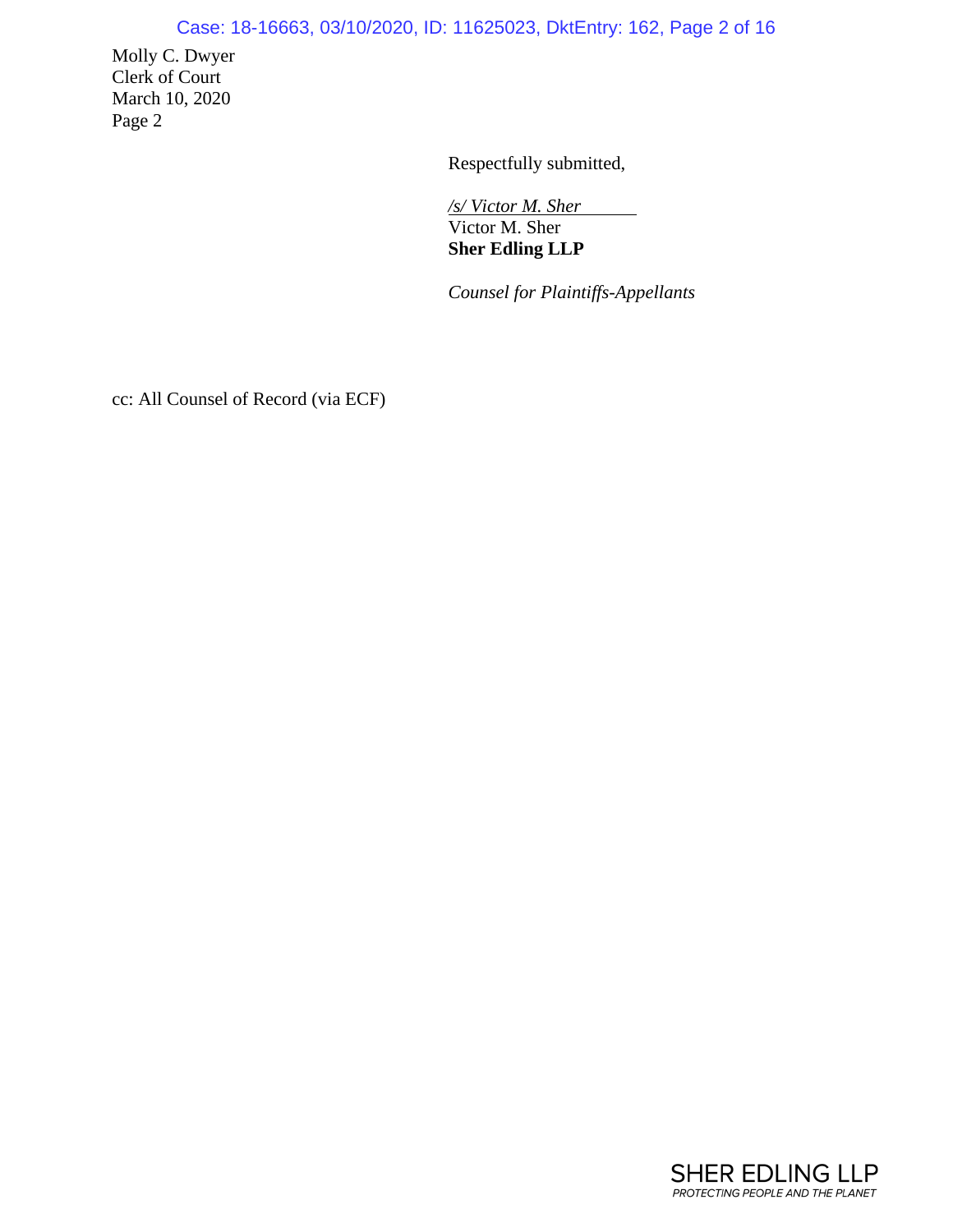Case: 18-16663, 03/10/2020, ID: 11625023, DktEntry: 162, Page 3 of 16

# **EXHIBIT A**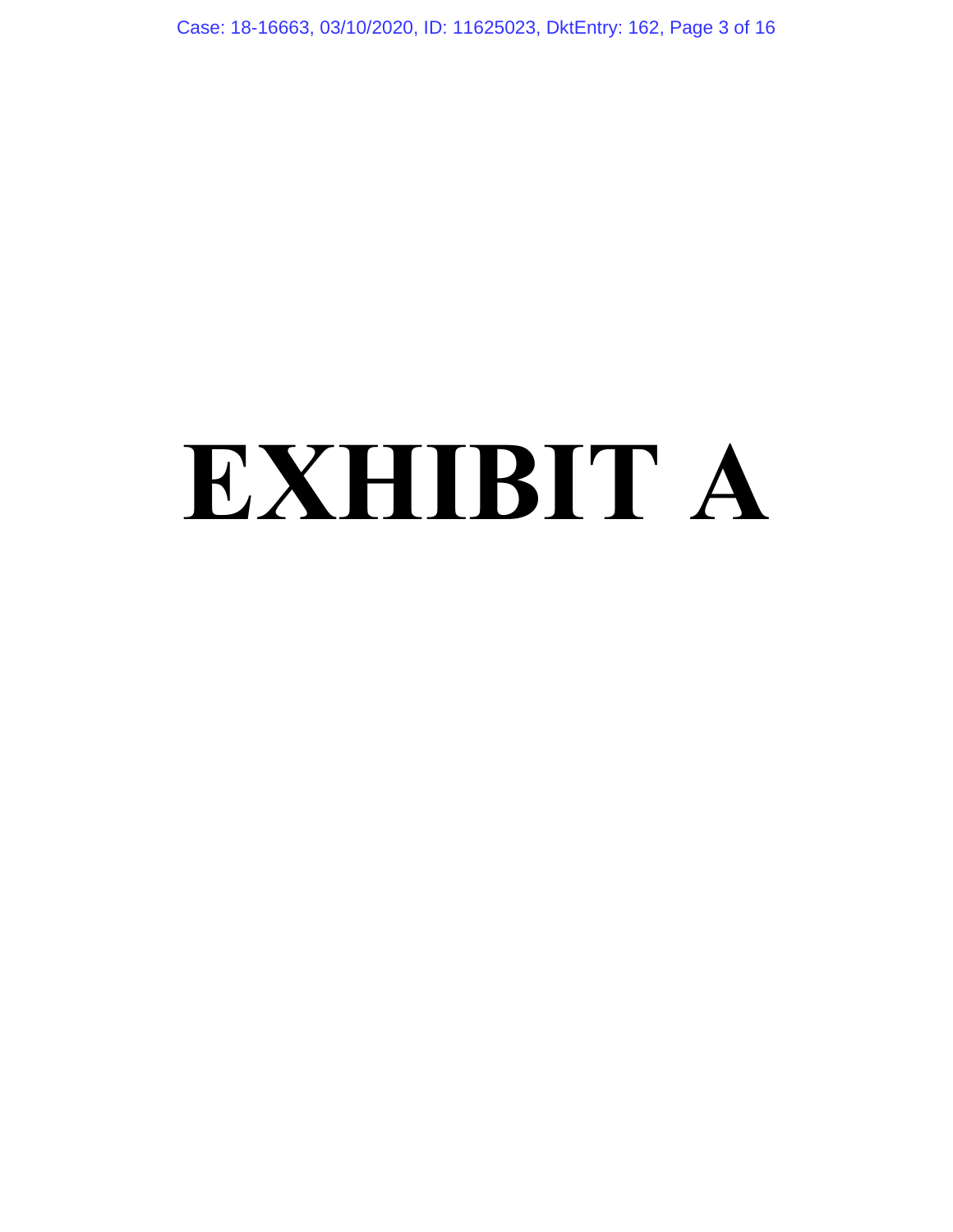2020 WL 1069444 Only the Westlaw citation is currently available. United States Court of Appeals, Fourth Circuit.

> MAYOR AND CITY COUNCIL OF BALTIMORE, Plaintiff – Appellee, v.

BP P.L.C.; BP America, Inc.; BP Products North America, Inc.; Crown Central LLC; Crown Central New Holdings LLC; Chevron Corp.; Chevron U.S.A. Inc.; Exxon Mobil Corp.; ExxonMobil Oil Corporation; Royal Dutch Shell, PLC; Shell Oil Company; Citgo Petroleum Corp.; ConocoPhillips; ConocoPhillips Company; Phillips 66; Marathon Oil Company; Marathon Oil Corporation; Marathon Petroleum Corporation; Speedway LLC; Hess Corp.; [CNX Resources](http://www.westlaw.com/Search/Results.html?query=advanced%3a+OAID(4295912046)&saveJuris=False&contentType=BUSINESS-INVESTIGATOR&startIndex=1&contextData=(sc.Default)&categoryPageUrl=Home%2fCompanyInvestigator&originationContext=document&vr=3.0&rs=cblt1.0&transitionType=DocumentItem) [Corporation](http://www.westlaw.com/Search/Results.html?query=advanced%3a+OAID(4295912046)&saveJuris=False&contentType=BUSINESS-INVESTIGATOR&startIndex=1&contextData=(sc.Default)&categoryPageUrl=Home%2fCompanyInvestigator&originationContext=document&vr=3.0&rs=cblt1.0&transitionType=DocumentItem); CONSOL Energy, Inc.; CONSOL

Marine Terminals LLC, Defendants – Appellants, and

[Louisiana Land & Exploration Co.;](http://www.westlaw.com/Search/Results.html?query=advanced%3a+OAID(5031321094)&saveJuris=False&contentType=BUSINESS-INVESTIGATOR&startIndex=1&contextData=(sc.Default)&categoryPageUrl=Home%2fCompanyInvestigator&originationContext=document&vr=3.0&rs=cblt1.0&transitionType=DocumentItem) Phillips 66 Company; Crown Central Petroleum Corporation, Defendants. Chamber of Commerce of the United States of America, Amicus Supporting Appellants. National League of Cities; U.S. Conference of Mayors; International Municipal Lawyers Association; Public Citizen, Inc.; [Sheldon](http://www.westlaw.com/Search/Results.html?query=advanced%3a+OAID(5058385731)&saveJuris=False&contentType=BUSINESS-INVESTIGATOR&startIndex=1&contextData=(sc.Default)&categoryPageUrl=Home%2fCompanyInvestigator&originationContext=document&vr=3.0&rs=cblt1.0&transitionType=DocumentItem)

[Whitehouse](http://www.westlaw.com/Search/Results.html?query=advanced%3a+OAID(5058385731)&saveJuris=False&contentType=BUSINESS-INVESTIGATOR&startIndex=1&contextData=(sc.Default)&categoryPageUrl=Home%2fCompanyInvestigator&originationContext=document&vr=3.0&rs=cblt1.0&transitionType=DocumentItem); [Edward J. Markey](http://www.westlaw.com/Search/Results.html?query=advanced%3a+OAID(4297854520)&saveJuris=False&contentType=BUSINESS-INVESTIGATOR&startIndex=1&contextData=(sc.Default)&categoryPageUrl=Home%2fCompanyInvestigator&originationContext=document&vr=3.0&rs=cblt1.0&transitionType=DocumentItem); State of Maryland; State of California; State of Connecticut; State of New Jersey; State of New York; State of Oregon; State of Rhode Island; State of Vermont;

State of Washington; Mario J. Molina; Michael Oppenheimer; [Bob Kopp](http://www.westlaw.com/Search/Results.html?query=advanced%3a+OAID(5023583305)&saveJuris=False&contentType=BUSINESS-INVESTIGATOR&startIndex=1&contextData=(sc.Default)&categoryPageUrl=Home%2fCompanyInvestigator&originationContext=document&vr=3.0&rs=cblt1.0&transitionType=DocumentItem); Friederike Otto; Susanne

C. Moser; Donald J. Wuebbles; Gary Griggs; Peter C. Frumhoff; Kristina Dahl; Natural Resources Defense Council; Robert Brulle; Center for Climate Integrity; Chesapeake Climate Action Network;

Justin Farrell; Ben Franta; Stephan Lewandowsky; Naomi Oreskes; Geoffrey Supran; Union of Concerned Scientists, Amici Supporting Appellee.

> No. 19-1644 | Argued: December 11, 2019

| Decided: March 6, 2020

Appeal from the United States District Court for the District of Maryland, at Baltimore. [Ellen L. Hollander,](http://www.westlaw.com/Link/Document/FullText?findType=h&pubNum=176284&cite=0166440201&originatingDoc=I9bfa51805fc911eaa56f994ec64d0018&refType=RQ&originationContext=document&vr=3.0&rs=cblt1.0&transitionType=DocumentItem&contextData=(sc.Default)) District Judge. (1:18-cv-02357-ELH)

#### **Attorneys and Law Firms**

ARGUED: [Theodore J. Boutrous, Jr.,](http://www.westlaw.com/Link/Document/FullText?findType=h&pubNum=176284&cite=0249452601&originatingDoc=I9bfa51805fc911eaa56f994ec64d0018&refType=RQ&originationContext=document&vr=3.0&rs=cblt1.0&transitionType=DocumentItem&contextData=(sc.Default)) GIBSON, DUNN & CRUTCHER LLP, Los Angeles, California, for Appellants. [Victor Marc Sher](http://www.westlaw.com/Link/Document/FullText?findType=h&pubNum=176284&cite=0288291601&originatingDoc=I9bfa51805fc911eaa56f994ec64d0018&refType=RQ&originationContext=document&vr=3.0&rs=cblt1.0&transitionType=DocumentItem&contextData=(sc.Default)), SHER EDLING LLP, San Francisco, California, for Appellee. ON BRIEF: [Joshua S. Lipshutz](http://www.westlaw.com/Link/Document/FullText?findType=h&pubNum=176284&cite=0422064701&originatingDoc=I9bfa51805fc911eaa56f994ec64d0018&refType=RQ&originationContext=document&vr=3.0&rs=cblt1.0&transitionType=DocumentItem&contextData=(sc.Default)), Washington, D.C., [Anne Champion](http://www.westlaw.com/Link/Document/FullText?findType=h&pubNum=176284&cite=0374727201&originatingDoc=I9bfa51805fc911eaa56f994ec64d0018&refType=RQ&originationContext=document&vr=3.0&rs=cblt1.0&transitionType=DocumentItem&contextData=(sc.Default)), GIBSON, DUNN & CRUTCHER LLP, New York, New York; [Ty Kelly,](http://www.westlaw.com/Link/Document/FullText?findType=h&pubNum=176284&cite=0474372501&originatingDoc=I9bfa51805fc911eaa56f994ec64d0018&refType=RQ&originationContext=document&vr=3.0&rs=cblt1.0&transitionType=DocumentItem&contextData=(sc.Default)) [Jonathan](http://www.westlaw.com/Link/Document/FullText?findType=h&pubNum=176284&cite=0284409301&originatingDoc=I9bfa51805fc911eaa56f994ec64d0018&refType=RQ&originationContext=document&vr=3.0&rs=cblt1.0&transitionType=DocumentItem&contextData=(sc.Default)) [Biran](http://www.westlaw.com/Link/Document/FullText?findType=h&pubNum=176284&cite=0284409301&originatingDoc=I9bfa51805fc911eaa56f994ec64d0018&refType=RQ&originationContext=document&vr=3.0&rs=cblt1.0&transitionType=DocumentItem&contextData=(sc.Default)), BAKER, DONELSON, BEARMAN, CALDWELL & BERKOWITZ, P.C., Baltimore, Maryland, for Appellants Chevron Corporation and Chevron U.S.A., Inc. John B. Isbister, [Jaime W. Luse,](http://www.westlaw.com/Link/Document/FullText?findType=h&pubNum=176284&cite=0333143801&originatingDoc=I9bfa51805fc911eaa56f994ec64d0018&refType=RQ&originationContext=document&vr=3.0&rs=cblt1.0&transitionType=DocumentItem&contextData=(sc.Default)) TYDINGS & ROSENBERG LLP, Baltimore, Maryland; [Philip H. Curtis,](http://www.westlaw.com/Link/Document/FullText?findType=h&pubNum=176284&cite=0204318201&originatingDoc=I9bfa51805fc911eaa56f994ec64d0018&refType=RQ&originationContext=document&vr=3.0&rs=cblt1.0&transitionType=DocumentItem&contextData=(sc.Default)) [Nancy G. Milburn](http://www.westlaw.com/Link/Document/FullText?findType=h&pubNum=176284&cite=0167867101&originatingDoc=I9bfa51805fc911eaa56f994ec64d0018&refType=RQ&originationContext=document&vr=3.0&rs=cblt1.0&transitionType=DocumentItem&contextData=(sc.Default)), New York, New York, [Matthew T. Heartney](http://www.westlaw.com/Link/Document/FullText?findType=h&pubNum=176284&cite=0105440501&originatingDoc=I9bfa51805fc911eaa56f994ec64d0018&refType=RQ&originationContext=document&vr=3.0&rs=cblt1.0&transitionType=DocumentItem&contextData=(sc.Default)), [John D.](http://www.westlaw.com/Link/Document/FullText?findType=h&pubNum=176284&cite=0319565201&originatingDoc=I9bfa51805fc911eaa56f994ec64d0018&refType=RQ&originationContext=document&vr=3.0&rs=cblt1.0&transitionType=DocumentItem&contextData=(sc.Default)) [Lombardo,](http://www.westlaw.com/Link/Document/FullText?findType=h&pubNum=176284&cite=0319565201&originatingDoc=I9bfa51805fc911eaa56f994ec64d0018&refType=RQ&originationContext=document&vr=3.0&rs=cblt1.0&transitionType=DocumentItem&contextData=(sc.Default)) ARNOLD & PORTER KAY SCHOLER LLP, Los Angeles, California, for Appellants BP Products North America Inc., BP P.L.C., and BP America Inc. [Craig A.](http://www.westlaw.com/Link/Document/FullText?findType=h&pubNum=176284&cite=0303541701&originatingDoc=I9bfa51805fc911eaa56f994ec64d0018&refType=RQ&originationContext=document&vr=3.0&rs=cblt1.0&transitionType=DocumentItem&contextData=(sc.Default)) [Thompson,](http://www.westlaw.com/Link/Document/FullText?findType=h&pubNum=176284&cite=0303541701&originatingDoc=I9bfa51805fc911eaa56f994ec64d0018&refType=RQ&originationContext=document&vr=3.0&rs=cblt1.0&transitionType=DocumentItem&contextData=(sc.Default)) VENABLE LLP, Baltimore, Maryland; [Theodore](http://www.westlaw.com/Link/Document/FullText?findType=h&pubNum=176284&cite=0327945501&originatingDoc=I9bfa51805fc911eaa56f994ec64d0018&refType=RQ&originationContext=document&vr=3.0&rs=cblt1.0&transitionType=DocumentItem&contextData=(sc.Default)) [V. Wells, Jr.,](http://www.westlaw.com/Link/Document/FullText?findType=h&pubNum=176284&cite=0327945501&originatingDoc=I9bfa51805fc911eaa56f994ec64d0018&refType=RQ&originationContext=document&vr=3.0&rs=cblt1.0&transitionType=DocumentItem&contextData=(sc.Default)) [Daniel J. Toal](http://www.westlaw.com/Link/Document/FullText?findType=h&pubNum=176284&cite=0195643601&originatingDoc=I9bfa51805fc911eaa56f994ec64d0018&refType=RQ&originationContext=document&vr=3.0&rs=cblt1.0&transitionType=DocumentItem&contextData=(sc.Default)), [Jaren Janghorbani,](http://www.westlaw.com/Link/Document/FullText?findType=h&pubNum=176284&cite=0413892901&originatingDoc=I9bfa51805fc911eaa56f994ec64d0018&refType=RQ&originationContext=document&vr=3.0&rs=cblt1.0&transitionType=DocumentItem&contextData=(sc.Default)) New York, New York, [Kannon Shanmugam](http://www.westlaw.com/Link/Document/FullText?findType=h&pubNum=176284&cite=0319471701&originatingDoc=I9bfa51805fc911eaa56f994ec64d0018&refType=RQ&originationContext=document&vr=3.0&rs=cblt1.0&transitionType=DocumentItem&contextData=(sc.Default)), PAUL, WEISS, RIFKIND, WHARTON, GARRISON LLP, Washington, D.C., for Appellants Exxon

Mobil Corporation and ExxonMobil Oil Corporation. [David](http://www.westlaw.com/Link/Document/FullText?findType=h&pubNum=176284&cite=0137639601&originatingDoc=I9bfa51805fc911eaa56f994ec64d0018&refType=RQ&originationContext=document&vr=3.0&rs=cblt1.0&transitionType=DocumentItem&contextData=(sc.Default)) [C. Frederick,](http://www.westlaw.com/Link/Document/FullText?findType=h&pubNum=176284&cite=0137639601&originatingDoc=I9bfa51805fc911eaa56f994ec64d0018&refType=RQ&originationContext=document&vr=3.0&rs=cblt1.0&transitionType=DocumentItem&contextData=(sc.Default)) [James M. Webster, III](http://www.westlaw.com/Link/Document/FullText?findType=h&pubNum=176284&cite=0342127101&originatingDoc=I9bfa51805fc911eaa56f994ec64d0018&refType=RQ&originationContext=document&vr=3.0&rs=cblt1.0&transitionType=DocumentItem&contextData=(sc.Default)), [Brendan J. Crimmins](http://www.westlaw.com/Link/Document/FullText?findType=h&pubNum=176284&cite=0371937701&originatingDoc=I9bfa51805fc911eaa56f994ec64d0018&refType=RQ&originationContext=document&vr=3.0&rs=cblt1.0&transitionType=DocumentItem&contextData=(sc.Default)), [Grace W. Knofczynski,](http://www.westlaw.com/Link/Document/FullText?findType=h&pubNum=176284&cite=0508215101&originatingDoc=I9bfa51805fc911eaa56f994ec64d0018&refType=RQ&originationContext=document&vr=3.0&rs=cblt1.0&transitionType=DocumentItem&contextData=(sc.Default)) KELLOGG, HANSEN, TODD, FIGEL & FREDERICK, P.L.L.C., Washington, D.C.; [Daniel](http://www.westlaw.com/Link/Document/FullText?findType=h&pubNum=176284&cite=0325609301&originatingDoc=I9bfa51805fc911eaa56f994ec64d0018&refType=RQ&originationContext=document&vr=3.0&rs=cblt1.0&transitionType=DocumentItem&contextData=(sc.Default)) [B. Levin,](http://www.westlaw.com/Link/Document/FullText?findType=h&pubNum=176284&cite=0325609301&originatingDoc=I9bfa51805fc911eaa56f994ec64d0018&refType=RQ&originationContext=document&vr=3.0&rs=cblt1.0&transitionType=DocumentItem&contextData=(sc.Default)) Los Angeles, California, [Jerome B. Roth,](http://www.westlaw.com/Link/Document/FullText?findType=h&pubNum=176284&cite=0257573601&originatingDoc=I9bfa51805fc911eaa56f994ec64d0018&refType=RQ&originationContext=document&vr=3.0&rs=cblt1.0&transitionType=DocumentItem&contextData=(sc.Default)) [Elizabeth](http://www.westlaw.com/Link/Document/FullText?findType=h&pubNum=176284&cite=0501485799&originatingDoc=I9bfa51805fc911eaa56f994ec64d0018&refType=RQ&originationContext=document&vr=3.0&rs=cblt1.0&transitionType=DocumentItem&contextData=(sc.Default)) [A. Kim](http://www.westlaw.com/Link/Document/FullText?findType=h&pubNum=176284&cite=0501485799&originatingDoc=I9bfa51805fc911eaa56f994ec64d0018&refType=RQ&originationContext=document&vr=3.0&rs=cblt1.0&transitionType=DocumentItem&contextData=(sc.Default)), MUNGER, TOLLES & OLSON LLP, San Francisco, California, for Shell Oil Company and Royal Dutch Shell, PLC. [Warren N. Weaver](http://www.westlaw.com/Link/Document/FullText?findType=h&pubNum=176284&cite=0324349201&originatingDoc=I9bfa51805fc911eaa56f994ec64d0018&refType=RQ&originationContext=document&vr=3.0&rs=cblt1.0&transitionType=DocumentItem&contextData=(sc.Default)), [Peter Sheehan,](http://www.westlaw.com/Link/Document/FullText?findType=h&pubNum=176284&cite=0425926301&originatingDoc=I9bfa51805fc911eaa56f994ec64d0018&refType=RQ&originationContext=document&vr=3.0&rs=cblt1.0&transitionType=DocumentItem&contextData=(sc.Default)) WHITEFORD TAYLOR AND PRESTON LLP, Baltimore, Maryland; [Nathan P. Eimer,](http://www.westlaw.com/Link/Document/FullText?findType=h&pubNum=176284&cite=0179068301&originatingDoc=I9bfa51805fc911eaa56f994ec64d0018&refType=RQ&originationContext=document&vr=3.0&rs=cblt1.0&transitionType=DocumentItem&contextData=(sc.Default)) [Pamela R. Hanebutt,](http://www.westlaw.com/Link/Document/FullText?findType=h&pubNum=176284&cite=0196811401&originatingDoc=I9bfa51805fc911eaa56f994ec64d0018&refType=RQ&originationContext=document&vr=3.0&rs=cblt1.0&transitionType=DocumentItem&contextData=(sc.Default)) [Ryan Walsh](http://www.westlaw.com/Link/Document/FullText?findType=h&pubNum=176284&cite=0491867499&originatingDoc=I9bfa51805fc911eaa56f994ec64d0018&refType=RQ&originationContext=document&vr=3.0&rs=cblt1.0&transitionType=DocumentItem&contextData=(sc.Default)), [Raphael Janove](http://www.westlaw.com/Link/Document/FullText?findType=h&pubNum=176284&cite=0488911099&originatingDoc=I9bfa51805fc911eaa56f994ec64d0018&refType=RQ&originationContext=document&vr=3.0&rs=cblt1.0&transitionType=DocumentItem&contextData=(sc.Default)), EIMER STAHL LLP, Chicago, Illinois, for Appellant Citgo Petroleum Corporation. [Michael A. Brown](http://www.westlaw.com/Link/Document/FullText?findType=h&pubNum=176284&cite=0195757101&originatingDoc=I9bfa51805fc911eaa56f994ec64d0018&refType=RQ&originationContext=document&vr=3.0&rs=cblt1.0&transitionType=DocumentItem&contextData=(sc.Default)), NELSON MULLINS RILEY & SCARBOROUGH LLP, Baltimore, Maryland; [Sean C. Grimsley,](http://www.westlaw.com/Link/Document/FullText?findType=h&pubNum=176284&cite=0375875501&originatingDoc=I9bfa51805fc911eaa56f994ec64d0018&refType=RQ&originationContext=document&vr=3.0&rs=cblt1.0&transitionType=DocumentItem&contextData=(sc.Default)) [Jameson R. Jones](http://www.westlaw.com/Link/Document/FullText?findType=h&pubNum=176284&cite=0430917401&originatingDoc=I9bfa51805fc911eaa56f994ec64d0018&refType=RQ&originationContext=document&vr=3.0&rs=cblt1.0&transitionType=DocumentItem&contextData=(sc.Default)), BARTLIT BECK LLP, Denver, Colorado, for Appellants ConocoPhillips and ConocoPhillips Company. [Jonathan](http://www.westlaw.com/Link/Document/FullText?findType=h&pubNum=176284&cite=0351360801&originatingDoc=I9bfa51805fc911eaa56f994ec64d0018&refType=RQ&originationContext=document&vr=3.0&rs=cblt1.0&transitionType=DocumentItem&contextData=(sc.Default)) [Chunwei Su,](http://www.westlaw.com/Link/Document/FullText?findType=h&pubNum=176284&cite=0351360801&originatingDoc=I9bfa51805fc911eaa56f994ec64d0018&refType=RQ&originationContext=document&vr=3.0&rs=cblt1.0&transitionType=DocumentItem&contextData=(sc.Default)) LATHAM & WATKINS LLP, Washington, D.C., for Appellant Phillips 66. [Steven M. Bauer,](http://www.westlaw.com/Link/Document/FullText?findType=h&pubNum=176284&cite=0127366101&originatingDoc=I9bfa51805fc911eaa56f994ec64d0018&refType=RQ&originationContext=document&vr=3.0&rs=cblt1.0&transitionType=DocumentItem&contextData=(sc.Default)) [Margaret](http://www.westlaw.com/Link/Document/FullText?findType=h&pubNum=176284&cite=0328816801&originatingDoc=I9bfa51805fc911eaa56f994ec64d0018&refType=RQ&originationContext=document&vr=3.0&rs=cblt1.0&transitionType=DocumentItem&contextData=(sc.Default)) [A. Tough](http://www.westlaw.com/Link/Document/FullText?findType=h&pubNum=176284&cite=0328816801&originatingDoc=I9bfa51805fc911eaa56f994ec64d0018&refType=RQ&originationContext=document&vr=3.0&rs=cblt1.0&transitionType=DocumentItem&contextData=(sc.Default)), LATHAM & WATKINS LLP, San Francisco, California, for Appellants ConocoPhillips, ConocoPhillips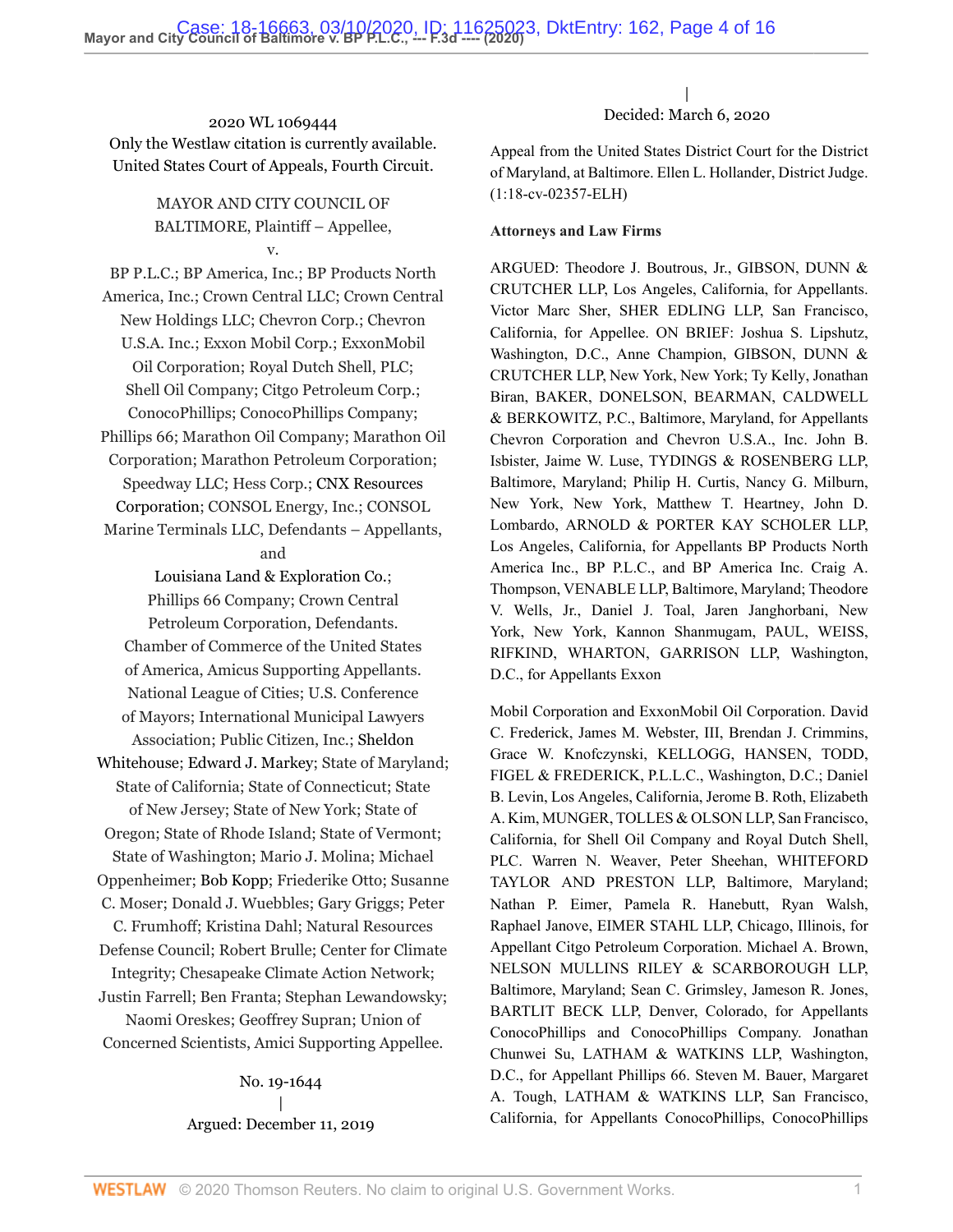Company, and Phillips 66. [Shannon S. Broome](http://www.westlaw.com/Link/Document/FullText?findType=h&pubNum=176284&cite=0183272301&originatingDoc=I9bfa51805fc911eaa56f994ec64d0018&refType=RQ&originationContext=document&vr=3.0&rs=cblt1.0&transitionType=DocumentItem&contextData=(sc.Default)), San Francisco, California, [Shawn Patrick Regan](http://www.westlaw.com/Link/Document/FullText?findType=h&pubNum=176284&cite=0329241501&originatingDoc=I9bfa51805fc911eaa56f994ec64d0018&refType=RQ&originationContext=document&vr=3.0&rs=cblt1.0&transitionType=DocumentItem&contextData=(sc.Default)), New York, New York, [Ann Marie Mortimer](http://www.westlaw.com/Link/Document/FullText?findType=h&pubNum=176284&cite=0246464801&originatingDoc=I9bfa51805fc911eaa56f994ec64d0018&refType=RQ&originationContext=document&vr=3.0&rs=cblt1.0&transitionType=DocumentItem&contextData=(sc.Default)), HUNTON ANDREWS KURTH LLP, Los Angeles, California, for Appellants Marathon Petroleum Corp. and Speedway, LLC. [Scott Janoe](http://www.westlaw.com/Link/Document/FullText?findType=h&pubNum=176284&cite=0330214301&originatingDoc=I9bfa51805fc911eaa56f994ec64d0018&refType=RQ&originationContext=document&vr=3.0&rs=cblt1.0&transitionType=DocumentItem&contextData=(sc.Default)), Houston, Texas, [Megan Berge,](http://www.westlaw.com/Link/Document/FullText?findType=h&pubNum=176284&cite=0389804401&originatingDoc=I9bfa51805fc911eaa56f994ec64d0018&refType=RQ&originationContext=document&vr=3.0&rs=cblt1.0&transitionType=DocumentItem&contextData=(sc.Default)) [Emily Wilson,](http://www.westlaw.com/Link/Document/FullText?findType=h&pubNum=176284&cite=0509433001&originatingDoc=I9bfa51805fc911eaa56f994ec64d0018&refType=RQ&originationContext=document&vr=3.0&rs=cblt1.0&transitionType=DocumentItem&contextData=(sc.Default)) BAKER BOTTS L.L.P., Washington, D.C., for Appellant Hess Corp. [Michelle N.](http://www.westlaw.com/Link/Document/FullText?findType=h&pubNum=176284&cite=0358684801&originatingDoc=I9bfa51805fc911eaa56f994ec64d0018&refType=RQ&originationContext=document&vr=3.0&rs=cblt1.0&transitionType=DocumentItem&contextData=(sc.Default)) [Lipkowitz](http://www.westlaw.com/Link/Document/FullText?findType=h&pubNum=176284&cite=0358684801&originatingDoc=I9bfa51805fc911eaa56f994ec64d0018&refType=RQ&originationContext=document&vr=3.0&rs=cblt1.0&transitionType=DocumentItem&contextData=(sc.Default)), [Thomas K. Prevas,](http://www.westlaw.com/Link/Document/FullText?findType=h&pubNum=176284&cite=0434560201&originatingDoc=I9bfa51805fc911eaa56f994ec64d0018&refType=RQ&originationContext=document&vr=3.0&rs=cblt1.0&transitionType=DocumentItem&contextData=(sc.Default)) SAUL EWING ARNSTEIN & LEHR LLP, Baltimore, Maryland, for Appellants Crown Central LLC and Crown Central New Holdings LLC. [Kathleen Taylor Sooy,](http://www.westlaw.com/Link/Document/FullText?findType=h&pubNum=176284&cite=0323244401&originatingDoc=I9bfa51805fc911eaa56f994ec64d0018&refType=RQ&originationContext=document&vr=3.0&rs=cblt1.0&transitionType=DocumentItem&contextData=(sc.Default)) [Tracy Ann Roman,](http://www.westlaw.com/Link/Document/FullText?findType=h&pubNum=176284&cite=0132774601&originatingDoc=I9bfa51805fc911eaa56f994ec64d0018&refType=RQ&originationContext=document&vr=3.0&rs=cblt1.0&transitionType=DocumentItem&contextData=(sc.Default)) Washington, D.C., [Honor R. Costello,](http://www.westlaw.com/Link/Document/FullText?findType=h&pubNum=176284&cite=0470340601&originatingDoc=I9bfa51805fc911eaa56f994ec64d0018&refType=RQ&originationContext=document&vr=3.0&rs=cblt1.0&transitionType=DocumentItem&contextData=(sc.Default)) CROWELL & MORING LLP, New York, New York, for Appellants CNX Resources Corporation, Consol Energy Inc., and Consol Marine Terminals LLC. [Matthew K. Edling,](http://www.westlaw.com/Link/Document/FullText?findType=h&pubNum=176284&cite=0401657601&originatingDoc=I9bfa51805fc911eaa56f994ec64d0018&refType=RQ&originationContext=document&vr=3.0&rs=cblt1.0&transitionType=DocumentItem&contextData=(sc.Default)) SHER EDLING LLP, San Francisco, California; Andre M. Davis, [Suzanne Sangree](http://www.westlaw.com/Link/Document/FullText?findType=h&pubNum=176284&cite=0369673801&originatingDoc=I9bfa51805fc911eaa56f994ec64d0018&refType=RQ&originationContext=document&vr=3.0&rs=cblt1.0&transitionType=DocumentItem&contextData=(sc.Default)), BALTIMORE CITY LAW DEPARTMENT, Baltimore, Maryland, for Appellee. [Steven P. Lehotsky](http://www.westlaw.com/Link/Document/FullText?findType=h&pubNum=176284&cite=0359937201&originatingDoc=I9bfa51805fc911eaa56f994ec64d0018&refType=RQ&originationContext=document&vr=3.0&rs=cblt1.0&transitionType=DocumentItem&contextData=(sc.Default)), [Michael B. Schon,](http://www.westlaw.com/Link/Document/FullText?findType=h&pubNum=176284&cite=0421542701&originatingDoc=I9bfa51805fc911eaa56f994ec64d0018&refType=RQ&originationContext=document&vr=3.0&rs=cblt1.0&transitionType=DocumentItem&contextData=(sc.Default)) UNITED STATES CHAMBER LITIGATION CENTER, Washington, D.C.; [Peter D. Keisler,](http://www.westlaw.com/Link/Document/FullText?findType=h&pubNum=176284&cite=0164477401&originatingDoc=I9bfa51805fc911eaa56f994ec64d0018&refType=RQ&originationContext=document&vr=3.0&rs=cblt1.0&transitionType=DocumentItem&contextData=(sc.Default)) [C. Frederick Beckner III](http://www.westlaw.com/Link/Document/FullText?findType=h&pubNum=176284&cite=0201709101&originatingDoc=I9bfa51805fc911eaa56f994ec64d0018&refType=RQ&originationContext=document&vr=3.0&rs=cblt1.0&transitionType=DocumentItem&contextData=(sc.Default)), [Ryan](http://www.westlaw.com/Link/Document/FullText?findType=h&pubNum=176284&cite=0381136601&originatingDoc=I9bfa51805fc911eaa56f994ec64d0018&refType=RQ&originationContext=document&vr=3.0&rs=cblt1.0&transitionType=DocumentItem&contextData=(sc.Default)) [C. Morris,](http://www.westlaw.com/Link/Document/FullText?findType=h&pubNum=176284&cite=0381136601&originatingDoc=I9bfa51805fc911eaa56f994ec64d0018&refType=RQ&originationContext=document&vr=3.0&rs=cblt1.0&transitionType=DocumentItem&contextData=(sc.Default)) [Tobias S. Loss-Eaton](http://www.westlaw.com/Link/Document/FullText?findType=h&pubNum=176284&cite=0455946601&originatingDoc=I9bfa51805fc911eaa56f994ec64d0018&refType=RQ&originationContext=document&vr=3.0&rs=cblt1.0&transitionType=DocumentItem&contextData=(sc.Default)), SIDLEY AUSTIN LLP, Washington, D.C., for Amicus Chamber of Commerce of the United States of America. [Michael Burger,](http://www.westlaw.com/Link/Document/FullText?findType=h&pubNum=176284&cite=0145068601&originatingDoc=I9bfa51805fc911eaa56f994ec64d0018&refType=RQ&originationContext=document&vr=3.0&rs=cblt1.0&transitionType=DocumentItem&contextData=(sc.Default)) [Susan](http://www.westlaw.com/Link/Document/FullText?findType=h&pubNum=176284&cite=0152894801&originatingDoc=I9bfa51805fc911eaa56f994ec64d0018&refType=RQ&originationContext=document&vr=3.0&rs=cblt1.0&transitionType=DocumentItem&contextData=(sc.Default)) [Kraham](http://www.westlaw.com/Link/Document/FullText?findType=h&pubNum=176284&cite=0152894801&originatingDoc=I9bfa51805fc911eaa56f994ec64d0018&refType=RQ&originationContext=document&vr=3.0&rs=cblt1.0&transitionType=DocumentItem&contextData=(sc.Default)), MORNINGSIDE HEIGHTS LEGAL SERVICES, INC., New York, New York, for Amici The National League of Cities, The United States Conference of Mayors, and the International Municipal Lawyers Association. [Scott L.](http://www.westlaw.com/Link/Document/FullText?findType=h&pubNum=176284&cite=0115880301&originatingDoc=I9bfa51805fc911eaa56f994ec64d0018&refType=RQ&originationContext=document&vr=3.0&rs=cblt1.0&transitionType=DocumentItem&contextData=(sc.Default)) [Nelson](http://www.westlaw.com/Link/Document/FullText?findType=h&pubNum=176284&cite=0115880301&originatingDoc=I9bfa51805fc911eaa56f994ec64d0018&refType=RQ&originationContext=document&vr=3.0&rs=cblt1.0&transitionType=DocumentItem&contextData=(sc.Default)), [Allison M. Zieve](http://www.westlaw.com/Link/Document/FullText?findType=h&pubNum=176284&cite=0132128601&originatingDoc=I9bfa51805fc911eaa56f994ec64d0018&refType=RQ&originationContext=document&vr=3.0&rs=cblt1.0&transitionType=DocumentItem&contextData=(sc.Default)), PUBLIC CITIZEN LITIGATION GROUP, Washington, D.C., for Amicus Public Citizen, Inc. [Gerson H. Smoger](http://www.westlaw.com/Link/Document/FullText?findType=h&pubNum=176284&cite=0120055301&originatingDoc=I9bfa51805fc911eaa56f994ec64d0018&refType=RQ&originationContext=document&vr=3.0&rs=cblt1.0&transitionType=DocumentItem&contextData=(sc.Default)), SMOGER & ASSOCIATES, P.C., Dallas, Texas; [Robert S. Peck,](http://www.westlaw.com/Link/Document/FullText?findType=h&pubNum=176284&cite=0107633201&originatingDoc=I9bfa51805fc911eaa56f994ec64d0018&refType=RQ&originationContext=document&vr=3.0&rs=cblt1.0&transitionType=DocumentItem&contextData=(sc.Default)) CENTER FOR CONSTITUTIONAL LITIGATION, P.C., Washington, D.C., for Amici Senators Sheldon Whitehouse and [Edward](http://www.westlaw.com/Link/Document/FullText?findType=h&pubNum=176284&cite=0143444401&originatingDoc=I9bfa51805fc911eaa56f994ec64d0018&refType=RQ&originationContext=document&vr=3.0&rs=cblt1.0&transitionType=DocumentItem&contextData=(sc.Default)) [J. Markey.](http://www.westlaw.com/Link/Document/FullText?findType=h&pubNum=176284&cite=0143444401&originatingDoc=I9bfa51805fc911eaa56f994ec64d0018&refType=RQ&originationContext=document&vr=3.0&rs=cblt1.0&transitionType=DocumentItem&contextData=(sc.Default)) [Brian E. Frosh](http://www.westlaw.com/Link/Document/FullText?findType=h&pubNum=176284&cite=0161972801&originatingDoc=I9bfa51805fc911eaa56f994ec64d0018&refType=RQ&originationContext=document&vr=3.0&rs=cblt1.0&transitionType=DocumentItem&contextData=(sc.Default)), Attorney General, Joshua M. Segal, Special Assistant Attorney General, Steven J. Goldstein, Special Assistant Attorney General, OFFICE OF THE ATTORNEY GENERAL OF MARYLAND, Baltimore, Maryland, for Amicus State of Maryland. [Xavier](http://www.westlaw.com/Link/Document/FullText?findType=h&pubNum=176284&cite=0202072101&originatingDoc=I9bfa51805fc911eaa56f994ec64d0018&refType=RQ&originationContext=document&vr=3.0&rs=cblt1.0&transitionType=DocumentItem&contextData=(sc.Default)) [Becerra](http://www.westlaw.com/Link/Document/FullText?findType=h&pubNum=176284&cite=0202072101&originatingDoc=I9bfa51805fc911eaa56f994ec64d0018&refType=RQ&originationContext=document&vr=3.0&rs=cblt1.0&transitionType=DocumentItem&contextData=(sc.Default)), Attorney General, OFFICE OF THE ATTORNEY GENERAL OF CALIFORNIA, Sacramento, California, for Amicus State of California. [William Tong](http://www.westlaw.com/Link/Document/FullText?findType=h&pubNum=176284&cite=0318827401&originatingDoc=I9bfa51805fc911eaa56f994ec64d0018&refType=RQ&originationContext=document&vr=3.0&rs=cblt1.0&transitionType=DocumentItem&contextData=(sc.Default)), Attorney General, OFFICE OF ATTORNEY GENERAL OF CONNECTICUT, Hartford, Connecticut, for Amicus State of Connecticut. [Gurbir S. Grewal,](http://www.westlaw.com/Link/Document/FullText?findType=h&pubNum=176284&cite=0321584601&originatingDoc=I9bfa51805fc911eaa56f994ec64d0018&refType=RQ&originationContext=document&vr=3.0&rs=cblt1.0&transitionType=DocumentItem&contextData=(sc.Default)) Attorney General, OFFICE OF THE ATTORNEY GENERAL OF NEW JERSEY, Trenton, New Jersey, for Amicus State of New Jersey. Letitia James, Attorney General, OFFICE OF THE ATTORNEY GENERAL OF NEW YORK, Albany, New York, for Amicus State of New York. [Ellen F. Rosenblum,](http://www.westlaw.com/Link/Document/FullText?findType=h&pubNum=176284&cite=0195907701&originatingDoc=I9bfa51805fc911eaa56f994ec64d0018&refType=RQ&originationContext=document&vr=3.0&rs=cblt1.0&transitionType=DocumentItem&contextData=(sc.Default)) Attorney General,

OREGON DEPARTMENT OF JUSTICE, Salem, Oregon, for Amicus State of Oregon. [Peter F. Neronha](http://www.westlaw.com/Link/Document/FullText?findType=h&pubNum=176284&cite=0198286801&originatingDoc=I9bfa51805fc911eaa56f994ec64d0018&refType=RQ&originationContext=document&vr=3.0&rs=cblt1.0&transitionType=DocumentItem&contextData=(sc.Default)), Attorney General, OFFICE OF THE ATTORNEY GENERAL OF RHODE ISLAND, Providence, Rhode Island, for Amicus State of Rhode Island. [Thomas J. Donovan](http://www.westlaw.com/Link/Document/FullText?findType=h&pubNum=176284&cite=0503287499&originatingDoc=I9bfa51805fc911eaa56f994ec64d0018&refType=RQ&originationContext=document&vr=3.0&rs=cblt1.0&transitionType=DocumentItem&contextData=(sc.Default)), Attorney General, OFFICE OF THE ATTORNEY GENERAL OF VERMONT, Montpelier, Vermont, for Amicus State of Vermont. [Robert W.](http://www.westlaw.com/Link/Document/FullText?findType=h&pubNum=176284&cite=0487670501&originatingDoc=I9bfa51805fc911eaa56f994ec64d0018&refType=RQ&originationContext=document&vr=3.0&rs=cblt1.0&transitionType=DocumentItem&contextData=(sc.Default)) [Ferguson](http://www.westlaw.com/Link/Document/FullText?findType=h&pubNum=176284&cite=0487670501&originatingDoc=I9bfa51805fc911eaa56f994ec64d0018&refType=RQ&originationContext=document&vr=3.0&rs=cblt1.0&transitionType=DocumentItem&contextData=(sc.Default)), Attorney General, OFFICE OF THE ATTORNEY GENERAL OF WASHINGTON, Olympia, Washington, for Amicus State of Washington. [William A. Rossbach](http://www.westlaw.com/Link/Document/FullText?findType=h&pubNum=176284&cite=0129406201&originatingDoc=I9bfa51805fc911eaa56f994ec64d0018&refType=RQ&originationContext=document&vr=3.0&rs=cblt1.0&transitionType=DocumentItem&contextData=(sc.Default)), ROSSBACH LAW, PC, Missoula, Montana, for Amici Mario J. Molina, Michael Oppenheimer, Bob Kopp, Friederike Otto, Susanne C. Moser, Donald J. Wuebbles, Gary Griggs, Peter C. Frumhoff, and Kristina Dahl. [Peter Huffman](http://www.westlaw.com/Link/Document/FullText?findType=h&pubNum=176284&cite=0418248401&originatingDoc=I9bfa51805fc911eaa56f994ec64d0018&refType=RQ&originationContext=document&vr=3.0&rs=cblt1.0&transitionType=DocumentItem&contextData=(sc.Default)), NATURAL RESOURCES DEFENSE COUNCIL, Washington, D.C., for Amicus Natural Resources Defense Council. [Mark](http://www.westlaw.com/Link/Document/FullText?findType=h&pubNum=176284&cite=0119826101&originatingDoc=I9bfa51805fc911eaa56f994ec64d0018&refType=RQ&originationContext=document&vr=3.0&rs=cblt1.0&transitionType=DocumentItem&contextData=(sc.Default)) [A. Griffin](http://www.westlaw.com/Link/Document/FullText?findType=h&pubNum=176284&cite=0119826101&originatingDoc=I9bfa51805fc911eaa56f994ec64d0018&refType=RQ&originationContext=document&vr=3.0&rs=cblt1.0&transitionType=DocumentItem&contextData=(sc.Default)), [Amy Williams-Derry](http://www.westlaw.com/Link/Document/FullText?findType=h&pubNum=176284&cite=0275201801&originatingDoc=I9bfa51805fc911eaa56f994ec64d0018&refType=RQ&originationContext=document&vr=3.0&rs=cblt1.0&transitionType=DocumentItem&contextData=(sc.Default)), [Daniel P. Mensher,](http://www.westlaw.com/Link/Document/FullText?findType=h&pubNum=176284&cite=0486294601&originatingDoc=I9bfa51805fc911eaa56f994ec64d0018&refType=RQ&originationContext=document&vr=3.0&rs=cblt1.0&transitionType=DocumentItem&contextData=(sc.Default)) [Alison S. Gaffney,](http://www.westlaw.com/Link/Document/FullText?findType=h&pubNum=176284&cite=0467024201&originatingDoc=I9bfa51805fc911eaa56f994ec64d0018&refType=RQ&originationContext=document&vr=3.0&rs=cblt1.0&transitionType=DocumentItem&contextData=(sc.Default)) KELLER ROHRBACK L.L.P., Seattle, Washington, for Amici Robert Brulle, Center for Climate Integrity, The Chesapeake Climate Action Network, Justin Farrell, Benjamin Franta, Stephan Lewandowsky, Naomi Oreskes, Geoffrey Supran, and the Union of Concerned Scientists.

Before [GREGORY](http://www.westlaw.com/Link/Document/FullText?findType=h&pubNum=176284&cite=0110323101&originatingDoc=I9bfa51805fc911eaa56f994ec64d0018&refType=RQ&originationContext=document&vr=3.0&rs=cblt1.0&transitionType=DocumentItem&contextData=(sc.Default)), Chief Judge, and [FLOYD](http://www.westlaw.com/Link/Document/FullText?findType=h&pubNum=176284&cite=0124212501&originatingDoc=I9bfa51805fc911eaa56f994ec64d0018&refType=RQ&originationContext=document&vr=3.0&rs=cblt1.0&transitionType=DocumentItem&contextData=(sc.Default)) and [THACKER](http://www.westlaw.com/Link/Document/FullText?findType=h&pubNum=176284&cite=0105981901&originatingDoc=I9bfa51805fc911eaa56f994ec64d0018&refType=RQ&originationContext=document&vr=3.0&rs=cblt1.0&transitionType=DocumentItem&contextData=(sc.Default)), Circuit Judges.

#### **Opinion**

Affirmed by published opinion. Judge [Floyd](http://www.westlaw.com/Link/Document/FullText?findType=h&pubNum=176284&cite=0124212501&originatingDoc=I9bfa51805fc911eaa56f994ec64d0018&refType=RQ&originationContext=document&vr=3.0&rs=cblt1.0&transitionType=DocumentItem&contextData=(sc.Default)) wrote the opinion in which Chief Judge [Gregory](http://www.westlaw.com/Link/Document/FullText?findType=h&pubNum=176284&cite=0110323101&originatingDoc=I9bfa51805fc911eaa56f994ec64d0018&refType=RQ&originationContext=document&vr=3.0&rs=cblt1.0&transitionType=DocumentItem&contextData=(sc.Default)) and Judge [Thacker](http://www.westlaw.com/Link/Document/FullText?findType=h&pubNum=176284&cite=0105981901&originatingDoc=I9bfa51805fc911eaa56f994ec64d0018&refType=RQ&originationContext=document&vr=3.0&rs=cblt1.0&transitionType=DocumentItem&contextData=(sc.Default)) joined.

#### [FLOYD](http://www.westlaw.com/Link/Document/FullText?findType=h&pubNum=176284&cite=0124212501&originatingDoc=I9bfa51805fc911eaa56f994ec64d0018&refType=RQ&originationContext=document&vr=3.0&rs=cblt1.0&transitionType=DocumentItem&contextData=(sc.Default)), Circuit Judge:

**\*1** This appeal is about whether a climate-change lawsuit against oil and gas companies belongs in federal court. But this decision is only about whether one path to federal court lies open. Because [28 U.S.C. § 1447\(d\)](http://www.westlaw.com/Link/Document/FullText?findType=L&pubNum=1000546&cite=28USCAS1447&originatingDoc=I9bfa51805fc911eaa56f994ec64d0018&refType=RB&originationContext=document&vr=3.0&rs=cblt1.0&transitionType=DocumentItem&contextData=(sc.Default)#co_pp_5ba1000067d06) confines our appellate jurisdiction, the narrow question before us is whether removal of this lawsuit is proper under [28 U.S.C. § 1442,](http://www.westlaw.com/Link/Document/FullText?findType=L&pubNum=1000546&cite=28USCAS1442&originatingDoc=I9bfa51805fc911eaa56f994ec64d0018&refType=LQ&originationContext=document&vr=3.0&rs=cblt1.0&transitionType=DocumentItem&contextData=(sc.Default)) commonly referred to as the federal officer removal statute. And because we conclude that [§ 1442](http://www.westlaw.com/Link/Document/FullText?findType=L&pubNum=1000546&cite=28USCAS1442&originatingDoc=I9bfa51805fc911eaa56f994ec64d0018&refType=LQ&originationContext=document&vr=3.0&rs=cblt1.0&transitionType=DocumentItem&contextData=(sc.Default)) does not provide a proper basis for removal, we affirm the district court's remand order.

I.

In July 2018, the Mayor and City of Baltimore ("Baltimore") filed suit in Maryland state court against twenty-six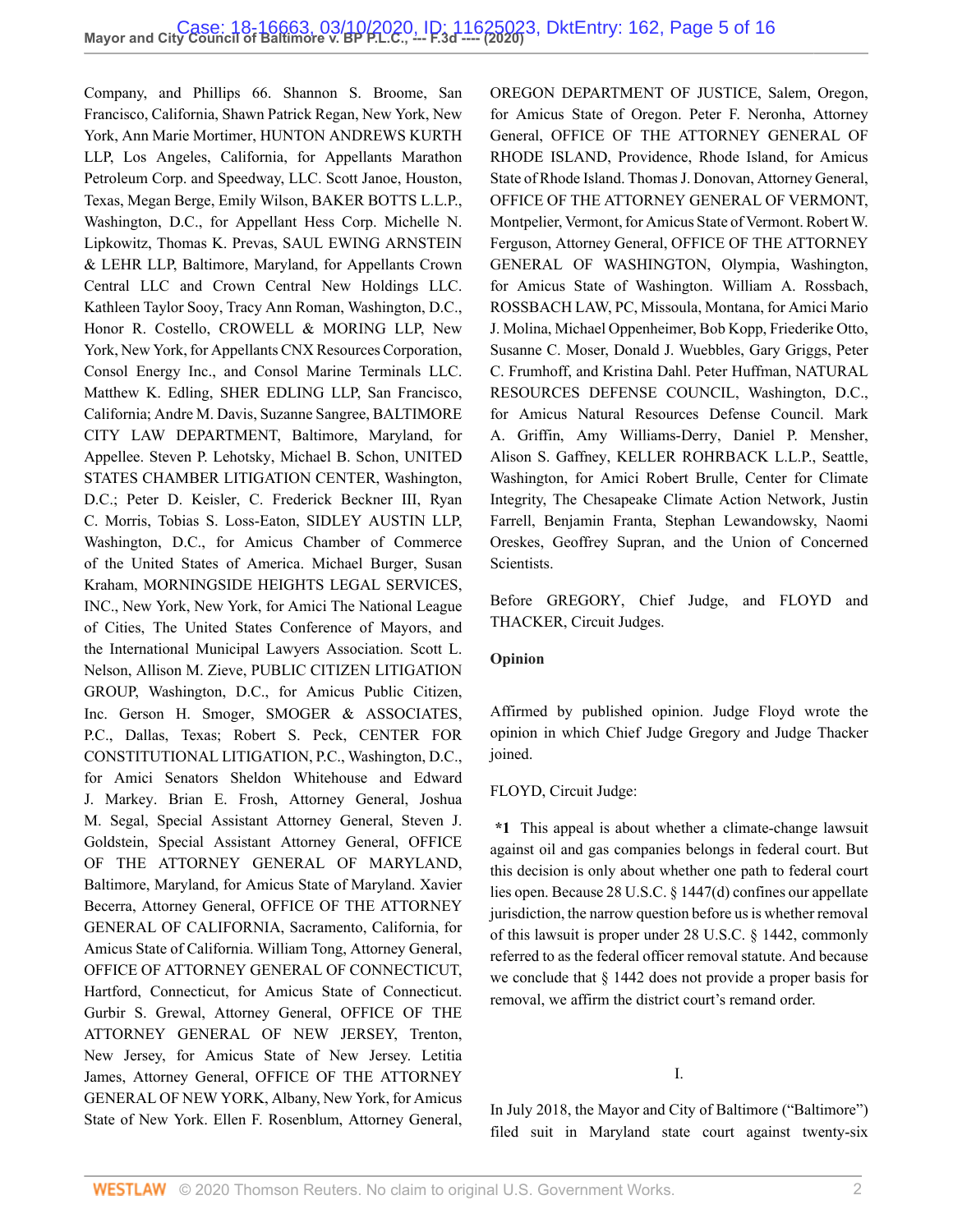multinational oil and gas companies ("Defendants") that it says are partly responsible for climate change.<sup>[1](#page-14-0)</sup> According to Baltimore, Defendants substantially contributed to climate change by producing, promoting, and (misleadingly) marketing fossil fuel products long after learning the dangers associated with them. Specifically, Baltimore alleges that, despite knowing about the direct link between fossil fuel use and global warming for nearly fifty years, Defendants have engaged in a "coordinated, multi-front effort" to conceal that knowledge; have tried to discredit the growing body of publicly available scientific evidence by championing sophisticated disinformation campaigns; and have actively attempted to undermine public support for regulation of their business practices, all while promoting the unrestrained and expanded use of their fossil fuel products. *See* J.A. 43– 47. As a result of Defendants' conduct, Baltimore avers that it has suffered various "climate change-related injuries," J.A. 92, including an increase in sea levels, storms, floods, heatwaves, droughts, and extreme precipitation. So Baltimore sued Defendants to shift some of the costs of these injuries on to them.

The Complaint asserts eight causes of action, all founded on Maryland law: public and private nuisance (Counts I–II); strict liability for failure to warn and design defect (Counts III–IV); negligent design defect and failure to warn (Counts V–VI); trespass (Count VII); and violations of the Maryland Consumer Protection Act, [Md. Code, Com. Law §§ 13-101](http://www.westlaw.com/Link/Document/FullText?findType=L&pubNum=1000020&cite=MDCLS13-101&originatingDoc=I9bfa51805fc911eaa56f994ec64d0018&refType=LQ&originationContext=document&vr=3.0&rs=cblt1.0&transitionType=DocumentItem&contextData=(sc.Default)) to [13-501](http://www.westlaw.com/Link/Document/FullText?findType=L&pubNum=1000020&cite=MDCLS13-501&originatingDoc=I9bfa51805fc911eaa56f994ec64d0018&refType=LQ&originationContext=document&vr=3.0&rs=cblt1.0&transitionType=DocumentItem&contextData=(sc.Default)) (Count VIII)*.* As relief, Baltimore seeks monetary damages, civil penalties, and equitable relief. It does not "seek to impose liability on Defendants for their direct emissions of greenhouse gases" or to "restrain Defendants from engaging in their business operations." J.A. 47.

**\*2** Two Defendants, Chevron Corporation and Chevron U.S.A. Inc. (collectively, "Chevron"), timely removed the case to the United States District Court for the District of Maryland.

Before continuing, a brief introduction to the various grounds for removal is helpful. Under [28 U.S.C. § 1441,](http://www.westlaw.com/Link/Document/FullText?findType=L&pubNum=1000546&cite=28USCAS1441&originatingDoc=I9bfa51805fc911eaa56f994ec64d0018&refType=LQ&originationContext=document&vr=3.0&rs=cblt1.0&transitionType=DocumentItem&contextData=(sc.Default)) the general removal statute, "any civil action brought in a State court of which the district courts of the United States have original jurisdiction" may be removed by the defendants "to the district court of the United States for the district and division embracing the place where such action is pending." *[Id.](http://www.westlaw.com/Link/Document/FullText?findType=L&pubNum=1000546&cite=28USCAS1441&originatingDoc=I9bfa51805fc911eaa56f994ec64d0018&refType=RB&originationContext=document&vr=3.0&rs=cblt1.0&transitionType=DocumentItem&contextData=(sc.Default)#co_pp_8b3b0000958a4)* § [1441\(a\)](http://www.westlaw.com/Link/Document/FullText?findType=L&pubNum=1000546&cite=28USCAS1441&originatingDoc=I9bfa51805fc911eaa56f994ec64d0018&refType=RB&originationContext=document&vr=3.0&rs=cblt1.0&transitionType=DocumentItem&contextData=(sc.Default)#co_pp_8b3b0000958a4); *see also, e.g.*, [28 U.S.C. § 1331](http://www.westlaw.com/Link/Document/FullText?findType=L&pubNum=1000546&cite=28USCAS1331&originatingDoc=I9bfa51805fc911eaa56f994ec64d0018&refType=LQ&originationContext=document&vr=3.0&rs=cblt1.0&transitionType=DocumentItem&contextData=(sc.Default)) (conferring "original jurisdiction" over cases that "aris[e] under" federal law). In addition, a civil action filed in state court may be removed to

<span id="page-5-0"></span>federal court if a specialized removal provision applies, such as the bankruptcy removal statute, [28 U.S.C. § 1452](http://www.westlaw.com/Link/Document/FullText?findType=L&pubNum=1000546&cite=28USCAS1452&originatingDoc=I9bfa51805fc911eaa56f994ec64d0018&refType=LQ&originationContext=document&vr=3.0&rs=cblt1.0&transitionType=DocumentItem&contextData=(sc.Default)), or, as pertinent here, the federal officer removal statute, [28 U.S.C.](http://www.westlaw.com/Link/Document/FullText?findType=L&pubNum=1000546&cite=28USCAS1442&originatingDoc=I9bfa51805fc911eaa56f994ec64d0018&refType=LQ&originationContext=document&vr=3.0&rs=cblt1.0&transitionType=DocumentItem&contextData=(sc.Default)) [§ 1442](http://www.westlaw.com/Link/Document/FullText?findType=L&pubNum=1000546&cite=28USCAS1442&originatingDoc=I9bfa51805fc911eaa56f994ec64d0018&refType=LQ&originationContext=document&vr=3.0&rs=cblt1.0&transitionType=DocumentItem&contextData=(sc.Default)).

In this case, Chevron asserted eight grounds for removal. Four of those grounds were premised on federal-question jurisdiction under [28 U.S.C. § 1331](http://www.westlaw.com/Link/Document/FullText?findType=L&pubNum=1000546&cite=28USCAS1331&originatingDoc=I9bfa51805fc911eaa56f994ec64d0018&refType=LQ&originationContext=document&vr=3.0&rs=cblt1.0&transitionType=DocumentItem&contextData=(sc.Default)). Chevron argued that Baltimore's claims arose under federal law within the meaning of [§ 1331](http://www.westlaw.com/Link/Document/FullText?findType=L&pubNum=1000546&cite=28USCAS1331&originatingDoc=I9bfa51805fc911eaa56f994ec64d0018&refType=LQ&originationContext=document&vr=3.0&rs=cblt1.0&transitionType=DocumentItem&contextData=(sc.Default)) because they (1) were governed by federal common law, rather than state law; (2) raised disputed and substantial issues of federal law under *[Grable & Sons Metal](http://www.westlaw.com/Link/Document/FullText?findType=Y&serNum=2006791874&pubNum=0000780&originatingDoc=I9bfa51805fc911eaa56f994ec64d0018&refType=RP&originationContext=document&vr=3.0&rs=cblt1.0&transitionType=DocumentItem&contextData=(sc.Default)) [Products, Inc. v. Darue Engineering & Manufacturing](http://www.westlaw.com/Link/Document/FullText?findType=Y&serNum=2006791874&pubNum=0000780&originatingDoc=I9bfa51805fc911eaa56f994ec64d0018&refType=RP&originationContext=document&vr=3.0&rs=cblt1.0&transitionType=DocumentItem&contextData=(sc.Default))*, 545 [U.S. 308 \(2005\)](http://www.westlaw.com/Link/Document/FullText?findType=Y&serNum=2006791874&pubNum=0000780&originatingDoc=I9bfa51805fc911eaa56f994ec64d0018&refType=RP&originationContext=document&vr=3.0&rs=cblt1.0&transitionType=DocumentItem&contextData=(sc.Default)); (3) were completely preempted by the Clean Air Act, [42 U.S.C. §§ 7401](http://www.westlaw.com/Link/Document/FullText?findType=L&pubNum=1000546&cite=42USCAS7401&originatingDoc=I9bfa51805fc911eaa56f994ec64d0018&refType=LQ&originationContext=document&vr=3.0&rs=cblt1.0&transitionType=DocumentItem&contextData=(sc.Default))[–7671q](http://www.westlaw.com/Link/Document/FullText?findType=L&pubNum=1000546&cite=42USCAS7671Q&originatingDoc=I9bfa51805fc911eaa56f994ec64d0018&refType=LQ&originationContext=document&vr=3.0&rs=cblt1.0&transitionType=DocumentItem&contextData=(sc.Default)), as well as the foreign affairs doctrine; and (4) were based on conduct or injuries that occurred on federal enclaves. The remaining grounds relied on alternative jurisdictional and removal statutes, including: (1) the jurisdictional grant in the Outer Continental Shelf Lands Act ("OCSLA"), [43 U.S.C. § 1349\(b\)](http://www.westlaw.com/Link/Document/FullText?findType=L&pubNum=1000546&cite=43USCAS1349&originatingDoc=I9bfa51805fc911eaa56f994ec64d0018&refType=RB&originationContext=document&vr=3.0&rs=cblt1.0&transitionType=DocumentItem&contextData=(sc.Default)#co_pp_a83b000018c76); (2) the admiralty jurisdiction statute, [28 U.S.C. § 1333;](http://www.westlaw.com/Link/Document/FullText?findType=L&pubNum=1000546&cite=28USCAS1333&originatingDoc=I9bfa51805fc911eaa56f994ec64d0018&refType=LQ&originationContext=document&vr=3.0&rs=cblt1.0&transitionType=DocumentItem&contextData=(sc.Default)) (3) the bankruptcy removal statute, [28 U.S.C. § 1452;](http://www.westlaw.com/Link/Document/FullText?findType=L&pubNum=1000546&cite=28USCAS1452&originatingDoc=I9bfa51805fc911eaa56f994ec64d0018&refType=LQ&originationContext=document&vr=3.0&rs=cblt1.0&transitionType=DocumentItem&contextData=(sc.Default)) and (4) the federal officer removal statute, [2](#page-14-1)8 U.S.C.  $\S$  1442.<sup>2</sup>

<span id="page-5-2"></span><span id="page-5-1"></span>Baltimore then moved to remand the case back to state court under [28 U.S.C. § 1447\(c\)](http://www.westlaw.com/Link/Document/FullText?findType=L&pubNum=1000546&cite=28USCAS1447&originatingDoc=I9bfa51805fc911eaa56f994ec64d0018&refType=RB&originationContext=document&vr=3.0&rs=cblt1.0&transitionType=DocumentItem&contextData=(sc.Default)#co_pp_4b24000003ba5), which some Defendants opposed.<sup>[3](#page-14-2)</sup> In its forty-five-page opinion granting Baltimore's remand motion, the district court rejected each of the eight theories asserted by Defendants in support of removal. *See generally BP P.L.C.*[, 388 F. Supp. 3d 538.](http://www.westlaw.com/Link/Document/FullText?findType=Y&serNum=2048466347&pubNum=0007903&originatingDoc=I9bfa51805fc911eaa56f994ec64d0018&refType=RP&originationContext=document&vr=3.0&rs=cblt1.0&transitionType=DocumentItem&contextData=(sc.Default))

**\*3** This timely appeal followed. Shortly after noticing their appeal, Defendants moved the district court to stay the execution of the remand to state court pending this appeal. The district court denied the motion, as did this Court. The Supreme Court likewise denied Defendants' application for a stay. *See [BP P.L.C. v. Mayor & City Council of Balt.](http://www.westlaw.com/Link/Document/FullText?findType=Y&serNum=2049452336&pubNum=0000708&originatingDoc=I9bfa51805fc911eaa56f994ec64d0018&refType=RP&originationContext=document&vr=3.0&rs=cblt1.0&transitionType=DocumentItem&contextData=(sc.Default))*, 140 S. [Ct. 449 \(2019\)](http://www.westlaw.com/Link/Document/FullText?findType=Y&serNum=2049452336&pubNum=0000708&originatingDoc=I9bfa51805fc911eaa56f994ec64d0018&refType=RP&originationContext=document&vr=3.0&rs=cblt1.0&transitionType=DocumentItem&contextData=(sc.Default)) (mem.).

#### II.

As in all cases involving an appeal of a remand order, we must confront the threshold question of our appellate jurisdiction.

"The authority of appellate courts to review district-court orders remanding removed cases to state court is substantially limited by statute," namely, [28 U.S.C. § 1447\(d\)](http://www.westlaw.com/Link/Document/FullText?findType=L&pubNum=1000546&cite=28USCAS1447&originatingDoc=I9bfa51805fc911eaa56f994ec64d0018&refType=RB&originationContext=document&vr=3.0&rs=cblt1.0&transitionType=DocumentItem&contextData=(sc.Default)#co_pp_5ba1000067d06). *[Powerex](http://www.westlaw.com/Link/Document/FullText?findType=Y&serNum=2012495883&pubNum=0000780&originatingDoc=I9bfa51805fc911eaa56f994ec64d0018&refType=RP&fi=co_pp_sp_780_229&originationContext=document&vr=3.0&rs=cblt1.0&transitionType=DocumentItem&contextData=(sc.Default)#co_pp_sp_780_229) [Corp. v. Reliant Energy Servs., Inc.](http://www.westlaw.com/Link/Document/FullText?findType=Y&serNum=2012495883&pubNum=0000780&originatingDoc=I9bfa51805fc911eaa56f994ec64d0018&refType=RP&fi=co_pp_sp_780_229&originationContext=document&vr=3.0&rs=cblt1.0&transitionType=DocumentItem&contextData=(sc.Default)#co_pp_sp_780_229)*, 551 U.S. 224, 229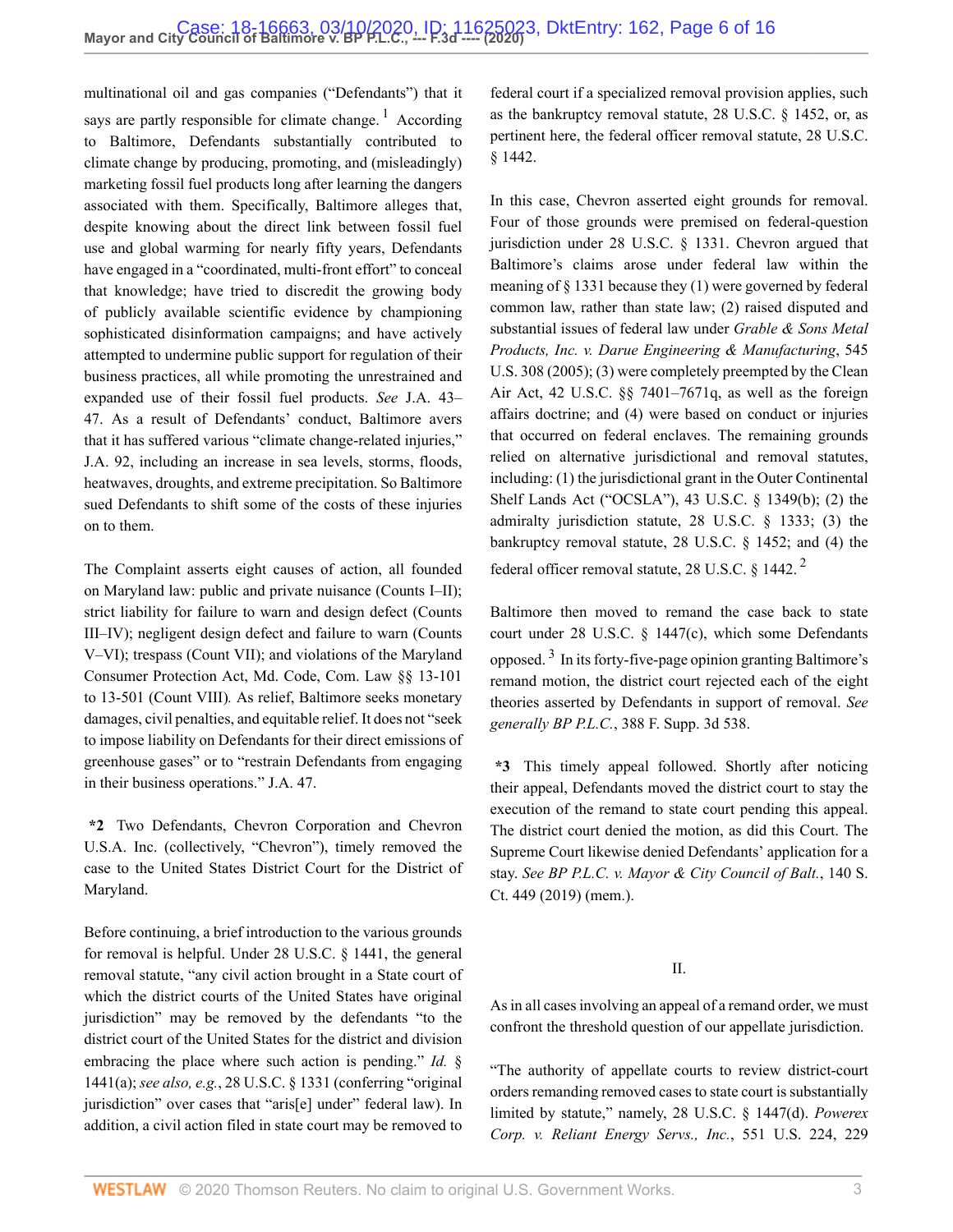[\(2007\).](http://www.westlaw.com/Link/Document/FullText?findType=Y&serNum=2012495883&pubNum=0000780&originatingDoc=I9bfa51805fc911eaa56f994ec64d0018&refType=RP&fi=co_pp_sp_780_229&originationContext=document&vr=3.0&rs=cblt1.0&transitionType=DocumentItem&contextData=(sc.Default)#co_pp_sp_780_229) When a remand is based on a lack of subject-matter jurisdiction, *see [Carlsbad Tech., Inc. v. HIF Bio, Inc.](http://www.westlaw.com/Link/Document/FullText?findType=Y&serNum=2018732547&pubNum=0000780&originatingDoc=I9bfa51805fc911eaa56f994ec64d0018&refType=RP&fi=co_pp_sp_780_638&originationContext=document&vr=3.0&rs=cblt1.0&transitionType=DocumentItem&contextData=(sc.Default)#co_pp_sp_780_638)*, 556 [U.S. 635, 638 \(2009\)](http://www.westlaw.com/Link/Document/FullText?findType=Y&serNum=2018732547&pubNum=0000780&originatingDoc=I9bfa51805fc911eaa56f994ec64d0018&refType=RP&fi=co_pp_sp_780_638&originationContext=document&vr=3.0&rs=cblt1.0&transitionType=DocumentItem&contextData=(sc.Default)#co_pp_sp_780_638), review of the remand order "on appeal or otherwise" is typically barred—however "manifestly" and "inarguably erroneous" it may be, *[In re Norfolk S. Ry.](http://www.westlaw.com/Link/Document/FullText?findType=Y&serNum=2033644302&pubNum=0000506&originatingDoc=I9bfa51805fc911eaa56f994ec64d0018&refType=RP&fi=co_pp_sp_506_287&originationContext=document&vr=3.0&rs=cblt1.0&transitionType=DocumentItem&contextData=(sc.Default)#co_pp_sp_506_287)*, [756 F.3d 282, 287 \(4th Cir. 2014\)](http://www.westlaw.com/Link/Document/FullText?findType=Y&serNum=2033644302&pubNum=0000506&originatingDoc=I9bfa51805fc911eaa56f994ec64d0018&refType=RP&fi=co_pp_sp_506_287&originationContext=document&vr=3.0&rs=cblt1.0&transitionType=DocumentItem&contextData=(sc.Default)#co_pp_sp_506_287) (internal quotation mark omitted)—unless the case was removed pursuant to one of two specialized removal statutes. Specifically, [§ 1447\(d\)](http://www.westlaw.com/Link/Document/FullText?findType=L&pubNum=1000546&cite=28USCAS1447&originatingDoc=I9bfa51805fc911eaa56f994ec64d0018&refType=RB&originationContext=document&vr=3.0&rs=cblt1.0&transitionType=DocumentItem&contextData=(sc.Default)#co_pp_5ba1000067d06) provides:

> An order remanding a case to the State court from which it was removed is not reviewable on appeal or otherwise, except that an order remanding a case to the State court from which it was removed pursuant to [section 1442](http://www.westlaw.com/Link/Document/FullText?findType=L&pubNum=1000546&cite=28USCAS1442&originatingDoc=I9bfa51805fc911eaa56f994ec64d0018&refType=LQ&originationContext=document&vr=3.0&rs=cblt1.0&transitionType=DocumentItem&contextData=(sc.Default)) or [1443](http://www.westlaw.com/Link/Document/FullText?findType=L&pubNum=1000546&cite=28USCAS1443&originatingDoc=I9bfa51805fc911eaa56f994ec64d0018&refType=LQ&originationContext=document&vr=3.0&rs=cblt1.0&transitionType=DocumentItem&contextData=(sc.Default)) of this title shall be reviewable by appeal or otherwise.

[28 U.S.C. § 1447\(d\);](http://www.westlaw.com/Link/Document/FullText?findType=L&pubNum=1000546&cite=28USCAS1447&originatingDoc=I9bfa51805fc911eaa56f994ec64d0018&refType=RB&originationContext=document&vr=3.0&rs=cblt1.0&transitionType=DocumentItem&contextData=(sc.Default)#co_pp_5ba1000067d06) *see also* [28 U.S.C. § 1442](http://www.westlaw.com/Link/Document/FullText?findType=L&pubNum=1000546&cite=28USCAS1442&originatingDoc=I9bfa51805fc911eaa56f994ec64d0018&refType=LQ&originationContext=document&vr=3.0&rs=cblt1.0&transitionType=DocumentItem&contextData=(sc.Default)) ("Federal officers or agencies sued or prosecuted"); [28 U.S.C. § 1443](http://www.westlaw.com/Link/Document/FullText?findType=L&pubNum=1000546&cite=28USCAS1443&originatingDoc=I9bfa51805fc911eaa56f994ec64d0018&refType=LQ&originationContext=document&vr=3.0&rs=cblt1.0&transitionType=DocumentItem&contextData=(sc.Default)) ("Civil rights cases").

Therefore, as a matter of statutory interpretation, we must first determine the scope of our appellate jurisdiction under [§](http://www.westlaw.com/Link/Document/FullText?findType=L&pubNum=1000546&cite=28USCAS1447&originatingDoc=I9bfa51805fc911eaa56f994ec64d0018&refType=RB&originationContext=document&vr=3.0&rs=cblt1.0&transitionType=DocumentItem&contextData=(sc.Default)#co_pp_5ba1000067d06) [1447\(d\)](http://www.westlaw.com/Link/Document/FullText?findType=L&pubNum=1000546&cite=28USCAS1447&originatingDoc=I9bfa51805fc911eaa56f994ec64d0018&refType=RB&originationContext=document&vr=3.0&rs=cblt1.0&transitionType=DocumentItem&contextData=(sc.Default)#co_pp_5ba1000067d06) de novo. *See [Stone v. Instrumentation Lab. Co.](http://www.westlaw.com/Link/Document/FullText?findType=Y&serNum=2020967160&pubNum=0000506&originatingDoc=I9bfa51805fc911eaa56f994ec64d0018&refType=RP&fi=co_pp_sp_506_242&originationContext=document&vr=3.0&rs=cblt1.0&transitionType=DocumentItem&contextData=(sc.Default)#co_pp_sp_506_242)*, 591 [F.3d 239, 242–43 \(4th Cir. 2009\).](http://www.westlaw.com/Link/Document/FullText?findType=Y&serNum=2020967160&pubNum=0000506&originatingDoc=I9bfa51805fc911eaa56f994ec64d0018&refType=RP&fi=co_pp_sp_506_242&originationContext=document&vr=3.0&rs=cblt1.0&transitionType=DocumentItem&contextData=(sc.Default)#co_pp_sp_506_242) As explained below, we conclude that such jurisdiction does not extend to the non-[§](http://www.westlaw.com/Link/Document/FullText?findType=L&pubNum=1000546&cite=28USCAS1442&originatingDoc=I9bfa51805fc911eaa56f994ec64d0018&refType=LQ&originationContext=document&vr=3.0&rs=cblt1.0&transitionType=DocumentItem&contextData=(sc.Default)) [1442](http://www.westlaw.com/Link/Document/FullText?findType=L&pubNum=1000546&cite=28USCAS1442&originatingDoc=I9bfa51805fc911eaa56f994ec64d0018&refType=LQ&originationContext=document&vr=3.0&rs=cblt1.0&transitionType=DocumentItem&contextData=(sc.Default)) grounds that were considered and rejected by the district court.

In *Noel v. McCain*[, 538 F.2d 633 \(4th Cir. 1976\)](http://www.westlaw.com/Link/Document/FullText?findType=Y&serNum=1976123958&pubNum=0000350&originatingDoc=I9bfa51805fc911eaa56f994ec64d0018&refType=RP&originationContext=document&vr=3.0&rs=cblt1.0&transitionType=DocumentItem&contextData=(sc.Default)), this Court held that when a case is removed on several grounds, appellate courts lack jurisdiction to review any ground other than the one specifically exempted from [§ 1447\(d\)'](http://www.westlaw.com/Link/Document/FullText?findType=L&pubNum=1000546&cite=28USCAS1447&originatingDoc=I9bfa51805fc911eaa56f994ec64d0018&refType=RB&originationContext=document&vr=3.0&rs=cblt1.0&transitionType=DocumentItem&contextData=(sc.Default)#co_pp_5ba1000067d06)s bar on review. Thus, in that case, we dismissed an appeal to the extent that it sought review of an order remanding a case for "failure to raise federal questions." *Id.* [at 635](http://www.westlaw.com/Link/Document/FullText?findType=Y&serNum=1976123958&pubNum=0000350&originatingDoc=I9bfa51805fc911eaa56f994ec64d0018&refType=RP&fi=co_pp_sp_350_635&originationContext=document&vr=3.0&rs=cblt1.0&transitionType=DocumentItem&contextData=(sc.Default)#co_pp_sp_350_635). "Jurisdiction to review remand of a  $\S$  1441(a) removal," we explained, "is not supplied by also seeking removal under [§ 1443\(1\)](http://www.westlaw.com/Link/Document/FullText?findType=L&pubNum=1000546&cite=28USCAS1443&originatingDoc=I9bfa51805fc911eaa56f994ec64d0018&refType=RB&originationContext=document&vr=3.0&rs=cblt1.0&transitionType=DocumentItem&contextData=(sc.Default)#co_pp_f1c50000821b0)." *Id.*

Because the only ground for removal that is made reviewable by [§ 1447\(d\)](http://www.westlaw.com/Link/Document/FullText?findType=L&pubNum=1000546&cite=28USCAS1447&originatingDoc=I9bfa51805fc911eaa56f994ec64d0018&refType=RB&originationContext=document&vr=3.0&rs=cblt1.0&transitionType=DocumentItem&contextData=(sc.Default)#co_pp_5ba1000067d06) here is federal officer removal under [§ 1442](http://www.westlaw.com/Link/Document/FullText?findType=L&pubNum=1000546&cite=28USCAS1442&originatingDoc=I9bfa51805fc911eaa56f994ec64d0018&refType=LQ&originationContext=document&vr=3.0&rs=cblt1.0&transitionType=DocumentItem&contextData=(sc.Default)), *Noel* teaches that our jurisdiction is confined to this ground alone; it does not extend to the seven other grounds for removal raised by Defendants, even though the district court rejected them in the same remand order.

Notwithstanding our holding in *Noel*, Defendants insist that we have jurisdiction to review the entire remand order. That is so, Defendants say, because *Noel* has been effectively abrogated by the Supreme Court's decision in *[Yamaha Motor](http://www.westlaw.com/Link/Document/FullText?findType=Y&serNum=1996026195&pubNum=0000780&originatingDoc=I9bfa51805fc911eaa56f994ec64d0018&refType=RP&originationContext=document&vr=3.0&rs=cblt1.0&transitionType=DocumentItem&contextData=(sc.Default)) Corp.*, *U.S.A. v. Calhoun*[, 516 U.S. 199 \(1996\)](http://www.westlaw.com/Link/Document/FullText?findType=Y&serNum=1996026195&pubNum=0000780&originatingDoc=I9bfa51805fc911eaa56f994ec64d0018&refType=RP&originationContext=document&vr=3.0&rs=cblt1.0&transitionType=DocumentItem&contextData=(sc.Default)), as well as the Removal Clarification Act of 2011, [Pub. L. No. 112-51, 125](http://www.westlaw.com/Link/Document/FullText?findType=l&pubNum=1077005&cite=UUID(IAD9CADE011-8311E1AB47C-86823D4E8CA)&originatingDoc=I9bfa51805fc911eaa56f994ec64d0018&refType=SL&originationContext=document&vr=3.0&rs=cblt1.0&transitionType=DocumentItem&contextData=(sc.Default)) [Stat. 545 \(](http://www.westlaw.com/Link/Document/FullText?findType=l&pubNum=1077005&cite=UUID(IAD9CADE011-8311E1AB47C-86823D4E8CA)&originatingDoc=I9bfa51805fc911eaa56f994ec64d0018&refType=SL&originationContext=document&vr=3.0&rs=cblt1.0&transitionType=DocumentItem&contextData=(sc.Default))codified in scattered sections of 28 U.S.C.). They are wrong.

**\*4** We begin with *Yamaha*. There, the Supreme Court interpreted the word "order" within the meaning of the interlocutory appeal statute, [28 U.S.C. § 1292\(b\).](http://www.westlaw.com/Link/Document/FullText?findType=L&pubNum=1000546&cite=28USCAS1292&originatingDoc=I9bfa51805fc911eaa56f994ec64d0018&refType=RB&originationContext=document&vr=3.0&rs=cblt1.0&transitionType=DocumentItem&contextData=(sc.Default)#co_pp_a83b000018c76) In particular, the Court addressed whether, under [§ 1292\(b\)](http://www.westlaw.com/Link/Document/FullText?findType=L&pubNum=1000546&cite=28USCAS1292&originatingDoc=I9bfa51805fc911eaa56f994ec64d0018&refType=RB&originationContext=document&vr=3.0&rs=cblt1.0&transitionType=DocumentItem&contextData=(sc.Default)#co_pp_a83b000018c76), federal courts of appeals may exercise jurisdiction over *any* question that is included within an order certified for interlocutory appeal or, alternatively, whether such jurisdiction is limited to review of the controlling question of law identified by the district court—i.e., the question that makes an interlocutory appeal appropriate in the first place. *See Yamaha*[, 516 U.S. at 204–05](http://www.westlaw.com/Link/Document/FullText?findType=Y&serNum=1996026195&pubNum=0000780&originatingDoc=I9bfa51805fc911eaa56f994ec64d0018&refType=RP&fi=co_pp_sp_780_204&originationContext=document&vr=3.0&rs=cblt1.0&transitionType=DocumentItem&contextData=(sc.Default)#co_pp_sp_780_204). [Section 1292\(b\)](http://www.westlaw.com/Link/Document/FullText?findType=L&pubNum=1000546&cite=28USCAS1292&originatingDoc=I9bfa51805fc911eaa56f994ec64d0018&refType=RB&originationContext=document&vr=3.0&rs=cblt1.0&transitionType=DocumentItem&contextData=(sc.Default)#co_pp_a83b000018c76) provides, in relevant part, that if a district judge concludes that "an order not otherwise appealable" in a civil action "involves a controlling question of law as to which there is substantial ground for difference of opinion," and that "an immediate appeal from the order may materially advance the ultimate termination of the litigation," then the judge shall "so state in writing in such order." [28 U.S.C. § 1292\(b\).](http://www.westlaw.com/Link/Document/FullText?findType=L&pubNum=1000546&cite=28USCAS1292&originatingDoc=I9bfa51805fc911eaa56f994ec64d0018&refType=RB&originationContext=document&vr=3.0&rs=cblt1.0&transitionType=DocumentItem&contextData=(sc.Default)#co_pp_a83b000018c76) "The Court of Appeals ... may thereupon, in its discretion, permit an appeal to be taken from such order." *Id.* Based on the text of [§ 1292\(b\),](http://www.westlaw.com/Link/Document/FullText?findType=L&pubNum=1000546&cite=28USCAS1292&originatingDoc=I9bfa51805fc911eaa56f994ec64d0018&refType=RB&originationContext=document&vr=3.0&rs=cblt1.0&transitionType=DocumentItem&contextData=(sc.Default)#co_pp_a83b000018c76) the *Yamaha* Court held that appellate jurisdiction under that statute "applies to the *order* certified to the court of appeals, and is not tied to the particular question formulated by the district court." [516 U.S. at 205](http://www.westlaw.com/Link/Document/FullText?findType=Y&serNum=1996026195&pubNum=0000780&originatingDoc=I9bfa51805fc911eaa56f994ec64d0018&refType=RP&fi=co_pp_sp_780_205&originationContext=document&vr=3.0&rs=cblt1.0&transitionType=DocumentItem&contextData=(sc.Default)#co_pp_sp_780_205). As such, courts of appeals "may address any issue fairly included within the certified order because it is the *order* that is appealable." *Id.* (internal quotation mark omitted).

<span id="page-6-0"></span>Although at least one other circuit has found *Yamaha* persuasive in interpreting the word "order" under  $\S$  1447(d) as a matter of first impression, *see [Lu Junhong v. Boeing](http://www.westlaw.com/Link/Document/FullText?findType=Y&serNum=2036640778&pubNum=0000506&originatingDoc=I9bfa51805fc911eaa56f994ec64d0018&refType=RP&fi=co_pp_sp_506_810&originationContext=document&vr=3.0&rs=cblt1.0&transitionType=DocumentItem&contextData=(sc.Default)#co_pp_sp_506_810)* Co.[, 792 F.3d 805, 810–13 \(7th Cir. 2015\)](http://www.westlaw.com/Link/Document/FullText?findType=Y&serNum=2036640778&pubNum=0000506&originatingDoc=I9bfa51805fc911eaa56f994ec64d0018&refType=RP&fi=co_pp_sp_506_810&originationContext=document&vr=3.0&rs=cblt1.0&transitionType=DocumentItem&contextData=(sc.Default)#co_pp_sp_506_810), <sup>[4](#page-14-3)</sup> we simply cannot conclude that our contrary interpretation in *Noel* is *abrogated*. True, the Supreme Court's interpretation of the word "order" in *Yamaha* was entirely textual. But it did not purport to establish a general rule governing the scope of appellate jurisdiction for every statute that uses that word. *See Yamaha*[, 516 U.S. at 205](http://www.westlaw.com/Link/Document/FullText?findType=Y&serNum=1996026195&pubNum=0000780&originatingDoc=I9bfa51805fc911eaa56f994ec64d0018&refType=RP&fi=co_pp_sp_780_205&originationContext=document&vr=3.0&rs=cblt1.0&transitionType=DocumentItem&contextData=(sc.Default)#co_pp_sp_780_205). And for good reason: [Section](http://www.westlaw.com/Link/Document/FullText?findType=L&pubNum=1000546&cite=28USCAS1292&originatingDoc=I9bfa51805fc911eaa56f994ec64d0018&refType=RB&originationContext=document&vr=3.0&rs=cblt1.0&transitionType=DocumentItem&contextData=(sc.Default)#co_pp_a83b000018c76) [1292\(b\)](http://www.westlaw.com/Link/Document/FullText?findType=L&pubNum=1000546&cite=28USCAS1292&originatingDoc=I9bfa51805fc911eaa56f994ec64d0018&refType=RB&originationContext=document&vr=3.0&rs=cblt1.0&transitionType=DocumentItem&contextData=(sc.Default)#co_pp_a83b000018c76) governs *when* an appellate court may review a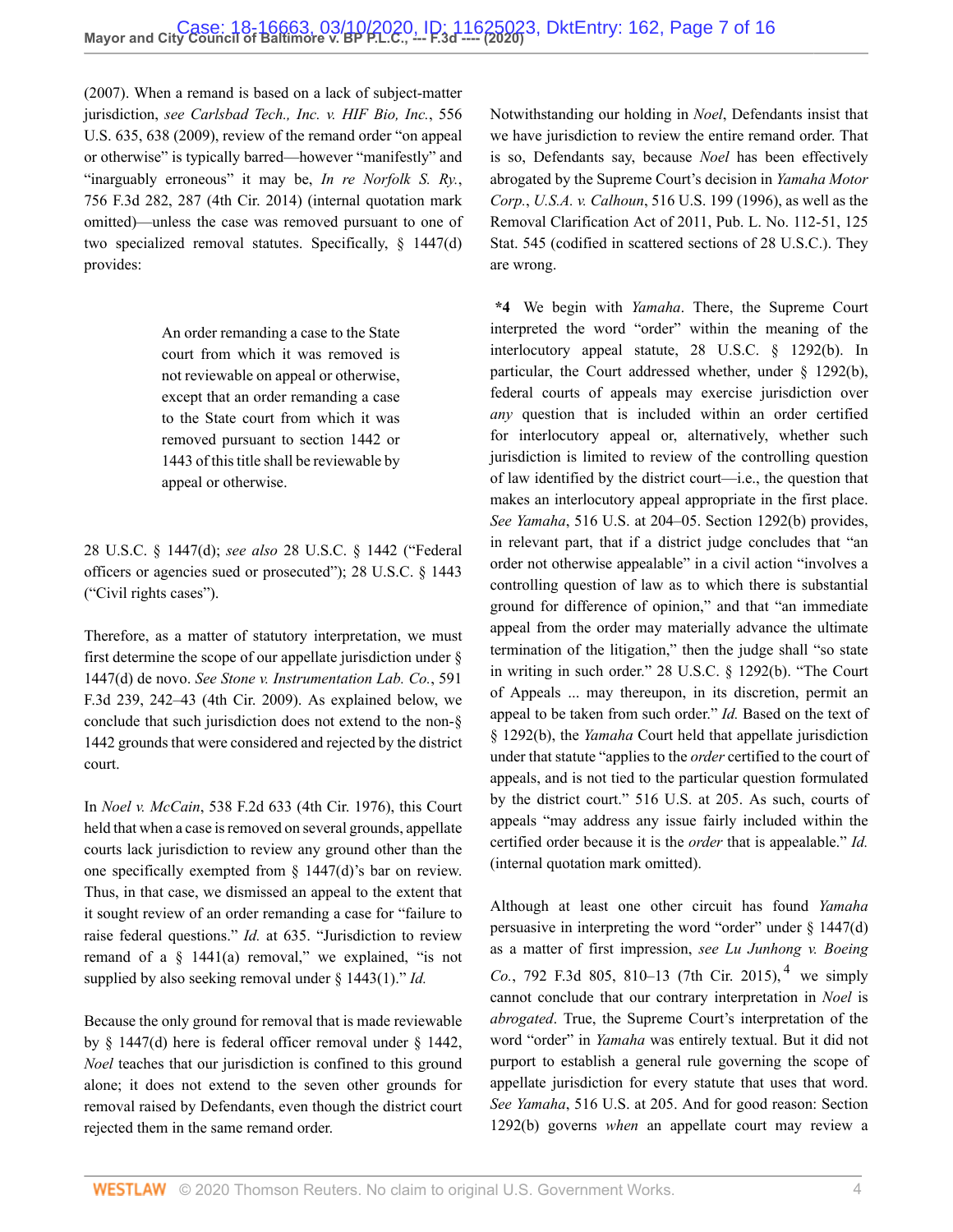particular question within its discretion. [Section 1447\(d\),](http://www.westlaw.com/Link/Document/FullText?findType=L&pubNum=1000546&cite=28USCAS1447&originatingDoc=I9bfa51805fc911eaa56f994ec64d0018&refType=RB&originationContext=document&vr=3.0&rs=cblt1.0&transitionType=DocumentItem&contextData=(sc.Default)#co_pp_5ba1000067d06) by contrast, limits *which* issues are "reviewable on appeal or otherwise." Put another way, [§ 1292\(b\)](http://www.westlaw.com/Link/Document/FullText?findType=L&pubNum=1000546&cite=28USCAS1292&originatingDoc=I9bfa51805fc911eaa56f994ec64d0018&refType=RB&originationContext=document&vr=3.0&rs=cblt1.0&transitionType=DocumentItem&contextData=(sc.Default)#co_pp_a83b000018c76) permits appellate review of important issues before final judgment, but it does not make otherwise non-appealable questions reviewable. Reading "order" to authorize plenary review thus makes sense in the  $\S$  1292(b) context, as  $\S$  1292(b) only affects the timing of review for otherwise appealable questions. But giving the word "order" the same meaning in the  $\S$  1447(d) context would mandate review of issues that are ordinarily unreviewable, period—even following a final judgment. *See generally Yates v. United States*[, 135 S. Ct. 1074, 1082](http://www.westlaw.com/Link/Document/FullText?findType=Y&serNum=2035496669&pubNum=0000708&originatingDoc=I9bfa51805fc911eaa56f994ec64d0018&refType=RP&fi=co_pp_sp_708_1082&originationContext=document&vr=3.0&rs=cblt1.0&transitionType=DocumentItem&contextData=(sc.Default)#co_pp_sp_708_1082) [\(2015\)](http://www.westlaw.com/Link/Document/FullText?findType=Y&serNum=2035496669&pubNum=0000708&originatingDoc=I9bfa51805fc911eaa56f994ec64d0018&refType=RP&fi=co_pp_sp_708_1082&originationContext=document&vr=3.0&rs=cblt1.0&transitionType=DocumentItem&contextData=(sc.Default)#co_pp_sp_708_1082) ("[I]dentical language may convey varying content when used in different statutes, sometimes even in different provisions of the same statute.").

The Removal Clarification Act of 2011 does not alter this conclusion. The Act amended  $\S$  1447(d), among other statutes, "by inserting '1442 or' before '1443.' " 125 Stat. at 546. Because the Act "retain[s] [§ 1447\(d\)](http://www.westlaw.com/Link/Document/FullText?findType=L&pubNum=1000546&cite=28USCAS1447&originatingDoc=I9bfa51805fc911eaa56f994ec64d0018&refType=RB&originationContext=document&vr=3.0&rs=cblt1.0&transitionType=DocumentItem&contextData=(sc.Default)#co_pp_5ba1000067d06)'s reference to reviewable 'orders,' even after *Yamaha*," Defendants contend that Congress must have intended to authorize "plenary review" of such orders. Opening Br. 12. Although Defendants are correct that courts may generally "presume" that Congress is "aware of judicial interpretations" of statutes, *[Jackson](http://www.westlaw.com/Link/Document/FullText?findType=Y&serNum=2043652019&pubNum=0000506&originatingDoc=I9bfa51805fc911eaa56f994ec64d0018&refType=RP&fi=co_pp_sp_506_171&originationContext=document&vr=3.0&rs=cblt1.0&transitionType=DocumentItem&contextData=(sc.Default)#co_pp_sp_506_171) v. Home Depot U.S.A., Inc.*[, 880 F.3d 165, 171 \(4th Cir.](http://www.westlaw.com/Link/Document/FullText?findType=Y&serNum=2043652019&pubNum=0000506&originatingDoc=I9bfa51805fc911eaa56f994ec64d0018&refType=RP&fi=co_pp_sp_506_171&originationContext=document&vr=3.0&rs=cblt1.0&transitionType=DocumentItem&contextData=(sc.Default)#co_pp_sp_506_171) [2018\)](http://www.westlaw.com/Link/Document/FullText?findType=Y&serNum=2043652019&pubNum=0000506&originatingDoc=I9bfa51805fc911eaa56f994ec64d0018&refType=RP&fi=co_pp_sp_506_171&originationContext=document&vr=3.0&rs=cblt1.0&transitionType=DocumentItem&contextData=(sc.Default)#co_pp_sp_506_171), we find *Yamaha* distinguishable for the reasons stated above. *Yamaha* did not interpret the scope of [§ 1447\(d\)](http://www.westlaw.com/Link/Document/FullText?findType=L&pubNum=1000546&cite=28USCAS1447&originatingDoc=I9bfa51805fc911eaa56f994ec64d0018&refType=RB&originationContext=document&vr=3.0&rs=cblt1.0&transitionType=DocumentItem&contextData=(sc.Default)#co_pp_5ba1000067d06), let alone involve a remand order. *Cf. Jackson*[, 880 F.3d at 170–](http://www.westlaw.com/Link/Document/FullText?findType=Y&serNum=2043652019&pubNum=0000506&originatingDoc=I9bfa51805fc911eaa56f994ec64d0018&refType=RP&fi=co_pp_sp_506_170&originationContext=document&vr=3.0&rs=cblt1.0&transitionType=DocumentItem&contextData=(sc.Default)#co_pp_sp_506_170) [71](http://www.westlaw.com/Link/Document/FullText?findType=Y&serNum=2043652019&pubNum=0000506&originatingDoc=I9bfa51805fc911eaa56f994ec64d0018&refType=RP&fi=co_pp_sp_506_170&originationContext=document&vr=3.0&rs=cblt1.0&transitionType=DocumentItem&contextData=(sc.Default)#co_pp_sp_506_170) (interpreting word "defendant" to have same meaning in "interlocking removal statutes"). Moreover, to the extent that Defendants attempt to argue that we are not bound by *Noel*'s interpretation of [§ 1447\(d\)](http://www.westlaw.com/Link/Document/FullText?findType=L&pubNum=1000546&cite=28USCAS1447&originatingDoc=I9bfa51805fc911eaa56f994ec64d0018&refType=RB&originationContext=document&vr=3.0&rs=cblt1.0&transitionType=DocumentItem&contextData=(sc.Default)#co_pp_5ba1000067d06) because *Noel* was decided before orders remanding cases removed pursuant to [§ 1442](http://www.westlaw.com/Link/Document/FullText?findType=L&pubNum=1000546&cite=28USCAS1442&originatingDoc=I9bfa51805fc911eaa56f994ec64d0018&refType=LQ&originationContext=document&vr=3.0&rs=cblt1.0&transitionType=DocumentItem&contextData=(sc.Default)) were made reviewable, *see* [538 F.2d at 635](http://www.westlaw.com/Link/Document/FullText?findType=Y&serNum=1976123958&pubNum=0000350&originatingDoc=I9bfa51805fc911eaa56f994ec64d0018&refType=RP&fi=co_pp_sp_350_635&originationContext=document&vr=3.0&rs=cblt1.0&transitionType=DocumentItem&contextData=(sc.Default)#co_pp_sp_350_635) (interpreting prior version of [§ 1447\(d\)](http://www.westlaw.com/Link/Document/FullText?findType=L&pubNum=1000546&cite=28USCAS1447&originatingDoc=I9bfa51805fc911eaa56f994ec64d0018&refType=RB&originationContext=document&vr=3.0&rs=cblt1.0&transitionType=DocumentItem&contextData=(sc.Default)#co_pp_5ba1000067d06) in which [§ 1443](http://www.westlaw.com/Link/Document/FullText?findType=L&pubNum=1000546&cite=28USCAS1443&originatingDoc=I9bfa51805fc911eaa56f994ec64d0018&refType=LQ&originationContext=document&vr=3.0&rs=cblt1.0&transitionType=DocumentItem&contextData=(sc.Default)) was sole exception), we find that argument unpersuasive. Simply put, the fact that Congress later added  $\S$  1442 as an exception to  $\S$  1447(d)'s no-appeal rule for remand orders does not undermine our holding in *Noel* that appellate courts only have jurisdiction to review those grounds for removal that are specifically enumerated in [§ 1447\(d\).](http://www.westlaw.com/Link/Document/FullText?findType=L&pubNum=1000546&cite=28USCAS1447&originatingDoc=I9bfa51805fc911eaa56f994ec64d0018&refType=RB&originationContext=document&vr=3.0&rs=cblt1.0&transitionType=DocumentItem&contextData=(sc.Default)#co_pp_5ba1000067d06)

**\*5** In sum, *Noel* remains binding precedent in this Circuit. [5](#page-14-4) Accordingly, "we dismiss this appeal for lack of jurisdiction," *id.*, insofar as it seeks to challenge the district court's determination with respect to the propriety of removal based on federal-question, OCSLA, admiralty, and bankruptcy jurisdiction.

III.

Having determined that we only have jurisdiction to review the district court's conclusion that removal was improper under the federal officer removal statute, we now turn to that issue.

"We review de novo issues of subject matter jurisdiction, including removal." *[Ripley v. Foster Wheeler LLC](http://www.westlaw.com/Link/Document/FullText?findType=Y&serNum=2040226965&pubNum=0000506&originatingDoc=I9bfa51805fc911eaa56f994ec64d0018&refType=RP&fi=co_pp_sp_506_209&originationContext=document&vr=3.0&rs=cblt1.0&transitionType=DocumentItem&contextData=(sc.Default)#co_pp_sp_506_209)*, 841 [F.3d 207, 209 \(4th Cir. 2016\)](http://www.westlaw.com/Link/Document/FullText?findType=Y&serNum=2040226965&pubNum=0000506&originatingDoc=I9bfa51805fc911eaa56f994ec64d0018&refType=RP&fi=co_pp_sp_506_209&originationContext=document&vr=3.0&rs=cblt1.0&transitionType=DocumentItem&contextData=(sc.Default)#co_pp_sp_506_209). Although Defendants bear the burden of establishing jurisdiction as the party seeking removal, *see [Dixon v. Coburg Dairy, Inc.](http://www.westlaw.com/Link/Document/FullText?findType=Y&serNum=2004508406&pubNum=0000506&originatingDoc=I9bfa51805fc911eaa56f994ec64d0018&refType=RP&fi=co_pp_sp_506_816&originationContext=document&vr=3.0&rs=cblt1.0&transitionType=DocumentItem&contextData=(sc.Default)#co_pp_sp_506_816)*, 369 F.3d 811, [816 \(4th Cir. 2004\)](http://www.westlaw.com/Link/Document/FullText?findType=Y&serNum=2004508406&pubNum=0000506&originatingDoc=I9bfa51805fc911eaa56f994ec64d0018&refType=RP&fi=co_pp_sp_506_816&originationContext=document&vr=3.0&rs=cblt1.0&transitionType=DocumentItem&contextData=(sc.Default)#co_pp_sp_506_816), the federal officer removal statute must be "liberally construed," *[Watson v. Philip Morris Co.](http://www.westlaw.com/Link/Document/FullText?findType=Y&serNum=2012447002&pubNum=0000780&originatingDoc=I9bfa51805fc911eaa56f994ec64d0018&refType=RP&fi=co_pp_sp_780_150&originationContext=document&vr=3.0&rs=cblt1.0&transitionType=DocumentItem&contextData=(sc.Default)#co_pp_sp_780_150)*, 551 [U.S. 142, 150 \(2007\)](http://www.westlaw.com/Link/Document/FullText?findType=Y&serNum=2012447002&pubNum=0000780&originatingDoc=I9bfa51805fc911eaa56f994ec64d0018&refType=RP&fi=co_pp_sp_780_150&originationContext=document&vr=3.0&rs=cblt1.0&transitionType=DocumentItem&contextData=(sc.Default)#co_pp_sp_780_150) (quoting *[Colorado v. Symes](http://www.westlaw.com/Link/Document/FullText?findType=Y&serNum=1932123541&pubNum=0000780&originatingDoc=I9bfa51805fc911eaa56f994ec64d0018&refType=RP&fi=co_pp_sp_780_517&originationContext=document&vr=3.0&rs=cblt1.0&transitionType=DocumentItem&contextData=(sc.Default)#co_pp_sp_780_517)*, 286 U.S. [510, 517 \(1932\)](http://www.westlaw.com/Link/Document/FullText?findType=Y&serNum=1932123541&pubNum=0000780&originatingDoc=I9bfa51805fc911eaa56f994ec64d0018&refType=RP&fi=co_pp_sp_780_517&originationContext=document&vr=3.0&rs=cblt1.0&transitionType=DocumentItem&contextData=(sc.Default)#co_pp_sp_780_517)). As such, the ordinary "presumption against removal" does not apply. *See [Betzner v. Boeing Co.](http://www.westlaw.com/Link/Document/FullText?findType=Y&serNum=2047096316&pubNum=0000506&originatingDoc=I9bfa51805fc911eaa56f994ec64d0018&refType=RP&fi=co_pp_sp_506_1014&originationContext=document&vr=3.0&rs=cblt1.0&transitionType=DocumentItem&contextData=(sc.Default)#co_pp_sp_506_1014)*, 910 F.3d [1010, 1014 \(7th Cir. 2018\).](http://www.westlaw.com/Link/Document/FullText?findType=Y&serNum=2047096316&pubNum=0000506&originatingDoc=I9bfa51805fc911eaa56f994ec64d0018&refType=RP&fi=co_pp_sp_506_1014&originationContext=document&vr=3.0&rs=cblt1.0&transitionType=DocumentItem&contextData=(sc.Default)#co_pp_sp_506_1014)

The federal officer removal statute authorizes the removal of state-court actions filed against "any officer (or any person acting under that officer) of the United States or of any agency thereof, in an official or individual capacity, for or relating to any act under color of such office." [28 U.S.C. § 1442\(a\)](http://www.westlaw.com/Link/Document/FullText?findType=L&pubNum=1000546&cite=28USCAS1442&originatingDoc=I9bfa51805fc911eaa56f994ec64d0018&refType=RB&originationContext=document&vr=3.0&rs=cblt1.0&transitionType=DocumentItem&contextData=(sc.Default)#co_pp_7b9b000044381) [\(1\).](http://www.westlaw.com/Link/Document/FullText?findType=L&pubNum=1000546&cite=28USCAS1442&originatingDoc=I9bfa51805fc911eaa56f994ec64d0018&refType=RB&originationContext=document&vr=3.0&rs=cblt1.0&transitionType=DocumentItem&contextData=(sc.Default)#co_pp_7b9b000044381) Its "basic purpose" is to protect against the interference with federal operations that would ensue if a state were able to arrest federal officers and agents acting within the scope of their authority and bring them to trial in a state court for an alleged state-law offense. *Watson*[, 551 U.S. at 150](http://www.westlaw.com/Link/Document/FullText?findType=Y&serNum=2012447002&pubNum=0000780&originatingDoc=I9bfa51805fc911eaa56f994ec64d0018&refType=RP&fi=co_pp_sp_780_150&originationContext=document&vr=3.0&rs=cblt1.0&transitionType=DocumentItem&contextData=(sc.Default)#co_pp_sp_780_150) (explaining that state-court proceedings may "reflect local prejudice against unpopular federal laws or federal officials," "impede [enforcement of federal law] through delay," or "deprive federal officials of a federal forum in which to assert federal immunity defenses" (internal quotation marks omitted)).

<span id="page-7-0"></span>Thus, to remove a case under [§ 1442\(a\)\(1\)](http://www.westlaw.com/Link/Document/FullText?findType=L&pubNum=1000546&cite=28USCAS1442&originatingDoc=I9bfa51805fc911eaa56f994ec64d0018&refType=RB&originationContext=document&vr=3.0&rs=cblt1.0&transitionType=DocumentItem&contextData=(sc.Default)#co_pp_7b9b000044381), a *private* defendant must show: "(1) that it 'act[ed] under' a federal officer, (2) that it has 'a colorable federal defense,' and (3) that the charged conduct was carried out for [or] in relation to the asserted official authority." *[Sawyer v. Foster Wheeler LLC](http://www.westlaw.com/Link/Document/FullText?findType=Y&serNum=2041919425&pubNum=0000506&originatingDoc=I9bfa51805fc911eaa56f994ec64d0018&refType=RP&fi=co_pp_sp_506_254&originationContext=document&vr=3.0&rs=cblt1.0&transitionType=DocumentItem&contextData=(sc.Default)#co_pp_sp_506_254)*, [860 F.3d 249, 254 \(4th Cir. 2017\)](http://www.westlaw.com/Link/Document/FullText?findType=Y&serNum=2041919425&pubNum=0000506&originatingDoc=I9bfa51805fc911eaa56f994ec64d0018&refType=RP&fi=co_pp_sp_506_254&originationContext=document&vr=3.0&rs=cblt1.0&transitionType=DocumentItem&contextData=(sc.Default)#co_pp_sp_506_254) (first alteration in original) (citations omitted). Here, Defendants assert that Baltimore's state-court action is removable under the federal officer removal statute "because the City bases liability on activities undertaken at the direction of the federal government." *[BP](http://www.westlaw.com/Link/Document/FullText?findType=Y&serNum=2048466347&pubNum=0007903&originatingDoc=I9bfa51805fc911eaa56f994ec64d0018&refType=RP&fi=co_pp_sp_7903_567&originationContext=document&vr=3.0&rs=cblt1.0&transitionType=DocumentItem&contextData=(sc.Default)#co_pp_sp_7903_567) P.L.C.*[, 388 F. Supp. 3d at 567](http://www.westlaw.com/Link/Document/FullText?findType=Y&serNum=2048466347&pubNum=0007903&originatingDoc=I9bfa51805fc911eaa56f994ec64d0018&refType=RP&fi=co_pp_sp_7903_567&originationContext=document&vr=3.0&rs=cblt1.0&transitionType=DocumentItem&contextData=(sc.Default)#co_pp_sp_7903_567) (internal quotation mark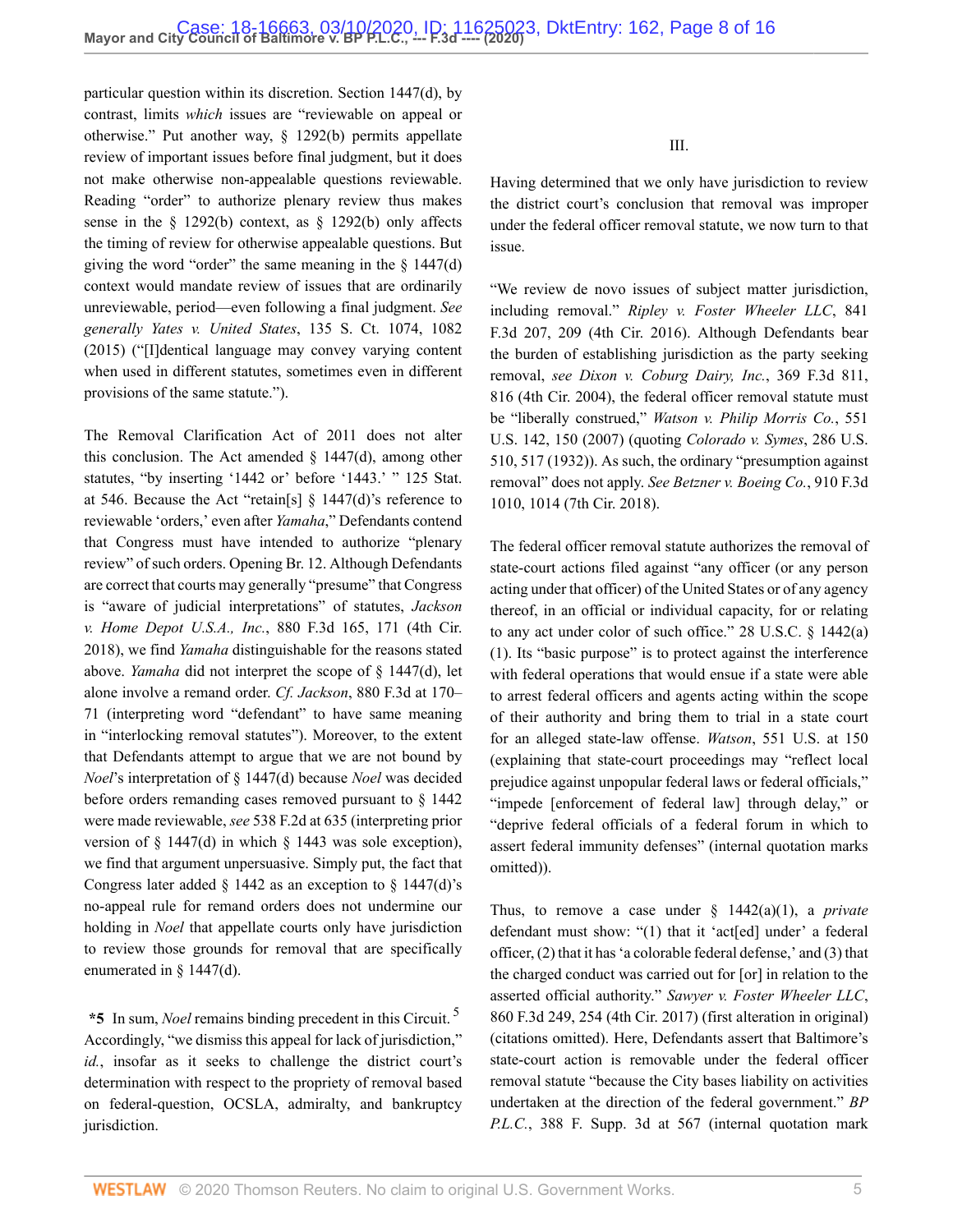omitted). It is the first and third prongs that are therefore in dispute. *See* Resp. Br. 14–21. We begin with the first, though the acting-under and causal-nexus prongs often "collapse into a single requirement." *[In re MTBE Prods. Liab. Litig.](http://www.westlaw.com/Link/Document/FullText?findType=Y&serNum=2012322768&pubNum=0000506&originatingDoc=I9bfa51805fc911eaa56f994ec64d0018&refType=RP&fi=co_pp_sp_506_124&originationContext=document&vr=3.0&rs=cblt1.0&transitionType=DocumentItem&contextData=(sc.Default)#co_pp_sp_506_124)*, 488 [F.3d 112, 124 \(2d Cir. 2007\)](http://www.westlaw.com/Link/Document/FullText?findType=Y&serNum=2012322768&pubNum=0000506&originatingDoc=I9bfa51805fc911eaa56f994ec64d0018&refType=RP&fi=co_pp_sp_506_124&originationContext=document&vr=3.0&rs=cblt1.0&transitionType=DocumentItem&contextData=(sc.Default)#co_pp_sp_506_124); *see also* [28 U.S.C. § 1442\(a\)\(1\)](http://www.westlaw.com/Link/Document/FullText?findType=L&pubNum=1000546&cite=28USCAS1442&originatingDoc=I9bfa51805fc911eaa56f994ec64d0018&refType=RB&originationContext=document&vr=3.0&rs=cblt1.0&transitionType=DocumentItem&contextData=(sc.Default)#co_pp_7b9b000044381) (targeting for removal state-court actions "for or relating to any act under color of [federal] office").

#### A.

**\*6** The statutory phrase "acting under" describes "the triggering relationship between a private entity and a federal officer." *Watson*[, 551 U.S. at 149](http://www.westlaw.com/Link/Document/FullText?findType=Y&serNum=2012447002&pubNum=0000780&originatingDoc=I9bfa51805fc911eaa56f994ec64d0018&refType=RP&fi=co_pp_sp_780_149&originationContext=document&vr=3.0&rs=cblt1.0&transitionType=DocumentItem&contextData=(sc.Default)#co_pp_sp_780_149). Although the words "acting under" are "broad," the Supreme Court has emphasized that they are not "limitless." *Id.* [at 147](http://www.westlaw.com/Link/Document/FullText?findType=Y&serNum=2012447002&pubNum=0000780&originatingDoc=I9bfa51805fc911eaa56f994ec64d0018&refType=RP&fi=co_pp_sp_780_147&originationContext=document&vr=3.0&rs=cblt1.0&transitionType=DocumentItem&contextData=(sc.Default)#co_pp_sp_780_147). In cases involving a private entity, the "acting under" relationship requires that there at least be some exertion of "subjection, guidance, or control" on the part of the federal government. *See id.* [at 151](http://www.westlaw.com/Link/Document/FullText?findType=Y&serNum=2012447002&pubNum=0000780&originatingDoc=I9bfa51805fc911eaa56f994ec64d0018&refType=RP&fi=co_pp_sp_780_151&originationContext=document&vr=3.0&rs=cblt1.0&transitionType=DocumentItem&contextData=(sc.Default)#co_pp_sp_780_151) (quoting Webster's New International Dictionary 2765 (2d ed. 1953)). Additionally, "precedent and statutory purpose" make clear that " 'acting under' must involve an effort to *assist*, or to help *carry out*, the duties or tasks of the federal superior." *Id.* [at](http://www.westlaw.com/Link/Document/FullText?findType=Y&serNum=2012447002&pubNum=0000780&originatingDoc=I9bfa51805fc911eaa56f994ec64d0018&refType=RP&fi=co_pp_sp_780_152&originationContext=document&vr=3.0&rs=cblt1.0&transitionType=DocumentItem&contextData=(sc.Default)#co_pp_sp_780_152) [152](http://www.westlaw.com/Link/Document/FullText?findType=Y&serNum=2012447002&pubNum=0000780&originatingDoc=I9bfa51805fc911eaa56f994ec64d0018&refType=RP&fi=co_pp_sp_780_152&originationContext=document&vr=3.0&rs=cblt1.0&transitionType=DocumentItem&contextData=(sc.Default)#co_pp_sp_780_152).

In *Watson*, the Supreme Court held that "simply *complying* with the law" does not constitute the type of "help or assistance necessary to bring a private [entity] within the scope of the statute," *id.*, no matter how detailed the government regulation or how intensely the entity's activities are supervised and monitored, *see id.* [at 153.](http://www.westlaw.com/Link/Document/FullText?findType=Y&serNum=2012447002&pubNum=0000780&originatingDoc=I9bfa51805fc911eaa56f994ec64d0018&refType=RP&fi=co_pp_sp_780_153&originationContext=document&vr=3.0&rs=cblt1.0&transitionType=DocumentItem&contextData=(sc.Default)#co_pp_sp_780_153) In doing so, the Court distinguished several decisions cited by the defendant there in which lower courts had held that private *contractors* fell within the terms of  $\S$  1442(a)(1), at least where the relationship was "an unusually close one involving detailed regulation, monitoring, or supervision." *Id.* [at 153](http://www.westlaw.com/Link/Document/FullText?findType=Y&serNum=2012447002&pubNum=0000780&originatingDoc=I9bfa51805fc911eaa56f994ec64d0018&refType=RP&fi=co_pp_sp_780_153&originationContext=document&vr=3.0&rs=cblt1.0&transitionType=DocumentItem&contextData=(sc.Default)#co_pp_sp_780_153) (citing *[Winters v. Diamond Shamrock Chem. Co.](http://www.westlaw.com/Link/Document/FullText?findType=Y&serNum=1998161448&pubNum=0000506&originatingDoc=I9bfa51805fc911eaa56f994ec64d0018&refType=RP&originationContext=document&vr=3.0&rs=cblt1.0&transitionType=DocumentItem&contextData=(sc.Default))*, 149 F.3d 387 (5th [Cir. 1998\)\)](http://www.westlaw.com/Link/Document/FullText?findType=Y&serNum=1998161448&pubNum=0000506&originatingDoc=I9bfa51805fc911eaa56f994ec64d0018&refType=RP&originationContext=document&vr=3.0&rs=cblt1.0&transitionType=DocumentItem&contextData=(sc.Default)). The difference between those cases and a case involving a highly regulated private firm, the Court reasoned, was the fulfillment of a government need:

> The answer to this question lies in the fact that the private contractor in such cases is helping the Government to produce an item that it needs. The assistance that private contractors provide federal officers goes beyond simple compliance with the law

and helps officers fulfill other basic governmental tasks. In the context of *Winters*, for example, Dow Chemical fulfilled the terms of a contractual agreement by providing the Government with a product that it used to help conduct a war. Moreover, at least arguably, Dow performed a job that, in the absence of a contract with a private firm, the Government itself would have had to perform.

#### *Id.* at 153–54.

The Supreme Court found these circumstances sufficient to distinguish Dow Chemical (the contractor in *Winters*) from the regulated tobacco companies who sought removal in *Watson*, and so it did not address "whether and when particular circumstances may enable private contractors to invoke the statute." *Id.* at 154. Nevertheless, in light of the Court's reasoning, we have relied on *Watson* to hold that certain private contractors "act under" federal officials. *See Sawyer*[, 860 F.3d at 255](http://www.westlaw.com/Link/Document/FullText?findType=Y&serNum=2041919425&pubNum=0000506&originatingDoc=I9bfa51805fc911eaa56f994ec64d0018&refType=RP&fi=co_pp_sp_506_255&originationContext=document&vr=3.0&rs=cblt1.0&transitionType=DocumentItem&contextData=(sc.Default)#co_pp_sp_506_255). In *Sawyer*, we observed that "courts have unhesitatingly treated the 'acting under' requirement as satisfied where a contractor seeks to remove a case involving injuries arising from equipment that it *manufactured for the government*." *Id.* Thus, in that case, we found that the defendant "acted under" the United States Navy when it manufactured boilers to be used aboard naval vessels per a detailed government contract. *See id.* [at 252–53, 255](http://www.westlaw.com/Link/Document/FullText?findType=Y&serNum=2041919425&pubNum=0000506&originatingDoc=I9bfa51805fc911eaa56f994ec64d0018&refType=RP&fi=co_pp_sp_506_252&originationContext=document&vr=3.0&rs=cblt1.0&transitionType=DocumentItem&contextData=(sc.Default)#co_pp_sp_506_252).

#### B.

Here, Defendants collectively seek removal under [§ 1442](http://www.westlaw.com/Link/Document/FullText?findType=L&pubNum=1000546&cite=28USCAS1442&originatingDoc=I9bfa51805fc911eaa56f994ec64d0018&refType=LQ&originationContext=document&vr=3.0&rs=cblt1.0&transitionType=DocumentItem&contextData=(sc.Default)) based on three contractual relationships between certain Defendants and the federal government: (1) fuel supply agreements between one Defendant (Citgo) and the Navy Exchange Service Command ("NEXCOM") from 1988 to 2012; (2) oil and gas leases administered by the Secretary of the Interior under the OCSLA; and (3) a 1944 unit agreement between the predecessor of another Defendant (Chevron) and the U.S. Navy for the joint operation of a strategic petroleum reserve in California known as the Elk Hills Reserve. For the reasons that follow, we agree with Baltimore that none of these relationships are sufficient to justify removal under the federal officer removal statute in this case, either because they fail to satisfy the acting-under prong or because they are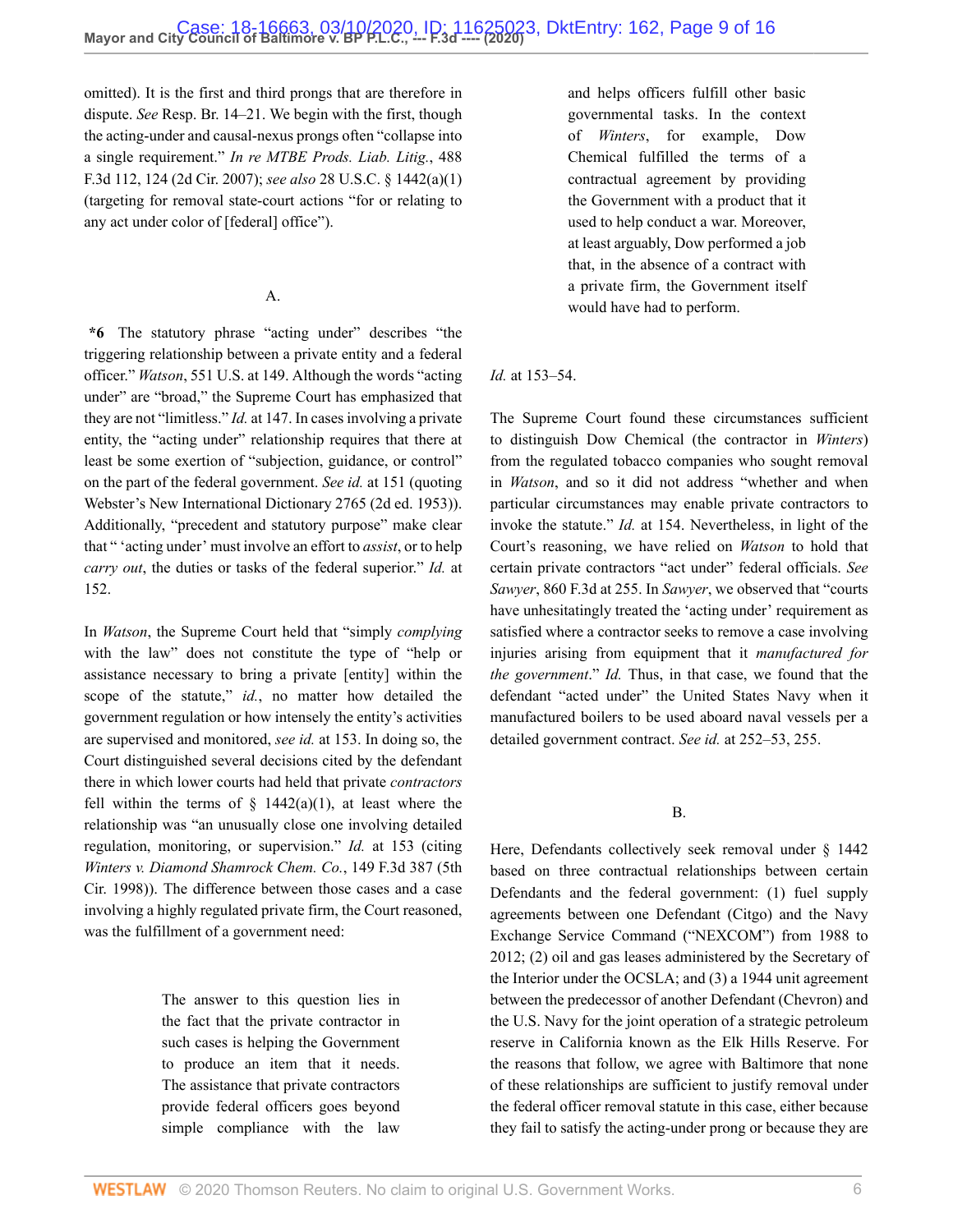insufficiently related to Baltimore's claims for purposes of the nexus prong.

**\*7** First, we have little trouble concluding that the NEXCOM fuel supply agreements do not satisfy the "acting under" requirement. These agreements required Defendant Citgo to advertise, supply, and distribute gasoline and diesel to NEXCOM, which NEXCOM resold at a discount to "active duty military, retirees, reservists, and their families" at "service stations operated by NEXCOM on Navy bases located in a number of states across the country." J.A. 216. Although Defendants contend that Citgo helped "the Government to produce an item that it needs" by selling NEXCOM fuel for resale on Navy bases, *see [Watson](http://www.westlaw.com/Link/Document/FullText?findType=Y&serNum=2012447002&pubNum=0000780&originatingDoc=I9bfa51805fc911eaa56f994ec64d0018&refType=RP&fi=co_pp_sp_780_153&originationContext=document&vr=3.0&rs=cblt1.0&transitionType=DocumentItem&contextData=(sc.Default)#co_pp_sp_780_153)*, 551 [U.S. at 153](http://www.westlaw.com/Link/Document/FullText?findType=Y&serNum=2012447002&pubNum=0000780&originatingDoc=I9bfa51805fc911eaa56f994ec64d0018&refType=RP&fi=co_pp_sp_780_153&originationContext=document&vr=3.0&rs=cblt1.0&transitionType=DocumentItem&contextData=(sc.Default)#co_pp_sp_780_153), such logic would bring every seller of contracted goods and services within the ambit of [§ 1442](http://www.westlaw.com/Link/Document/FullText?findType=L&pubNum=1000546&cite=28USCAS1442&originatingDoc=I9bfa51805fc911eaa56f994ec64d0018&refType=LQ&originationContext=document&vr=3.0&rs=cblt1.0&transitionType=DocumentItem&contextData=(sc.Default)) when the government is a customer.

We refuse to adopt such a sweeping interpretation of *Watson*. In our view, the key lesson from *Watson* is that closely supervised government contractors are distinguishable from intensely regulated private firms because the former assist the government in carrying out basic governmental functions. *See* [551 U.S. at 153–54](http://www.westlaw.com/Link/Document/FullText?findType=Y&serNum=2012447002&pubNum=0000780&originatingDoc=I9bfa51805fc911eaa56f994ec64d0018&refType=RP&fi=co_pp_sp_780_153&originationContext=document&vr=3.0&rs=cblt1.0&transitionType=DocumentItem&contextData=(sc.Default)#co_pp_sp_780_153) ("The assistance that private contractors provide federal officers goes beyond simple compliance with the law and helps officers fulfill other basic governmental tasks .... [that] the Government itself would [otherwise] have ... to perform."). And the provision of means to engage in chemical warfare, as in *Winters*, or even the provision of specific component parts to be used aboard military vessels, as in *Sawyer*, is different in kind from the provision of motor vehicle fuel for resale on Navy bases—both in terms of the nature of the "item" provided and the level of supervision and control that is contemplated by the contract.

To be sure, other circuits have applied the *Watson* dictum beyond the military-procurement-contract context, and we do not suggest that only defense contractors may invoke the federal officer removal statute. <sup>[6](#page-14-5)</sup> Yet none of those cases have confronted a contract like the one we have here, which involves the sale of a standardized consumer product. Indeed, the Ninth Circuit has held, albeit in an unpublished decision, that the fact that the federal government purchases "off-theshelf" products from a manufacturer "does not show that the federal government [has] supervised [the] manufacture of [such products] or directed [that they be] produce[d] in

a particular manner, so as to come within the meaning of 'act[ed] under.' " *[Washington v. Monsanto Co.](http://www.westlaw.com/Link/Document/FullText?findType=Y&serNum=2045564038&pubNum=0006538&originatingDoc=I9bfa51805fc911eaa56f994ec64d0018&refType=RP&fi=co_pp_sp_6538_555&originationContext=document&vr=3.0&rs=cblt1.0&transitionType=DocumentItem&contextData=(sc.Default)#co_pp_sp_6538_555)*, 738 F. App'x [554, 555 \(9th Cir. 2018\)](http://www.westlaw.com/Link/Document/FullText?findType=Y&serNum=2045564038&pubNum=0006538&originatingDoc=I9bfa51805fc911eaa56f994ec64d0018&refType=RP&fi=co_pp_sp_6538_555&originationContext=document&vr=3.0&rs=cblt1.0&transitionType=DocumentItem&contextData=(sc.Default)#co_pp_sp_6538_555) (sixth alteration in original) (quoting [28 U.S.C. § 1442\(a\)\(1\)](http://www.westlaw.com/Link/Document/FullText?findType=L&pubNum=1000546&cite=28USCAS1442&originatingDoc=I9bfa51805fc911eaa56f994ec64d0018&refType=RB&originationContext=document&vr=3.0&rs=cblt1.0&transitionType=DocumentItem&contextData=(sc.Default)#co_pp_7b9b000044381)).

Although Defendants strongly resist the off-the-shelfproducts analogy by pointing to particular provisions in the fuel supply agreements, we find those provisions unavailing. Defendants emphasize that the agreements: (1) "set forth detailed 'fuel specifications' that required compliance with specified American Society for Testing and Materials standards, and compelled NEXCOM to 'have a qualified independent source analyze the products' for compliance with those specifications"; (2) "authorized the Contracting Officer to inspect delivery, site, and operations"; and (3) "established detailed branding and advertising requirements." Reply Br. 19–20 (footnotes omitted). But we have reviewed the contractual provisions cited by Defendants, and they are a far cry from the type of close supervision that existed in both *Sawyer* and *Winters*. *See Sawyer*[, 860 F.3d at 253](http://www.westlaw.com/Link/Document/FullText?findType=Y&serNum=2041919425&pubNum=0000506&originatingDoc=I9bfa51805fc911eaa56f994ec64d0018&refType=RP&fi=co_pp_sp_506_253&originationContext=document&vr=3.0&rs=cblt1.0&transitionType=DocumentItem&contextData=(sc.Default)#co_pp_sp_506_253) (noting that the Navy provided "highly detailed ship [and military] specifications" that boilers were required to match, and exercised "intense direction and control ... over all written documentation to be delivered with its naval boilers," including warnings (internal quotation marks omitted)); *Winters*[, 149 F.3d at 398–99](http://www.westlaw.com/Link/Document/FullText?findType=Y&serNum=1998161448&pubNum=0000506&originatingDoc=I9bfa51805fc911eaa56f994ec64d0018&refType=RP&fi=co_pp_sp_506_398&originationContext=document&vr=3.0&rs=cblt1.0&transitionType=DocumentItem&contextData=(sc.Default)#co_pp_sp_506_398) (noting that the Department of Defense required Dow Chemical to provide Agent Orange under threat of criminal sanctions, maintained strict control over the chemical's development, and required that it be produced according to its specifications); *cf. [Isaacson v. Dow](http://www.westlaw.com/Link/Document/FullText?findType=Y&serNum=2015312504&pubNum=0000506&originatingDoc=I9bfa51805fc911eaa56f994ec64d0018&refType=RP&fi=co_pp_sp_506_138&originationContext=document&vr=3.0&rs=cblt1.0&transitionType=DocumentItem&contextData=(sc.Default)#co_pp_sp_506_138) Chem. Co.*[, 517 F.3d 129, 138 \(2d Cir. 2008\)](http://www.westlaw.com/Link/Document/FullText?findType=Y&serNum=2015312504&pubNum=0000506&originatingDoc=I9bfa51805fc911eaa56f994ec64d0018&refType=RP&fi=co_pp_sp_506_138&originationContext=document&vr=3.0&rs=cblt1.0&transitionType=DocumentItem&contextData=(sc.Default)#co_pp_sp_506_138) (rejecting "off-the-shelf argument" because "commercially available products did not contain the Agent Orange herbicides in a concentration as high as that found in Agent Orange"). Rather, the cited provisions seem typical of any commercial contract. They are incidental to sale and sound in quality assurance.<sup>[7](#page-14-6)</sup>

<span id="page-9-2"></span><span id="page-9-1"></span>2.

<span id="page-9-0"></span>**\*8** Next up are the oil and gas leases. Defendants allege that Chevron and "other Defendants" have extracted oil and gas on the federal Outer Continental Shelf ("OCS")<sup>[8](#page-14-7)</sup> pursuant to a leasing program administered by the Secretary of the Interior under the OCSLA. J.A. 212; *see, e.g.*, J.A. 233–39 (boilerplate lease); *see also Jewell*[, 779 F.3d at 592](http://www.westlaw.com/Link/Document/FullText?findType=Y&serNum=2035558787&pubNum=0000506&originatingDoc=I9bfa51805fc911eaa56f994ec64d0018&refType=RP&fi=co_pp_sp_506_592&originationContext=document&vr=3.0&rs=cblt1.0&transitionType=DocumentItem&contextData=(sc.Default)#co_pp_sp_506_592) ("The [OCSLA] created a framework to facilitate the orderly and environmentally responsible exploration and extraction of oil and gas deposits on the OCS. It charges the Secretary of the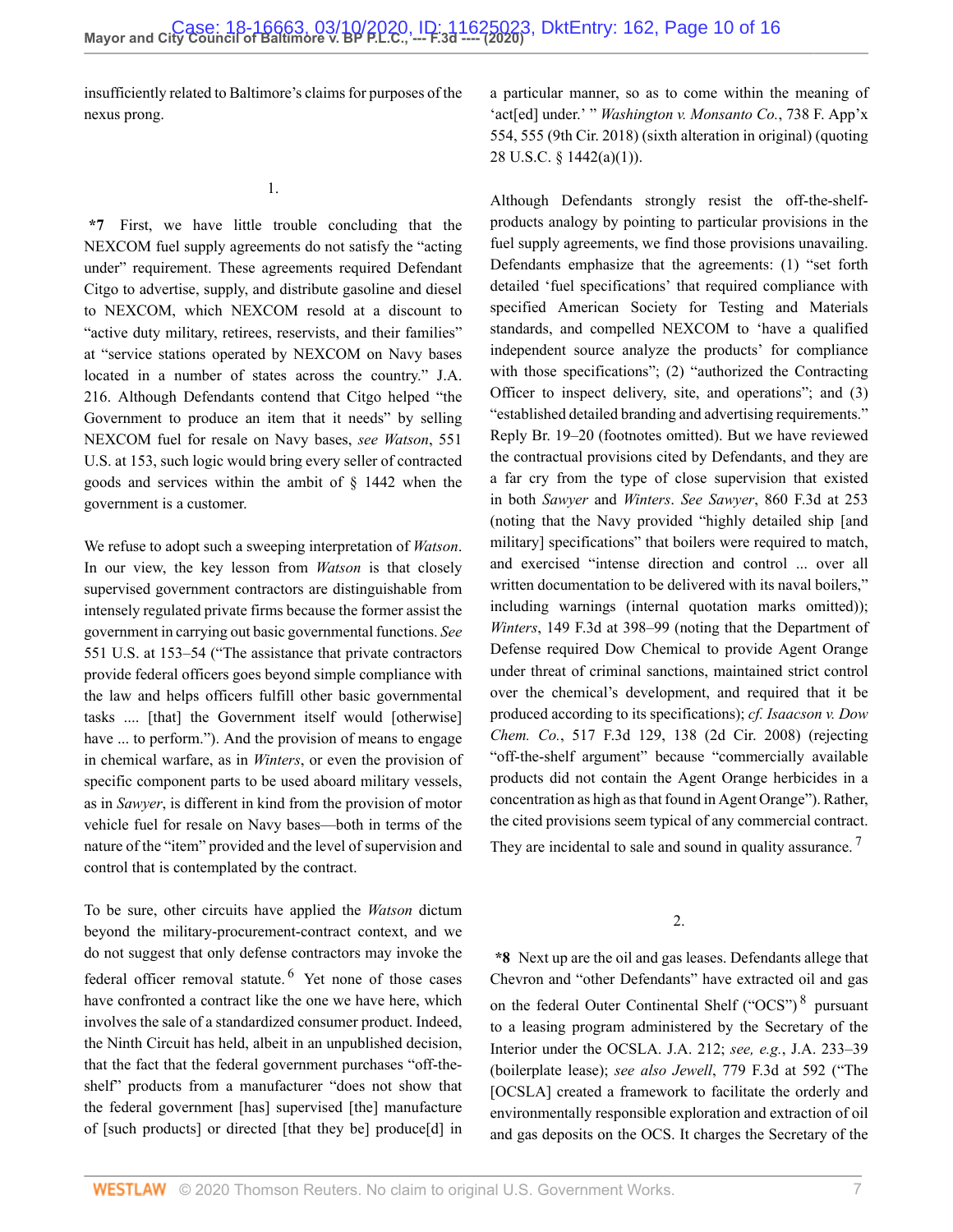Interior with preparing a program every five years containing a schedule of proposed leases for OCS resource exploration and development.").

The leases grant lessees "the exclusive right and privilege to drill for, develop, and produce oil and gas resources" in the submerged lands of the OCS in exchange for certain royalties on production, *see* J.A. 233–34, and requires them to exercise diligence in the development of the leased area by engaging in exploration, development, and production activities in accordance with government-approved plans, *see* J.A. 234; *see also* [30 C.F.R. §§ 550.200](http://www.westlaw.com/Link/Document/FullText?findType=L&pubNum=1000547&cite=30CFRS550.200&originatingDoc=I9bfa51805fc911eaa56f994ec64d0018&refType=LQ&originationContext=document&vr=3.0&rs=cblt1.0&transitionType=DocumentItem&contextData=(sc.Default))[–.299](http://www.westlaw.com/Link/Document/FullText?findType=L&pubNum=1000547&cite=30CFRS550.299&originatingDoc=I9bfa51805fc911eaa56f994ec64d0018&refType=LQ&originationContext=document&vr=3.0&rs=cblt1.0&transitionType=DocumentItem&contextData=(sc.Default)) (expounding plans referenced in lease). The leases also place certain conditions on the disposition of oil and gas that is produced. Defendants highlight two such conditions. The first mandates that twenty percent of production be offered to "small or independent refiners." J.A. 235. The second gives the government a right of first refusal to purchase all production "[i]n time of war or when the President of the United States shall so prescribe." J.A. 235.

Defendants argue that the foregoing provisions demonstrate that the Defendant lessees were "acting under" the Secretary of the Interior in extracting, producing, and selling fossil fuel products on the OCS. We disagree.

For starters, we note that many of lease terms are mere iterations of the OCSLA's regulatory requirements. Though OCS resource development is highly regulated, "differences in the degree of regulatory detail or supervision cannot by themselves transform ... regulatory *compliance* into the kind of assistance" that triggers the "acting under" relationship. *See Watson*[, 551 U.S. at 157](http://www.westlaw.com/Link/Document/FullText?findType=Y&serNum=2012447002&pubNum=0000780&originatingDoc=I9bfa51805fc911eaa56f994ec64d0018&refType=RP&fi=co_pp_sp_780_157&originationContext=document&vr=3.0&rs=cblt1.0&transitionType=DocumentItem&contextData=(sc.Default)#co_pp_sp_780_157). Of course, the presence of a contractual relationship (here, a lease) is an important distinction. But we are skeptical that the willingness to lease federal property or mineral rights to a private entity for the entity's own commercial purposes, without more, could ever be characterized as the type of assistance that is required to trigger the government-contractor analogy. *See, e.g.*, *[Bd. of](http://www.westlaw.com/Link/Document/FullText?findType=Y&serNum=2049099882&pubNum=0007903&originatingDoc=I9bfa51805fc911eaa56f994ec64d0018&refType=RP&fi=co_pp_sp_7903_977&originationContext=document&vr=3.0&rs=cblt1.0&transitionType=DocumentItem&contextData=(sc.Default)#co_pp_sp_7903_977) [Cty. Comm'rs v. Suncor Energy \(U.S.A.\) Inc.](http://www.westlaw.com/Link/Document/FullText?findType=Y&serNum=2049099882&pubNum=0007903&originatingDoc=I9bfa51805fc911eaa56f994ec64d0018&refType=RP&fi=co_pp_sp_7903_977&originationContext=document&vr=3.0&rs=cblt1.0&transitionType=DocumentItem&contextData=(sc.Default)#co_pp_sp_7903_977)*, 405 F. Supp. [3d 947, 977 \(D. Colo. 2019\)](http://www.westlaw.com/Link/Document/FullText?findType=Y&serNum=2049099882&pubNum=0007903&originatingDoc=I9bfa51805fc911eaa56f994ec64d0018&refType=RP&fi=co_pp_sp_7903_977&originationContext=document&vr=3.0&rs=cblt1.0&transitionType=DocumentItem&contextData=(sc.Default)#co_pp_sp_7903_977) ("At most, the leases appear to represent arms-length commercial transactions whereby ExxonMobil agreed to certain terms (that are not in issue in this case) in exchange for the right to use government-owned land for their own commercial purposes."), *appeal docketed*, No. 19-1330 (10th Cir. Sept. 9, 2019).

Moreover, we need not decide whether the OCSLA leases are distinguishable from other more run-of-the-mill naturalresources leases because they implicate national energy needs. Either way, we are not convinced that the supervision and control to which OCSLA lessees are subject connote the sort of "unusually close" relationship that courts have previously recognized as supporting federal officer removal. *See Watson*[, 551 U.S. at 153–54;](http://www.westlaw.com/Link/Document/FullText?findType=Y&serNum=2012447002&pubNum=0000780&originatingDoc=I9bfa51805fc911eaa56f994ec64d0018&refType=RP&fi=co_pp_sp_780_153&originationContext=document&vr=3.0&rs=cblt1.0&transitionType=DocumentItem&contextData=(sc.Default)#co_pp_sp_780_153) *see also supra* pp. 19–20 (discussing *Winters* and *Sawyer*). As Baltimore points out, the leases do not appear to dictate that Defendants "extract fossil fuels in a particular manner." Resp. Br. 18. Nor do they appear to vest the government with control over "the composition of oil or gas to be refined and sold to third parties," let alone purport to affect "the content or methods of Defendants' communications with customers, consumers, and others about Defendants' [fossil fuel] products." Resp. Br. 18; *accord Suncor Energy*[, 405 F. Supp. 3d at 976–77.](http://www.westlaw.com/Link/Document/FullText?findType=Y&serNum=2049099882&pubNum=0007903&originatingDoc=I9bfa51805fc911eaa56f994ec64d0018&refType=RP&fi=co_pp_sp_7903_976&originationContext=document&vr=3.0&rs=cblt1.0&transitionType=DocumentItem&contextData=(sc.Default)#co_pp_sp_7903_976) [9](#page-14-8)

<span id="page-10-0"></span>**\*9** Finally, even to the extent that the OCSLA leases toe the "acting under" line, we still agree with the district court's analysis as to [§ 1442'](http://www.westlaw.com/Link/Document/FullText?findType=L&pubNum=1000546&cite=28USCAS1442&originatingDoc=I9bfa51805fc911eaa56f994ec64d0018&refType=LQ&originationContext=document&vr=3.0&rs=cblt1.0&transitionType=DocumentItem&contextData=(sc.Default))s third prong. Any connection between fossil fuel production on the OCS and the conduct alleged in the Complaint is simply too remote.

To satisfy the third prong, the conduct charged in the Complaint need only "relate to" the asserted official authority. *See Sawyer*[, 860 F.3d at 257–58](http://www.westlaw.com/Link/Document/FullText?findType=Y&serNum=2041919425&pubNum=0000506&originatingDoc=I9bfa51805fc911eaa56f994ec64d0018&refType=RP&fi=co_pp_sp_506_257&originationContext=document&vr=3.0&rs=cblt1.0&transitionType=DocumentItem&contextData=(sc.Default)#co_pp_sp_506_257); *see also* [28 U.S.C. §](http://www.westlaw.com/Link/Document/FullText?findType=L&pubNum=1000546&cite=28USCAS1442&originatingDoc=I9bfa51805fc911eaa56f994ec64d0018&refType=RB&originationContext=document&vr=3.0&rs=cblt1.0&transitionType=DocumentItem&contextData=(sc.Default)#co_pp_7b9b000044381) [1442\(a\)\(1\)](http://www.westlaw.com/Link/Document/FullText?findType=L&pubNum=1000546&cite=28USCAS1442&originatingDoc=I9bfa51805fc911eaa56f994ec64d0018&refType=RB&originationContext=document&vr=3.0&rs=cblt1.0&transitionType=DocumentItem&contextData=(sc.Default)#co_pp_7b9b000044381) ("for *or relating to* any act under color of such office" (emphasis added)). That is, there must be "a connection or association between the act in question and the federal office." *Sawyer*[, 860 F.3d at 258](http://www.westlaw.com/Link/Document/FullText?findType=Y&serNum=2041919425&pubNum=0000506&originatingDoc=I9bfa51805fc911eaa56f994ec64d0018&refType=RP&fi=co_pp_sp_506_258&originationContext=document&vr=3.0&rs=cblt1.0&transitionType=DocumentItem&contextData=(sc.Default)#co_pp_sp_506_258) (emphasis omitted) (quoting *[Papp v. Fore-Kast Sales Co.](http://www.westlaw.com/Link/Document/FullText?findType=Y&serNum=2040353977&pubNum=0000506&originatingDoc=I9bfa51805fc911eaa56f994ec64d0018&refType=RP&fi=co_pp_sp_506_813&originationContext=document&vr=3.0&rs=cblt1.0&transitionType=DocumentItem&contextData=(sc.Default)#co_pp_sp_506_813)*, 842 F.3d 805, 813 [\(3d Cir. 2016\)\)](http://www.westlaw.com/Link/Document/FullText?findType=Y&serNum=2040353977&pubNum=0000506&originatingDoc=I9bfa51805fc911eaa56f994ec64d0018&refType=RP&fi=co_pp_sp_506_813&originationContext=document&vr=3.0&rs=cblt1.0&transitionType=DocumentItem&contextData=(sc.Default)#co_pp_sp_506_813). We elaborated upon this requirement in *Sawyer*. There, we held that the district court imposed "a stricter standard of causation than that recognized by the statute" by demanding a showing of "specific government direction" as to whether the defendant manufacturer should have warned shipyard workers who assembled boilers for use aboard naval vessels about the dangers of asbestos, which was a component of the boilers manufactured by the defendant under a contract with the Navy. *See id.* [at](http://www.westlaw.com/Link/Document/FullText?findType=Y&serNum=2041919425&pubNum=0000506&originatingDoc=I9bfa51805fc911eaa56f994ec64d0018&refType=RP&fi=co_pp_sp_506_252&originationContext=document&vr=3.0&rs=cblt1.0&transitionType=DocumentItem&contextData=(sc.Default)#co_pp_sp_506_252) [252, 258.](http://www.westlaw.com/Link/Document/FullText?findType=Y&serNum=2041919425&pubNum=0000506&originatingDoc=I9bfa51805fc911eaa56f994ec64d0018&refType=RP&fi=co_pp_sp_506_252&originationContext=document&vr=3.0&rs=cblt1.0&transitionType=DocumentItem&contextData=(sc.Default)#co_pp_sp_506_252) Notably, the Navy required the use of asbestos in boilers despite its known dangers; dictated the content of the warnings that accompanied the boilers; and the defendant manufacturer complied with those requirements. Accordingly, we concluded that the defendant's performance of the contract was "sufficient to connect the plaintiffs' claims, which fault[ed] warnings that were *not* specified by the Navy, to the warnings that the Navy specified and with which [the defendant] complied." *Id.* [at 258](http://www.westlaw.com/Link/Document/FullText?findType=Y&serNum=2041919425&pubNum=0000506&originatingDoc=I9bfa51805fc911eaa56f994ec64d0018&refType=RP&fi=co_pp_sp_506_258&originationContext=document&vr=3.0&rs=cblt1.0&transitionType=DocumentItem&contextData=(sc.Default)#co_pp_sp_506_258) (emphasis added); *see also id.* ("These claims undoubtedly 'relat[e] to'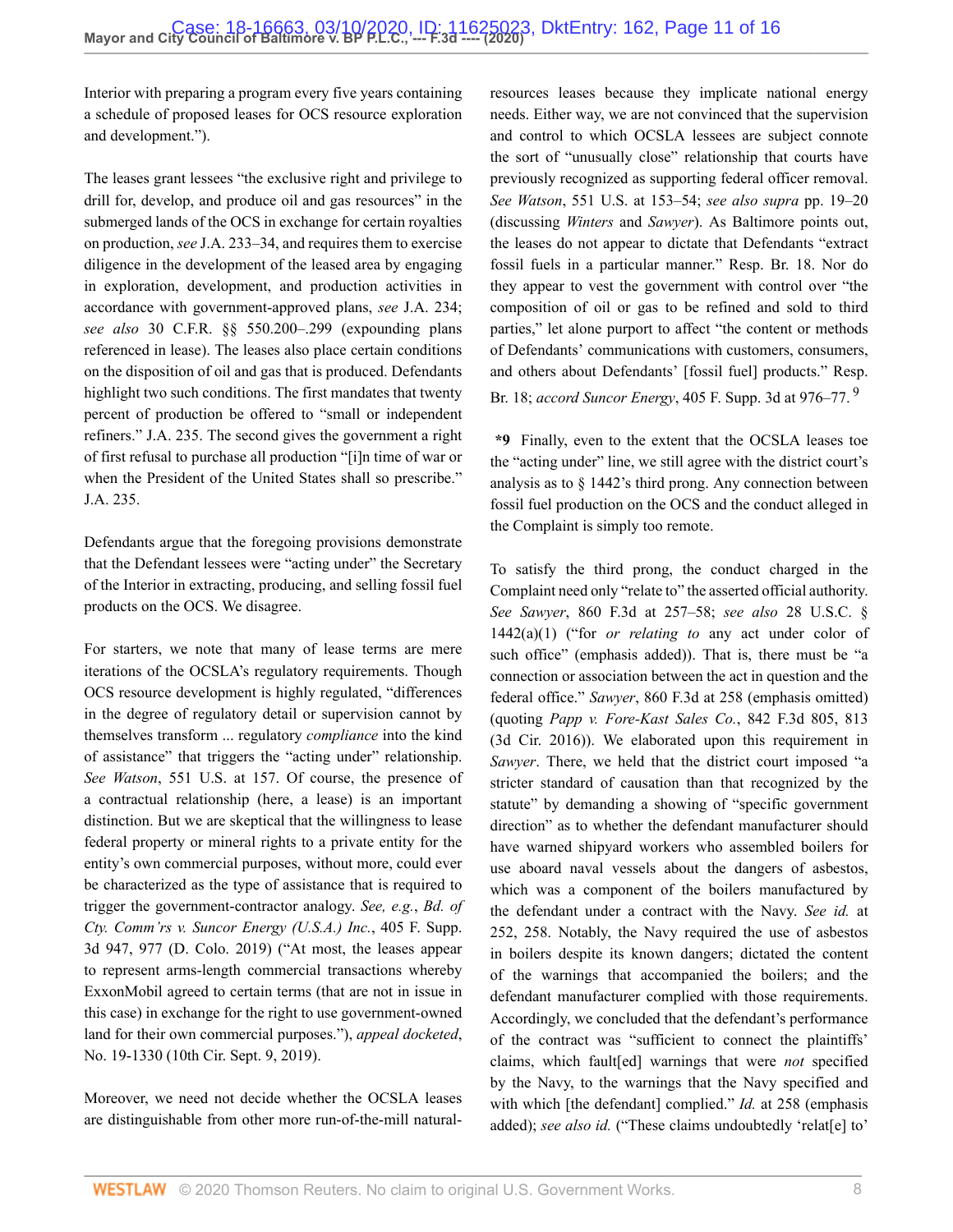all warnings, given or not, that the Navy determined in its discretion." (alteration in original)).

In this case, the district court held that even if the "acting under" and "colorable federal defense" requirements were satisfied, Defendants did not plausibly assert that the charged conduct was carried out "for or relating to" the alleged official authority, given the "wide array of conduct" for which they were sued. *See BP P.L.C.*[, 388 F. Supp. 3d at 568–](http://www.westlaw.com/Link/Document/FullText?findType=Y&serNum=2048466347&pubNum=0007903&originatingDoc=I9bfa51805fc911eaa56f994ec64d0018&refType=RP&fi=co_pp_sp_7903_568&originationContext=document&vr=3.0&rs=cblt1.0&transitionType=DocumentItem&contextData=(sc.Default)#co_pp_sp_7903_568) [69](http://www.westlaw.com/Link/Document/FullText?findType=Y&serNum=2048466347&pubNum=0007903&originatingDoc=I9bfa51805fc911eaa56f994ec64d0018&refType=RP&fi=co_pp_sp_7903_568&originationContext=document&vr=3.0&rs=cblt1.0&transitionType=DocumentItem&contextData=(sc.Default)#co_pp_sp_7903_568). Specifically, the court explained that Defendants were sued "for their contribution to climate change by producing, promoting, selling, and concealing the dangers of fossil fuel products," and yet failed to show that a federal officer "controlled their total production and sales of fossil fuels," or "directed them to conceal the hazards of fossil fuels or prohibited them from providing warnings to consumers." *[Id.](http://www.westlaw.com/Link/Document/FullText?findType=Y&serNum=2048466347&pubNum=0007903&originatingDoc=I9bfa51805fc911eaa56f994ec64d0018&refType=RP&fi=co_pp_sp_7903_568&originationContext=document&vr=3.0&rs=cblt1.0&transitionType=DocumentItem&contextData=(sc.Default)#co_pp_sp_7903_568)* [at 568.](http://www.westlaw.com/Link/Document/FullText?findType=Y&serNum=2048466347&pubNum=0007903&originatingDoc=I9bfa51805fc911eaa56f994ec64d0018&refType=RP&fi=co_pp_sp_7903_568&originationContext=document&vr=3.0&rs=cblt1.0&transitionType=DocumentItem&contextData=(sc.Default)#co_pp_sp_7903_568)

On appeal, Defendants take issue with primarily two aspects of the district court's analysis. First, they argue that the lack of direction as to concealment or warnings is irrelevant to some of Baltimore's claims, namely, strict liability for design defect. Second, they contend that a lack of control as to *total* production and sales is not dispositive under *Sawyer*'s relaxed reading of the third "nexus" prong.

We disagree with Defendants on both fronts. When read as a whole, the Complaint clearly seeks to challenge the promotion and sale of fossil fuel products without warning and abetted by a sophisticated disinformation campaign. Of course, there are many references to fossil fuel production in the Complaint, which spans 132 pages. But, by and large, these references only serve to tell a broader story about how the unrestrained production and use of Defendants' fossil fuel products contribute to greenhouse gas pollution. Although this story is necessary to establish the avenue of Baltimore's climate change-related injuries, it is not the source of tort liability. Put differently, Baltimore does not merely allege that Defendants contributed to climate change and its attendant harms by producing and selling fossil fuel products; it is the concealment and misrepresentation of the products' known dangers—and simultaneous promotion of their unrestrained use—that allegedly drove consumption, and thus greenhouse gas pollution, and thus climate change. [10](#page-14-9)

**\*10** For this reason, the lack of federal control over the production and sale of *all* fossil fuel products is relevant to the nexus analysis, and the district court did not err in relying upon that fact in finding that any connection between the charged conduct and the asserted official authority was even further diminished. If production and sales went to the heart of Baltimore's claims, we might be inclined to think otherwise. After all, the alleged government-directed conduct (here, the production and sale of fossils fuels extracted on the OCS) need only "relate to" the conduct charged in the Complaint. But given the foregoing allegations, we agree with the district court's conclusion that the relationship between Baltimore's claims and any federal authority over a portion of certain Defendants' production and sale of fossil fuel products is too tenuous to support removal under [§ 1442](http://www.westlaw.com/Link/Document/FullText?findType=L&pubNum=1000546&cite=28USCAS1442&originatingDoc=I9bfa51805fc911eaa56f994ec64d0018&refType=LQ&originationContext=document&vr=3.0&rs=cblt1.0&transitionType=DocumentItem&contextData=(sc.Default)).

In sum, we hold that the Defendants who participated in the OCSLA leasing program were not "acting under" federal officials in extracting and producing fossil fuels on the OCS, and any connection between such activity and Baltimore's claims is too attenuated in any event.

3.

That leaves the 1944 unit agreement governing the operation of the Elk Hills Reserve. Because the agreement has a complicated history, we begin with its origin and purpose, followed by a general overview of its terms (or at least those in dispute). In the end, however, we decline to pass on the question of whether it satisfies the "acting under" prong. Like the OCSLA leases, we hold that the agreement fails to meet the third prong in any event.

a.

The Elk Hills Reserve is located in Kern County, California, and originated from a 1912 Executive Order.

At the turn of the [twentieth] century, Government lands in the West were rapidly being turned over to private ownership. At the same time, there was a growing realization of the importance of oil for the Navy, which was then changing its ships from coal to oil burning. In response to arguments that the Government should preserve oil for Naval purposes, President Taft withdrew large portions of land in California and Wyoming from eligibility for private ownership, and in 1912 set aside [the Elk Hills Reserve] by an Executive Order. ...

<span id="page-11-0"></span>The establishment of the Reserve was expressly made subject to pre-existing private ownership. There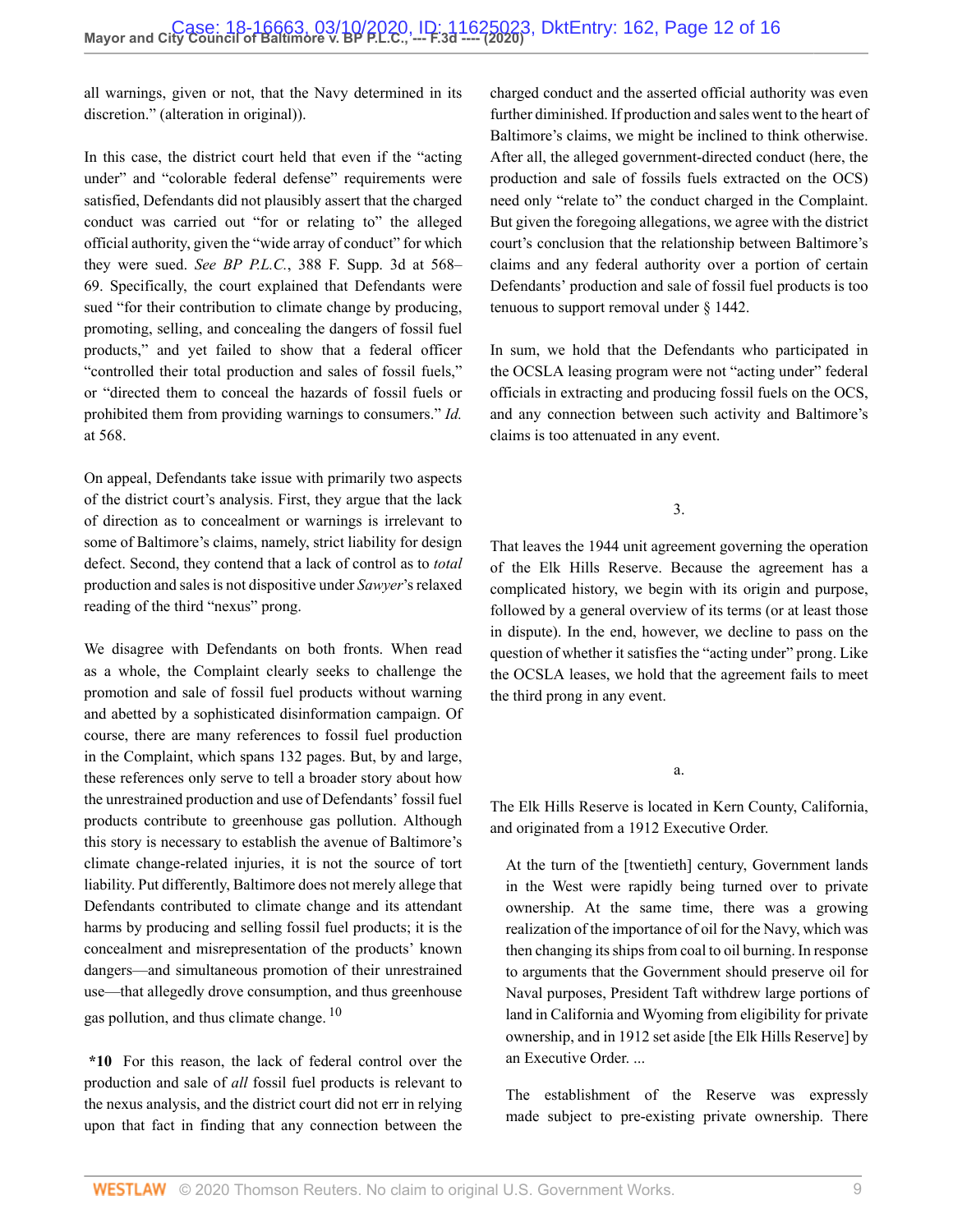are approximately 46,000 acres within the Reserve, approximately one-fifth [was] owned by [the Standard Oil Company of California] and the remainder, approximately four-fifths by Navy. The Standard lands [were] not in one block, but [were] checker-boarded throughout the Reserve. The Executive Order establishing the Reserve affected the Government lands in the field as far as future use and disposition were concerned, but it had no effect on the privately owned lands, and the owners of those lands were free to use and dispose of them as they saw fit.

<span id="page-12-0"></span>*[United States v. Standard Oil Co.](http://www.westlaw.com/Link/Document/FullText?findType=Y&serNum=1976125479&pubNum=0000350&originatingDoc=I9bfa51805fc911eaa56f994ec64d0018&refType=RP&fi=co_pp_sp_350_626&originationContext=document&vr=3.0&rs=cblt1.0&transitionType=DocumentItem&contextData=(sc.Default)#co_pp_sp_350_626)*, 545 F.2d 624, 626–27 (9th [Cir. 1976\).](http://www.westlaw.com/Link/Document/FullText?findType=Y&serNum=1976125479&pubNum=0000350&originatingDoc=I9bfa51805fc911eaa56f994ec64d0018&refType=RP&fi=co_pp_sp_350_626&originationContext=document&vr=3.0&rs=cblt1.0&transitionType=DocumentItem&contextData=(sc.Default)#co_pp_sp_350_626)<sup>[11](#page-15-0)</sup>

Because production from one part of the Elk Hills Reserve could have reduced the amount of oil underlying another part of the Reserve, the Navy and Standard Oil (a Chevron predecessor) initially "had an understanding to the effect that neither would drill wells ... without six months' notice to the other." *Id.* at 627; *see also id.* (explaining that underlying both parties' lands were "separate accumulations of hydrocarbons," which, "unlike solid minerals, do not remain in place but move because of changes in underground pressure and [thus] move toward producing wells"). But the tension between Standard's legitimate goal of producing oil on its land and the Navy's duty to conserve its hydrocarbons in the ground until needed in an emergency became untenable on the brink of World War II. So the parties began negotiations over "an exchange, purchase or condemnation of Standard's land in the Reserve on the one hand, or their operation as a unit with the Navy land," on the other. *Id.*

<span id="page-12-1"></span>**\*11** These negotiations ultimately resulted in the 1944 Unit Plan Contract ("UPC"). [12](#page-15-1) A "unit agreement" is "a common arrangement in the petroleum industry where two or more owners have interests in a common pool," which is operated as a "unit." *Id.* The parties share production and costs in agreed-upon proportions, and, ordinarily, the objective is "to produce currently, at minimum expense and pursuant to good engineering practices." *Id.* The UPC involved here, however, was unique in that "its purpose was not to produce" currently, and its effect was to conserve as much of the hydrocarbons in place as was feasible until needed for an emergency." *Id.* "This required curtailing production of Standard's hydrocarbons along with that of Navy, for which Standard would have to receive compensation." *Id.* Accordingly, "in consideration for Standard curtailing its production plus giving up certain other rights," *id.* at 627–28, the UPC gave Standard the right to take specified volumes

of oil from certain zones in the pool—namely, an average of 15,000 barrels per day, or a lesser amount fixed by the Secretary of the Navy, with (a) a ceiling of 25,000,000 barrels or one-third of Standard's total share, whichever was less, and (b) a floor of an amount sufficient to cover Standard's out-ofpocket expenses in maintaining the Reserve in good oil-field condition, *see id.* at 628; J.A. 245–46, 250–52.

b.

With this background in mind, we turn to the specific UPC provisions relied upon by Defendants to establish that one of their predecessors (Standard) "acted under" the Navy when it engaged in fossil fuel production during the twentieth century.

In the main, Defendants stress that the UPC gave the Navy "*exclusive control* over the exploration, prospecting, development, and operation of the [Elk Hills] Reserve," and the "*full and absolute power* to determine ... the quantity and rate of production from[ ] the Reserve." Reply Br. 18 (second alteration in original); *accord* J.A. 249–50. In particular, they note that the UPC "obligated" Standard "to operate the Reserve in such manner as to produce 'not less than 15,000 barrels of oil per day,' " and allowed the Navy to suspend or increase the rate of production in its "discretion," Reply Br. 18–19 (first quoting J.A. 250, § 4(b); then citing J.A. 250–51,  $§$ § 4(b), 5(d)(1)).

<span id="page-12-2"></span>Baltimore counters that these provisions do not establish that Standard was producing oil at the direction of a federal officer. According to Baltimore, these provisions merely required that the pool be maintained in a manner that would have made it *capable* of producing at least 15,000 barrels per day until Standard received its share under the contract. *See* J.A. 250, § 4(b) ("Until Standard shall have received ... its share of production ..., the Reserve shall be developed and operated in such manner and to such extent as will, so far as practicable, permit production ... to be maintained at a rate sufficient to produce therefrom not less than 15,000 barrels of oil per day ...."). As a result, Baltimore argues that Standard could have complied with the contract by producing no oil at all, unless and until the Navy elected to increase the rate of production via congressional authorization.  $^{13}$  $^{13}$  $^{13}$  And even then, Baltimore says, the contract did not necessarily make *Standard* responsible for production on the Navy's behalf. *See generally* J.A. 249, § 3(a) ("Navy shall, subject to the provisions hereof, have the exclusive control over the exploration, prospecting, development, and operation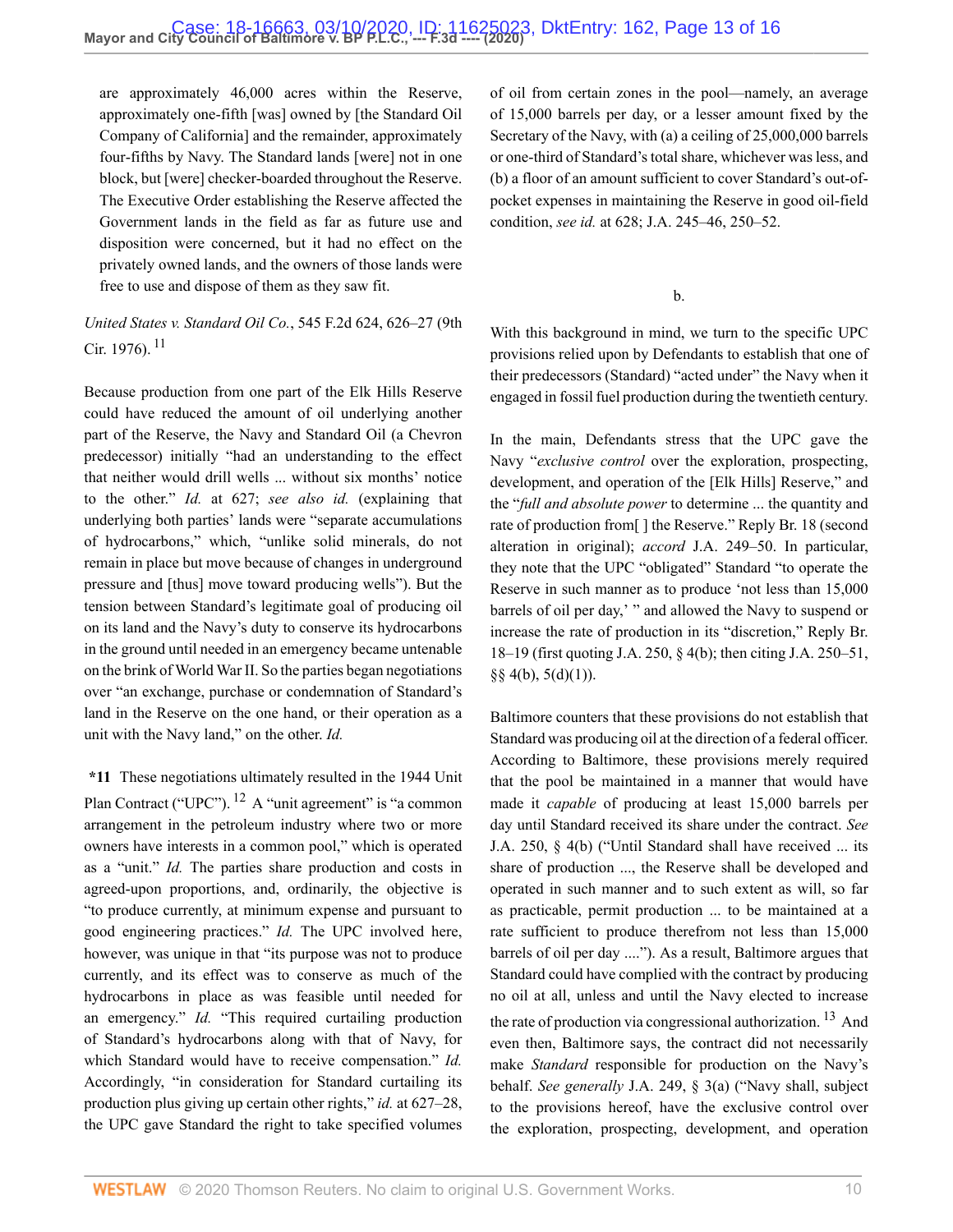of the Reserve, and Navy may, in its discretion, explore, prospect, develop, and/or operate the Reserve directly with its own personnel *or* it may contract for all or any part of such [activities] with competent and responsible parties[, including] ... Standard ...." (emphasis added)).

**\*12** At oral argument, Defendants shifted their focus away from whether the 15,000-barrels-per-day provision actually required Standard to produce any oil, as they argued in their briefs. Instead, Defendants pointed to the Naval Petroleum Reserves Production Act of 1976 ("1976 Act"), which "authorized and directed" the Secretary of the Navy to produce the Elk Hills Reserve "at the maximum efficient rate consistent with sound engineering practices for a period not to exceed six years," [Pub. L. No. 94-258, 90 Stat. 303,](http://www.westlaw.com/Link/Document/FullText?findType=l&pubNum=1077005&cite=UUID(I35A6E8EF93-3D49A0803AC-51664C87F34)&originatingDoc=I9bfa51805fc911eaa56f994ec64d0018&refType=SL&originationContext=document&vr=3.0&rs=cblt1.0&transitionType=DocumentItem&contextData=(sc.Default)) 308; *see also supra* note 13 (discussing UPC's congressionalauthorization requirement). Congress authorized this increase in production after determining that "the Navy's intent to maintain a petroleum reserve, in case of national emergency in 1944, was no longer relevant," *[Chevron U.S.A., Inc. v.](http://www.westlaw.com/Link/Document/FullText?findType=Y&serNum=2009276573&pubNum=0000613&originatingDoc=I9bfa51805fc911eaa56f994ec64d0018&refType=RP&fi=co_pp_sp_613_244&originationContext=document&vr=3.0&rs=cblt1.0&transitionType=DocumentItem&contextData=(sc.Default)#co_pp_sp_613_244) United States*[, 71 Fed. Cl. 236, 244 \(2006\),](http://www.westlaw.com/Link/Document/FullText?findType=Y&serNum=2009276573&pubNum=0000613&originatingDoc=I9bfa51805fc911eaa56f994ec64d0018&refType=RP&fi=co_pp_sp_613_244&originationContext=document&vr=3.0&rs=cblt1.0&transitionType=DocumentItem&contextData=(sc.Default)#co_pp_sp_613_244) and in response to the 1973 oil crisis, J.A. 214. The 1976 Act also gave the Secretary the authority "to sell or otherwise dispose of the United States share of such petroleum produced from" the Elk Hills Reserve. *See* 90 Stat. at 308.

Shortly thereafter, in 1977, Congress transferred authority over the Elk Hills Reserve to the Department of Energy and assigned to it the Navy's interest in the Reserve as well as the UPC. *Chevron*[, 71 Fed. Cl. at 244–45](http://www.westlaw.com/Link/Document/FullText?findType=Y&serNum=2009276573&pubNum=0000613&originatingDoc=I9bfa51805fc911eaa56f994ec64d0018&refType=RP&fi=co_pp_sp_613_244&originationContext=document&vr=3.0&rs=cblt1.0&transitionType=DocumentItem&contextData=(sc.Default)#co_pp_sp_613_244). Standard, and later Chevron as a successor, "continued its interest in the joint operation" of the Reserve until 1997. J.A. 214.

c.

The parties' dispute about the UPC and its significance for purposes of federal officer removal thus can be distilled to two main issues. First, was any oil ever produced from the Elk Hills Reserve at the Navy's direction? And second, if so, was it Standard who carried out those orders?

In light of the 1976 Act, we think the answer to the first question is yes. But as to the second, we simply have no idea whether production authorized by Congress was carried out by Standard. At oral argument, counsel for Chevron merely stated that it was his "understanding" that Standard extracted oil on the Navy's behalf under the unit agreement, and, more generally, that the government relies upon private companies because it does not have its own oil and gas engineers or drilling equipment. And although counsel later submitted a Rule 28(j) Letter stating that the government had final authority over all production, "which was carried out by Standard, and later Chevron," Appellants' Letter Suppl. Authorities 1, ECF No. 133, the letter merely cites the UPC *as a whole* in support of this assertion. In other words, it does not explain why Baltimore's reliance on the operationalcontrol provision cited above is misplaced, *see* J.A. 249, § 3(a), nor does it point to any other provision or provisions that support a different reading.  $14$  Thus, we are left wanting for pertinent details about Standard's role in operating the Elk Hills Reserve and producing oil therefrom on behalf of the Navy, which might bear directly upon the "acting under" analysis. Indeed, if Standard was not responsible for producing the oil authorized by Congress in 1976, the upshot is that any extensive government control contemplated by the UPC only affected the parties' relative shares and the development of the Reserve, not Standard's duties with respect to any production carried out for the Navy's benefit.

<span id="page-13-0"></span>Nevertheless, even if we were to conclude that Standard was responsible for such production under the UPC—and that this responsibility transformed Standard into a person "acting under" the Navy for purposes of § 1442—the production of oil from the Elk Hills Reserve by the predecessor of one of the twenty-six Defendants, like the production of fossil fuels on the OCS, is not sufficiently "related" to Baltimore's claims. *See supra* pp. 23–26. Accordingly, the district court was correct in concluding that the UPC cannot support federal officer removal in this case.

#### IV.

**\*13** For the foregoing reasons, we affirm the district court's order granting Baltimore's motion to remand.

#### *AFFIRMED*

#### **All Citations**

--- F.3d ----, 2020 WL 1069444

### Footnotes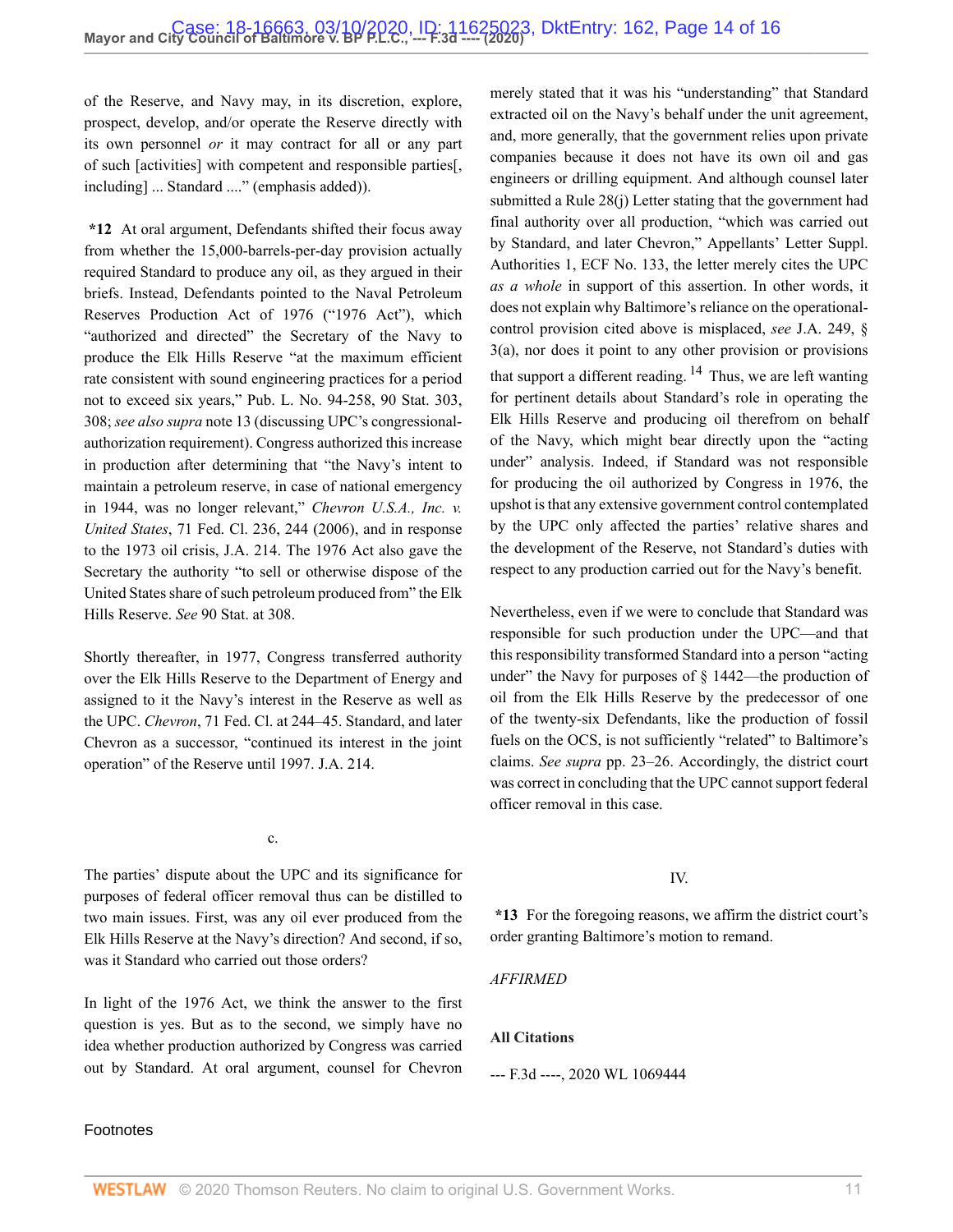- <span id="page-14-0"></span>[1](#page-5-0) Defendants consist of BP entities (BP P.L.C., BP America, Inc., and BP Products North America Inc.); Crown Central entities (Crown Central Petroleum Corporation, Crown Central LLC, and Crown Central New Holdings LLC); Chevron entities (Chevron Corp. and Chevron U.S.A. Inc.); Exxon Mobil entities (Exxon Mobil Corp. and ExxonMobil Oil Corporation); Shell entities (Royal Dutch Shell PLC and Shell Oil Company); Citgo Petroleum Corp.; ConocoPhillips entities (ConocoPhillips, ConocoPhillips Company, Louisiana Land & Exploration Co., Phillips 66, and Phillips 66 Company); Marathon entities (Marathon Oil Company, Marathon Oil Corporation, Marathon Petroleum Corporation, and Speedway LLC); Hess Corp.; and CONSOL entities (CNX Resources Corporation, CONSOL Energy Inc., and CONSOL Marine Terminals LLC).
- <span id="page-14-1"></span>[2](#page-5-1) Because the OCSLA and admiralty statute are jurisdictional, Chevron relied upon the general removal statute, [§ 1441\(a\)](http://www.westlaw.com/Link/Document/FullText?findType=L&pubNum=1000546&cite=28USCAS1441&originatingDoc=I9bfa51805fc911eaa56f994ec64d0018&refType=RB&originationContext=document&vr=3.0&rs=cblt1.0&transitionType=DocumentItem&contextData=(sc.Default)#co_pp_8b3b0000958a4), as the statutory hook for removal for these grounds as well. As previously noted, the bankruptcy and federal officer statutes are specialized removal provisions. The bankruptcy statute authorizes removal in cases over which the district court has original jurisdiction per [28 U.S.C. § 1334,](http://www.westlaw.com/Link/Document/FullText?findType=L&pubNum=1000546&cite=28USCAS1334&originatingDoc=I9bfa51805fc911eaa56f994ec64d0018&refType=LQ&originationContext=document&vr=3.0&rs=cblt1.0&transitionType=DocumentItem&contextData=(sc.Default)) including in civil proceedings that "aris[e] in or relate[ ] to cases under title 11." See [28 U.S.C. § 1452\(a\).](http://www.westlaw.com/Link/Document/FullText?findType=L&pubNum=1000546&cite=28USCAS1452&originatingDoc=I9bfa51805fc911eaa56f994ec64d0018&refType=RB&originationContext=document&vr=3.0&rs=cblt1.0&transitionType=DocumentItem&contextData=(sc.Default)#co_pp_8b3b0000958a4) The federal officer removal statute lies at the heart of this appeal and is discussed in greater detail in Part III.
- <span id="page-14-2"></span>[3](#page-5-2) Five of the twenty-six Defendants did not oppose remand. See [Mayor & City Council of Balt. v. BP P.L.C.](http://www.westlaw.com/Link/Document/FullText?findType=Y&serNum=2048466347&pubNum=0007903&originatingDoc=I9bfa51805fc911eaa56f994ec64d0018&refType=RP&fi=co_pp_sp_7903_549&originationContext=document&vr=3.0&rs=cblt1.0&transitionType=DocumentItem&contextData=(sc.Default)#co_pp_sp_7903_549), 388 F. Supp. 3d [538, 549 n.2 \(D. Md. 2019\)](http://www.westlaw.com/Link/Document/FullText?findType=Y&serNum=2048466347&pubNum=0007903&originatingDoc=I9bfa51805fc911eaa56f994ec64d0018&refType=RP&fi=co_pp_sp_7903_549&originationContext=document&vr=3.0&rs=cblt1.0&transitionType=DocumentItem&contextData=(sc.Default)#co_pp_sp_7903_549) (noting that three Defendants—Crown Central Petroleum Corp., Louisiana Land & Exploration Co., and Phillips 66 Company—appeared to have been improperly named in the Complaint, and two others—Marathon Oil Company and Marathon Oil Corporation—did not join in the opposition to remand).
- <span id="page-14-3"></span>[4](#page-6-0) Though the Sixth Circuit reached a similar conclusion in Mays v. City of Flint[, 871 F.3d 437, 442 \(6th Cir. 2017\),](http://www.westlaw.com/Link/Document/FullText?findType=Y&serNum=2042574146&pubNum=0000506&originatingDoc=I9bfa51805fc911eaa56f994ec64d0018&refType=RP&fi=co_pp_sp_506_442&originationContext=document&vr=3.0&rs=cblt1.0&transitionType=DocumentItem&contextData=(sc.Default)#co_pp_sp_506_442) cert. denied, [138 S. Ct. 1557 \(2018\)](http://www.westlaw.com/Link/Document/FullText?findType=Y&serNum=2043846542&pubNum=0000708&originatingDoc=I9bfa51805fc911eaa56f994ec64d0018&refType=RP&originationContext=document&vr=3.0&rs=cblt1.0&transitionType=DocumentItem&contextData=(sc.Default)), it merely cited Lu Junhong in doing so and did not so much as address its earlier precedent applying a contrary rule, see, e.g., [Detroit Police Lieutenants & Sergeants Ass'n v. City of Detroit](http://www.westlaw.com/Link/Document/FullText?findType=Y&serNum=1979112760&pubNum=0000350&originatingDoc=I9bfa51805fc911eaa56f994ec64d0018&refType=RP&fi=co_pp_sp_350_567&originationContext=document&vr=3.0&rs=cblt1.0&transitionType=DocumentItem&contextData=(sc.Default)#co_pp_sp_350_567), 597 F.2d 566, 567– [68 \(6th Cir. 1979\)](http://www.westlaw.com/Link/Document/FullText?findType=Y&serNum=1979112760&pubNum=0000350&originatingDoc=I9bfa51805fc911eaa56f994ec64d0018&refType=RP&fi=co_pp_sp_350_567&originationContext=document&vr=3.0&rs=cblt1.0&transitionType=DocumentItem&contextData=(sc.Default)#co_pp_sp_350_567). Similarly, although the Fifth Circuit has followed Lu Junhong's lead, see [Decatur Hosp. Auth. v. Aetna](http://www.westlaw.com/Link/Document/FullText?findType=Y&serNum=2041464168&pubNum=0000506&originatingDoc=I9bfa51805fc911eaa56f994ec64d0018&refType=RP&fi=co_pp_sp_506_295&originationContext=document&vr=3.0&rs=cblt1.0&transitionType=DocumentItem&contextData=(sc.Default)#co_pp_sp_506_295) Health, Inc.[, 854 F.3d 292, 295–97 \(5th Cir. 2017\),](http://www.westlaw.com/Link/Document/FullText?findType=Y&serNum=2041464168&pubNum=0000506&originatingDoc=I9bfa51805fc911eaa56f994ec64d0018&refType=RP&fi=co_pp_sp_506_295&originationContext=document&vr=3.0&rs=cblt1.0&transitionType=DocumentItem&contextData=(sc.Default)#co_pp_sp_506_295) it, too, has potentially conflicting authority on the issue, see [City of](http://www.westlaw.com/Link/Document/FullText?findType=Y&serNum=2043298725&pubNum=0000506&originatingDoc=I9bfa51805fc911eaa56f994ec64d0018&refType=RP&fi=co_pp_sp_506_566&originationContext=document&vr=3.0&rs=cblt1.0&transitionType=DocumentItem&contextData=(sc.Default)#co_pp_sp_506_566) Walker v. Louisiana[, 877 F.3d 563, 566 & n.2 \(5th Cir. 2017\)](http://www.westlaw.com/Link/Document/FullText?findType=Y&serNum=2043298725&pubNum=0000506&originatingDoc=I9bfa51805fc911eaa56f994ec64d0018&refType=RP&fi=co_pp_sp_506_566&originationContext=document&vr=3.0&rs=cblt1.0&transitionType=DocumentItem&contextData=(sc.Default)#co_pp_sp_506_566).
- <span id="page-14-4"></span>[5](#page-7-0) We note that we are not alone in continuing to interpret [§ 1447\(d\)](http://www.westlaw.com/Link/Document/FullText?findType=L&pubNum=1000546&cite=28USCAS1447&originatingDoc=I9bfa51805fc911eaa56f994ec64d0018&refType=RB&originationContext=document&vr=3.0&rs=cblt1.0&transitionType=DocumentItem&contextData=(sc.Default)#co_pp_5ba1000067d06) consistently with Noel, even in the wake of Yamaha and the passage of the Removal Clarification Act. See Jacks v. Meridian Res. Co.[, 701 F.3d 1224, 1229 \(8th Cir. 2012\);](http://www.westlaw.com/Link/Document/FullText?findType=Y&serNum=2029450525&pubNum=0000506&originatingDoc=I9bfa51805fc911eaa56f994ec64d0018&refType=RP&fi=co_pp_sp_506_1229&originationContext=document&vr=3.0&rs=cblt1.0&transitionType=DocumentItem&contextData=(sc.Default)#co_pp_sp_506_1229) see also Claus v. Trammell[, 773 F. App'x 103, 103 \(3d Cir. 2019\)](http://www.westlaw.com/Link/Document/FullText?findType=Y&serNum=2048694713&pubNum=0006538&originatingDoc=I9bfa51805fc911eaa56f994ec64d0018&refType=RP&originationContext=document&vr=3.0&rs=cblt1.0&transitionType=DocumentItem&contextData=(sc.Default)) (citing Davis v. Glanton[, 107 F.3d 1044, 1047 \(3d Cir.](http://www.westlaw.com/Link/Document/FullText?findType=Y&serNum=1997061471&pubNum=0000506&originatingDoc=I9bfa51805fc911eaa56f994ec64d0018&refType=RP&fi=co_pp_sp_506_1047&originationContext=document&vr=3.0&rs=cblt1.0&transitionType=DocumentItem&contextData=(sc.Default)#co_pp_sp_506_1047) [1997\)](http://www.westlaw.com/Link/Document/FullText?findType=Y&serNum=1997061471&pubNum=0000506&originatingDoc=I9bfa51805fc911eaa56f994ec64d0018&refType=RP&fi=co_pp_sp_506_1047&originationContext=document&vr=3.0&rs=cblt1.0&transitionType=DocumentItem&contextData=(sc.Default)#co_pp_sp_506_1047)); Wong v. Kracksmith, Inc.[, 764 F. App'x 583, 584 \(9th Cir. 2019\)](http://www.westlaw.com/Link/Document/FullText?findType=Y&serNum=2047858696&pubNum=0006538&originatingDoc=I9bfa51805fc911eaa56f994ec64d0018&refType=RP&fi=co_pp_sp_6538_584&originationContext=document&vr=3.0&rs=cblt1.0&transitionType=DocumentItem&contextData=(sc.Default)#co_pp_sp_6538_584) (citing [Patel v. Del Taco, Inc.](http://www.westlaw.com/Link/Document/FullText?findType=Y&serNum=2009070653&pubNum=0000506&originatingDoc=I9bfa51805fc911eaa56f994ec64d0018&refType=RP&fi=co_pp_sp_506_998&originationContext=document&vr=3.0&rs=cblt1.0&transitionType=DocumentItem&contextData=(sc.Default)#co_pp_sp_506_998), 446 F.3d 996, [998 \(9th Cir. 2006\)](http://www.westlaw.com/Link/Document/FullText?findType=Y&serNum=2009070653&pubNum=0000506&originatingDoc=I9bfa51805fc911eaa56f994ec64d0018&refType=RP&fi=co_pp_sp_506_998&originationContext=document&vr=3.0&rs=cblt1.0&transitionType=DocumentItem&contextData=(sc.Default)#co_pp_sp_506_998)).
- <span id="page-14-5"></span>[6](#page-9-0) For cases involving people other than defense contractors, see, for example, [Goncalves ex rel. Goncalves v. Rady](http://www.westlaw.com/Link/Document/FullText?findType=Y&serNum=2042293461&pubNum=0000506&originatingDoc=I9bfa51805fc911eaa56f994ec64d0018&refType=RP&fi=co_pp_sp_506_1245&originationContext=document&vr=3.0&rs=cblt1.0&transitionType=DocumentItem&contextData=(sc.Default)#co_pp_sp_506_1245) Children's Hosp. San Diego[, 865 F.3d 1237,1245–49 \(9th Cir. 2017\)](http://www.westlaw.com/Link/Document/FullText?findType=Y&serNum=2042293461&pubNum=0000506&originatingDoc=I9bfa51805fc911eaa56f994ec64d0018&refType=RP&fi=co_pp_sp_506_1245&originationContext=document&vr=3.0&rs=cblt1.0&transitionType=DocumentItem&contextData=(sc.Default)#co_pp_sp_506_1245); [In re Commonwealth's Motion to Appoint Counsel](http://www.westlaw.com/Link/Document/FullText?findType=Y&serNum=2036438499&pubNum=0000506&originatingDoc=I9bfa51805fc911eaa56f994ec64d0018&refType=RP&fi=co_pp_sp_506_469&originationContext=document&vr=3.0&rs=cblt1.0&transitionType=DocumentItem&contextData=(sc.Default)#co_pp_sp_506_469) [Against or Directed to Defender Ass'n of Phila.](http://www.westlaw.com/Link/Document/FullText?findType=Y&serNum=2036438499&pubNum=0000506&originatingDoc=I9bfa51805fc911eaa56f994ec64d0018&refType=RP&fi=co_pp_sp_506_469&originationContext=document&vr=3.0&rs=cblt1.0&transitionType=DocumentItem&contextData=(sc.Default)#co_pp_sp_506_469), 790 F.3d 457, 469 (3d Cir. 2015); Bell v. Thornburg[, 743 F.3d 84, 89](http://www.westlaw.com/Link/Document/FullText?findType=Y&serNum=2032627892&pubNum=0000506&originatingDoc=I9bfa51805fc911eaa56f994ec64d0018&refType=RP&fi=co_pp_sp_506_89&originationContext=document&vr=3.0&rs=cblt1.0&transitionType=DocumentItem&contextData=(sc.Default)#co_pp_sp_506_89) [\(5th Cir. 2014\);](http://www.westlaw.com/Link/Document/FullText?findType=Y&serNum=2032627892&pubNum=0000506&originatingDoc=I9bfa51805fc911eaa56f994ec64d0018&refType=RP&fi=co_pp_sp_506_89&originationContext=document&vr=3.0&rs=cblt1.0&transitionType=DocumentItem&contextData=(sc.Default)#co_pp_sp_506_89) Jacks v. Meridian Res. Co.[, 701 F.3d 1224, 1232–35 \(8th Cir. 2012\)](http://www.westlaw.com/Link/Document/FullText?findType=Y&serNum=2029450525&pubNum=0000506&originatingDoc=I9bfa51805fc911eaa56f994ec64d0018&refType=RP&fi=co_pp_sp_506_1232&originationContext=document&vr=3.0&rs=cblt1.0&transitionType=DocumentItem&contextData=(sc.Default)#co_pp_sp_506_1232); [Bennett v. MIS Corp.](http://www.westlaw.com/Link/Document/FullText?findType=Y&serNum=2022236390&pubNum=0000506&originatingDoc=I9bfa51805fc911eaa56f994ec64d0018&refType=RP&fi=co_pp_sp_506_1088&originationContext=document&vr=3.0&rs=cblt1.0&transitionType=DocumentItem&contextData=(sc.Default)#co_pp_sp_506_1088), 607 F.3d [1076, 1088 \(6th Cir. 2010\)](http://www.westlaw.com/Link/Document/FullText?findType=Y&serNum=2022236390&pubNum=0000506&originatingDoc=I9bfa51805fc911eaa56f994ec64d0018&refType=RP&fi=co_pp_sp_506_1088&originationContext=document&vr=3.0&rs=cblt1.0&transitionType=DocumentItem&contextData=(sc.Default)#co_pp_sp_506_1088).
- <span id="page-14-6"></span>[7](#page-9-1) In light of the misleading-marketing allegations that are at the center of Baltimore's Complaint, we pause to note that the "detailed branding and advertising requirements" cited by Defendants have absolutely nothing to do with those allegations. They simply address whether and when the government will market a branded product under a contractor's brand or trade name. See BP P.L.C. v. Mayor & City Council of Balt., No. 18-2357 (D. Md.), ECF No. 127-6 at 23 (§ C.11), ECF No. 127-7 at 15 (§ C.9).
- <span id="page-14-7"></span>[8](#page-9-2) The OCS is "a vast underwater expanse" that begins "a few miles from the U.S. coast, where states' jurisdiction ends," and "extends roughly two hundred miles into the ocean to the seaward limit of the international-law jurisdiction of the United States." Ctr. for Sustainable Econ. v. Jewell[, 779 F.3d 588, 592 \(D.C. Cir. 2015\);](http://www.westlaw.com/Link/Document/FullText?findType=Y&serNum=2035558787&pubNum=0000506&originatingDoc=I9bfa51805fc911eaa56f994ec64d0018&refType=RP&fi=co_pp_sp_506_592&originationContext=document&vr=3.0&rs=cblt1.0&transitionType=DocumentItem&contextData=(sc.Default)#co_pp_sp_506_592) see also [43 U.S.C. § 1331\(a\)](http://www.westlaw.com/Link/Document/FullText?findType=L&pubNum=1000546&cite=43USCAS1331&originatingDoc=I9bfa51805fc911eaa56f994ec64d0018&refType=RB&originationContext=document&vr=3.0&rs=cblt1.0&transitionType=DocumentItem&contextData=(sc.Default)#co_pp_8b3b0000958a4) (defining "outer Continental Shelf"). "Billions of barrels of oil and trillions of cubic feet of natural gas lie beneath [it]." Jewell[, 779 F.3d at 592](http://www.westlaw.com/Link/Document/FullText?findType=Y&serNum=2035558787&pubNum=0000506&originatingDoc=I9bfa51805fc911eaa56f994ec64d0018&refType=RP&fi=co_pp_sp_506_592&originationContext=document&vr=3.0&rs=cblt1.0&transitionType=DocumentItem&contextData=(sc.Default)#co_pp_sp_506_592).
- <span id="page-14-8"></span>[9](#page-10-0) Defendants do not seriously contend otherwise. Instead, in their documents here and below, they repeatedly point to the same lease provisions that we cite above, without further explanation. This is a complex case, and we do not intend to suggest that Defendants were required to outline the leases' requirements in painstaking detail in order to satisfy their burden of justifying federal officer removal. But they must provide " 'candid, specific and positive' allegations that they were acting under federal officers." In re MTBE[, 488 F.3d at 130](http://www.westlaw.com/Link/Document/FullText?findType=Y&serNum=2012322768&pubNum=0000506&originatingDoc=I9bfa51805fc911eaa56f994ec64d0018&refType=RP&fi=co_pp_sp_506_130&originationContext=document&vr=3.0&rs=cblt1.0&transitionType=DocumentItem&contextData=(sc.Default)#co_pp_sp_506_130) (citation omitted) (quoting [Willingham v. Morgan](http://www.westlaw.com/Link/Document/FullText?findType=Y&serNum=1969133004&pubNum=0000780&originatingDoc=I9bfa51805fc911eaa56f994ec64d0018&refType=RP&fi=co_pp_sp_780_408&originationContext=document&vr=3.0&rs=cblt1.0&transitionType=DocumentItem&contextData=(sc.Default)#co_pp_sp_780_408), 395 [U.S. 402, 408 \(1969\)](http://www.westlaw.com/Link/Document/FullText?findType=Y&serNum=1969133004&pubNum=0000780&originatingDoc=I9bfa51805fc911eaa56f994ec64d0018&refType=RP&fi=co_pp_sp_780_408&originationContext=document&vr=3.0&rs=cblt1.0&transitionType=DocumentItem&contextData=(sc.Default)#co_pp_sp_780_408)). Here, the lack of any specificity as to federal direction leaves us unable to conclude that the leases rise to the level of an unusually close relationship, as required by the first "acting under" prong.
- <span id="page-14-9"></span>[10](#page-11-0) The same holds true for Baltimore's strict-liability design-defect claim. As Defendants point out, design-defect claims generally focus on "the product itself," rather than "the conduct of the manufacturer." [Phipps v. Gen. Motors Corp.](http://www.westlaw.com/Link/Document/FullText?findType=Y&serNum=1976121547&pubNum=0000162&originatingDoc=I9bfa51805fc911eaa56f994ec64d0018&refType=RP&fi=co_pp_sp_162_958&originationContext=document&vr=3.0&rs=cblt1.0&transitionType=DocumentItem&contextData=(sc.Default)#co_pp_sp_162_958), 363